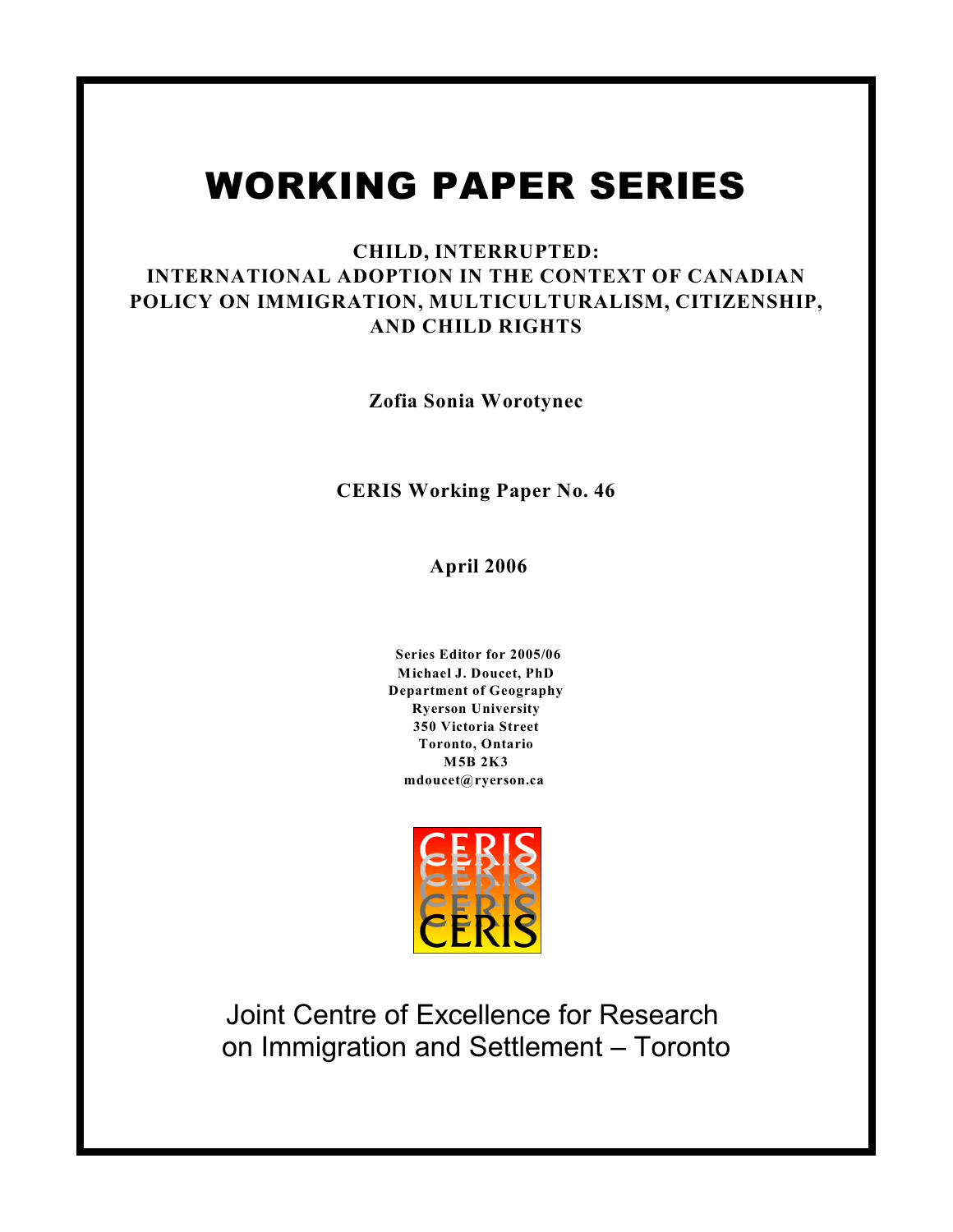**The CERIS Working Paper Series**

**Manuscripts on topics related to immigration, settlement, and cultural diversity in urban centres are welcome. Preference may be given to the publication of manuscripts that are the result of research projects funded through CERIS. All manuscripts must be submitted in both digital and hard-copy form, and should include an Abstract of 100-200 words and a list of keywords.**

**If you have comments or proposals regarding the CERIS Working Paper Series please contact the Editor at: (416) 946-3110 or e-mail at <ceris.office@utoronto.ca>**

# **Copyright of the articles in the CERIS Working Paper Series is retained by the author(s)**

**The views expressed in these articles are those of the author(s), and opinions on the content of the articles should be communicated directly to the author(s) themselves.**

# **JOINT CENTRE OF EXCELLENCE FOR RESEARCH ON IMMIGRATION AND SETTLEMENT – TORONTO (CERIS)** 246 Bloor Street West, 7<sup>th</sup> Floor, Toronto, Ontario, Canada M5S 1V4 **Telephone (416) 946-3110 Facsimile (416) 971-3094**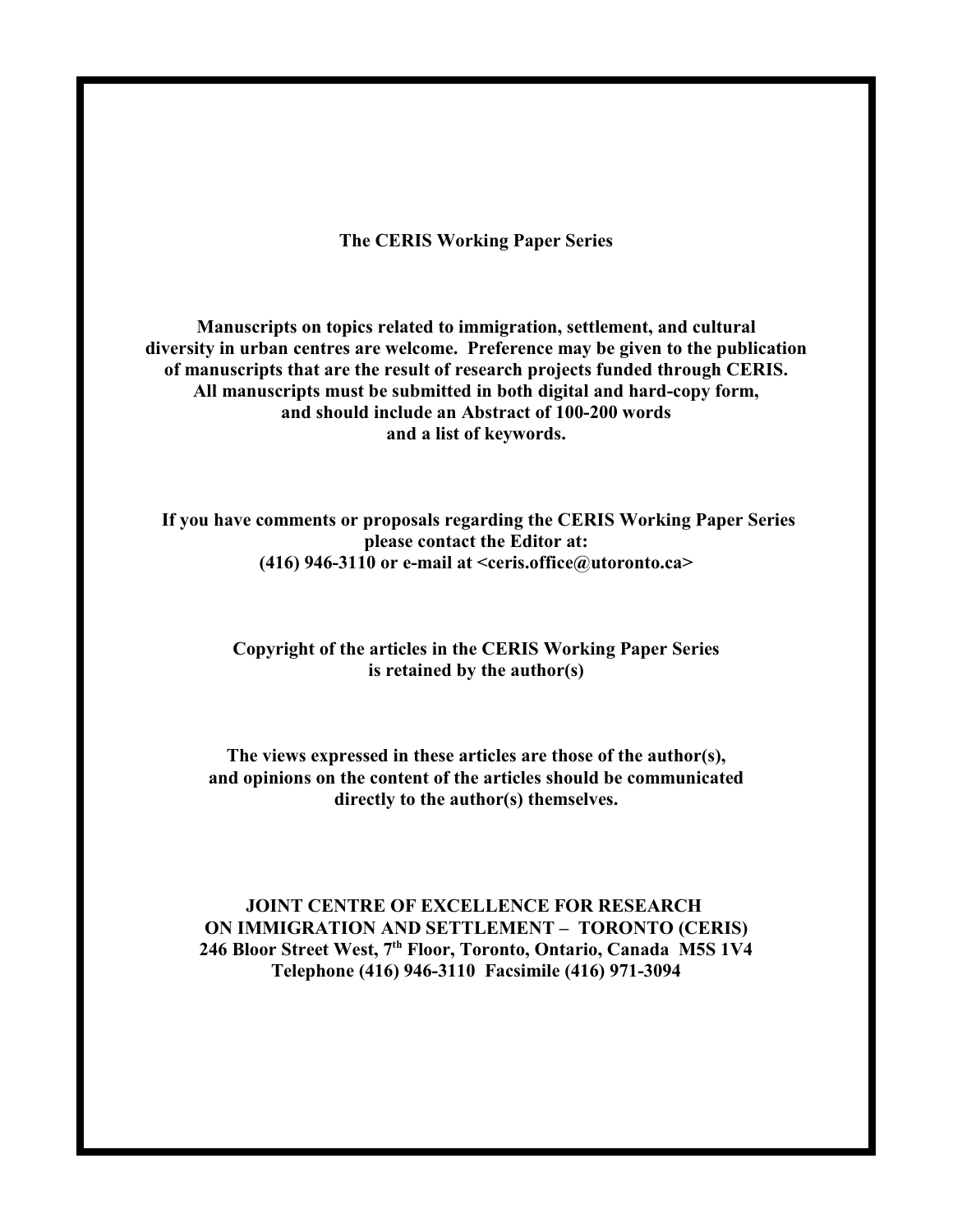# **CHILD, INTERRUPTED: International Adoption in the context of Canadian Policy on Immigration, Multiculturalism, Citizenship, and Child Rights**

# **ZOFIA SONIA WOROTYNEC E-mail: zs.worotynec@utoronto.ca**

## **ABSTRACT**

This paper examines how international adoption fits within the legal and conceptual frameworks of Canadian policy and legislation (the Immigration and Refugee Protection Act, the Multiculturalism Act, the Citizenship Act and the Charter of Rights and Freedoms) and international treaties to which Canada is a party (the United Nations Convention on the Rights of the Child and The Hague Convention on Intercountry Adoption).

**KEY WORDS**: International adoption, The Hague Convention, United Nations Convention on the Rights of the Child, policy, legislation, immigration, multiculturalism, citizenship, Canada.

# **ACKNOWLEDGMENTS**

Thanks to Dr. Patricia Corson for guidance and support in her capacity as my Research Supervisor and Advisor during my year in graduate studies at Ryerson University. Thanks, too, to Dr. John Shields whose policy perspective on my Major Research Paper, on which this Working Paper has been based, was much appreciated.

I would also like to acknowledge Professor Jack Veugelers at the University of Toronto and his then-graduate students, Graham Cook and Robin Griller (1998), who inspired me to pursue graduate studies in the first place.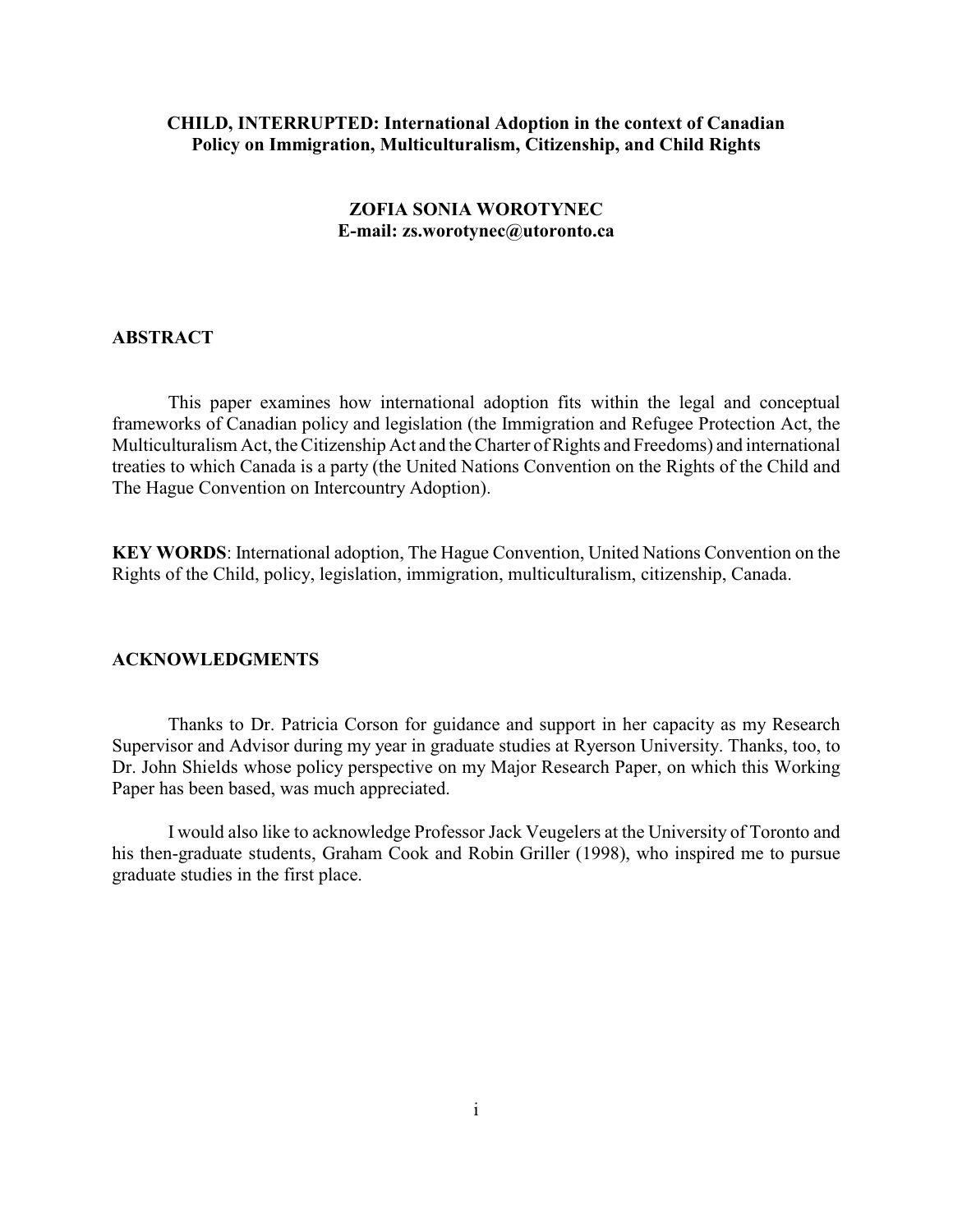# **Table of Contents**

| AN INTRODUCTION TO INTERNATIONAL ADOPTION AND                  |  |
|----------------------------------------------------------------|--|
|                                                                |  |
|                                                                |  |
| The United Nations Convention on the Rights of the Child and   |  |
|                                                                |  |
|                                                                |  |
|                                                                |  |
|                                                                |  |
| Sending Countries and Receiving Countries in the International |  |
|                                                                |  |
|                                                                |  |
|                                                                |  |
|                                                                |  |
|                                                                |  |
|                                                                |  |
|                                                                |  |
|                                                                |  |
|                                                                |  |
|                                                                |  |
|                                                                |  |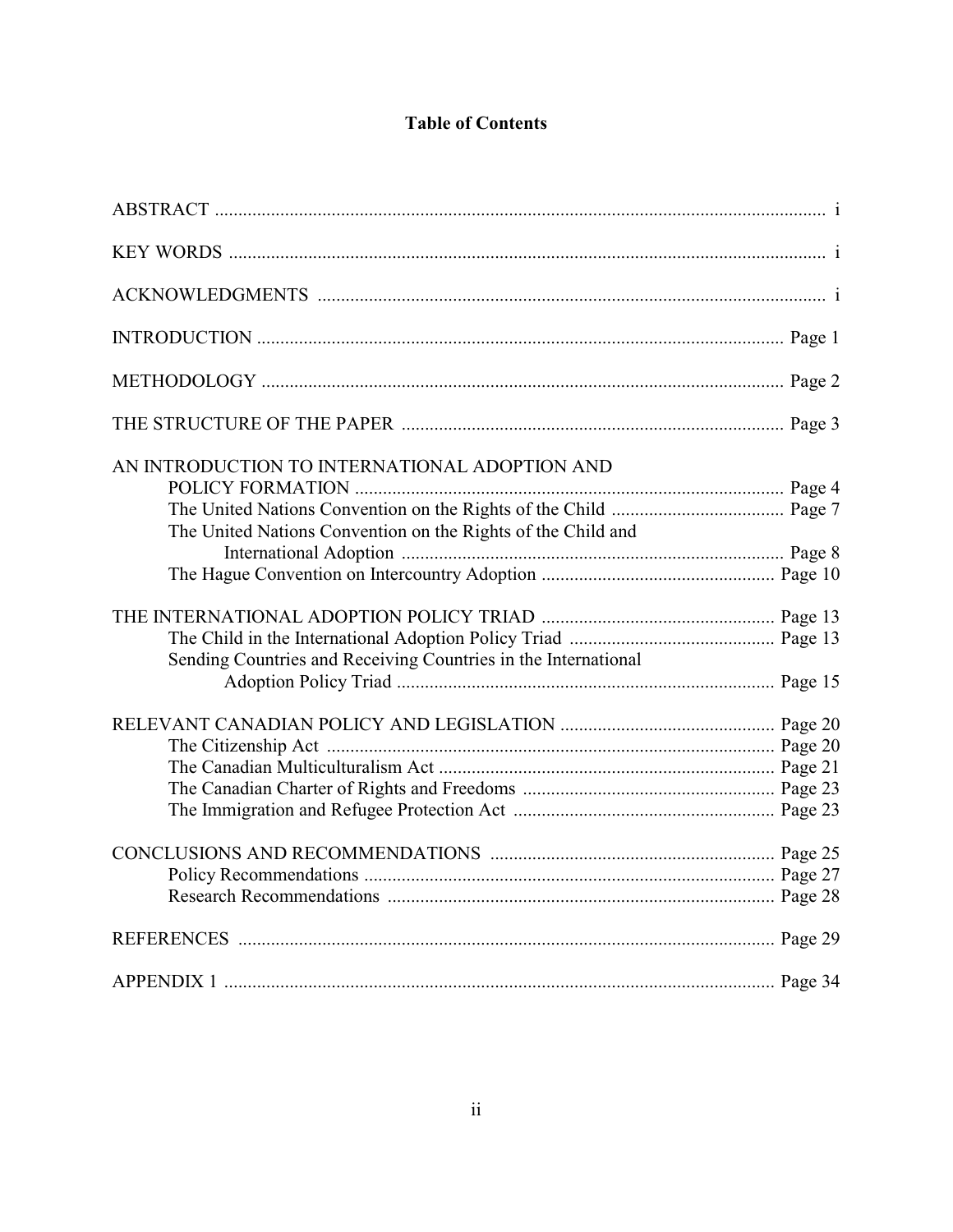# **INTRODUCTION**

Within days of the December, 2004 Indian Ocean tsunami, the media reported on the rush to adopt what was most likely thousands of children separated from their parents who, it was feared, were swept out to sea and their deaths. The outpouring of generosity in the calls for adoption was depicted as a symbol of great charity from the west. Along with cash donations came open invitations to take children who, ostensibly, needed families.

Historically, adoption itself began in a contrary way: the impetus originally was to find families for children who were orphaned as a result of war, poverty, and natural disasters. Today, however, it can be argued, adoption, and in particular, international adoption, has become a way to find children for families (Lovelock 2000). While a disaster to the affected regions, the tsunami also presented the opportunity for some in the western world to locate children who would be available for adoption. War, poverty, and natural disasters continue to secure a surplus of children in developing countries without parents. Without doubt, the increasingly common problems of infertility and a lack of domestic infants available for adoption in the west have contributed to the increase (and some would say success) of international adoptions, that is the adoption of a child living in a different country from the adoptive parent(s). (Adoption Council of Canada 2005a).

But is international adoption an appropriate response to the tragedy of children left parentless because of natural and human-made disasters? The answer, of course, depends on the individual or group to whom the question is directed. Melone has been among the few to have taken a severe position on international adoption, labeling it as exploitive and less an act of love than an act of aggression against the Third World (Melone 1976, 25). Others, moreover, have taken the position that international adoption is cultural genocide and borders on child trafficking (Ngabonziza 1991). Within the literature, as this paper will show, there appears to be some consensus that while there may be abuses, given appropriate safeguards, international adoption represents both the best policy response for the international community and the best life chance for needy, orphaned children (Bartholet 1993).

Canada's policy responses to international adoption has been layered with jurisdictional complexities. At present, the government of Canada does not have a discrete policy on international adoption, but it is a signatory to The Hague Convention on Intercountry Adoption. Briefly, The Hague Convention provides guidance to countries that wish to become involved in international adoption. Through ratification ofthis Convention, countries agreed to designate "contracting states" to act as authorities for the administration of international adoption. In Canada, the central authorities and/or contracting states are the provinces, who are responsible for enacting implementing legislation. The role of the federal government with regard to international adoption falls within the mandate of the Department of Citizenship and Immigration. One might, therefore ask: What are the implications of these jurisdictional splits? This paper explores how international adoption fits within the legal and conceptual frameworks of both Canadian legislation and policy and international treaties to which Canada is a party.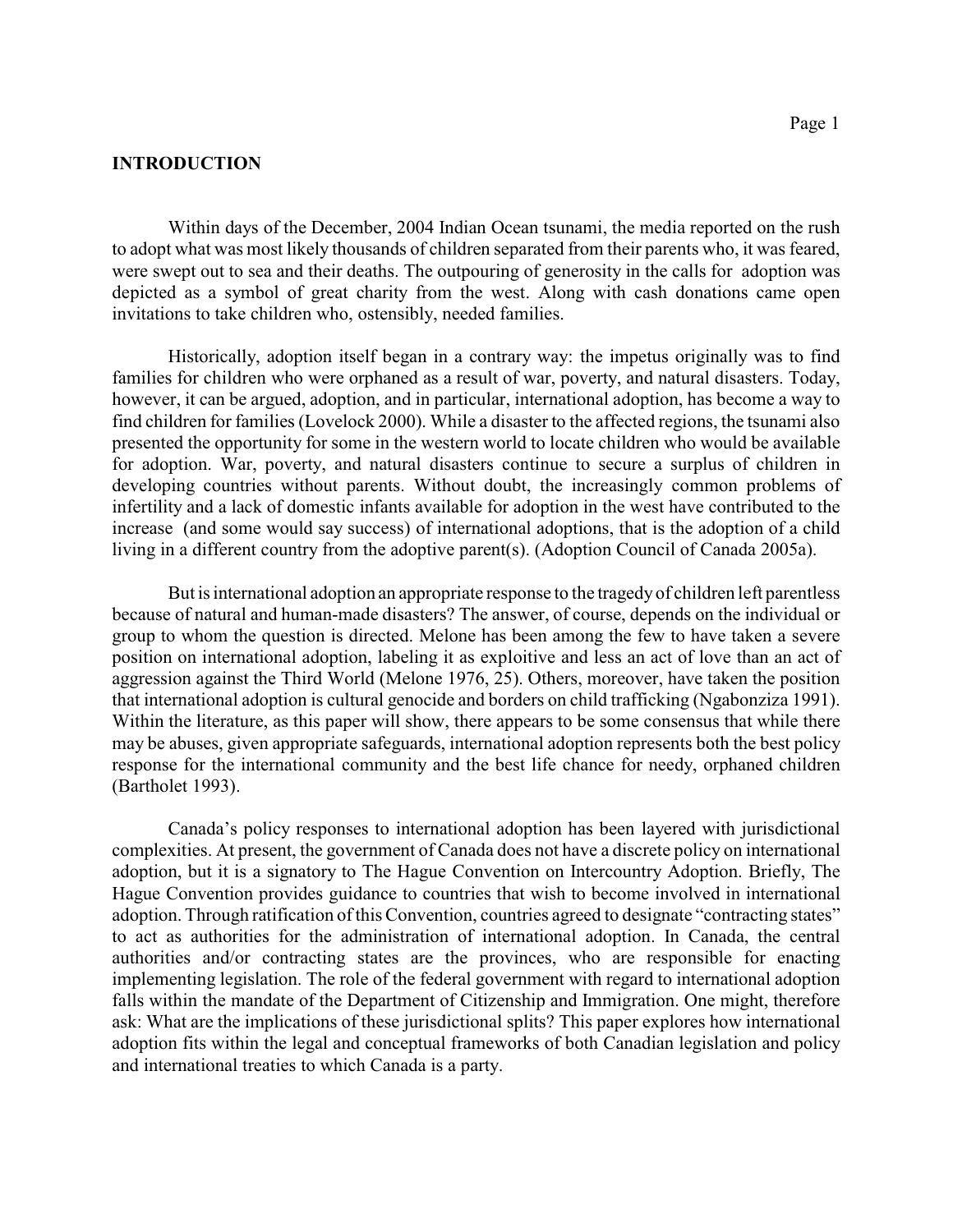# **METHODOLOGY**

To explore the question of Canada's policy response to international adoption, a literature review and policy scan were conducted. The review of the literature was undertaken to provide a foundation for the examination of the policies and practice of international adoption in Canada in the context of how it has been understood, accepted, or challenged. The parameters for the literature search included two key factors. To ensure a balanced approach to the issue, arguments both for and against international adoption were sought and included. The search found more opinions in favour than against. While not surprising, this finding supports one of the conclusions of the paper and its call for further research. A Canadian perspective on the issues was desired, but unfortunately, the search did not locate many significant, orspecific, Canadian sources. The search, however, did yield a good overview of the issue, and not an overly American one.

The international treaties under examination were the Hague Convention and the United Nations Convention on the Rights of the Child. Any Canadian legislation chosen for study, therefore, needed to be relevant to the discussion. The list of such legislation is not a particularly long one. As would-be citizens, or citizens-in-waiting, the Citizenship Act has an impact on children, mostly because of the clear exclusion of children in that legislation. Moreover, as new Canadians entering a country that purportedly celebrates the ethnic diversity of its people, the provisions of the Multiculturalism Act may have a profound impact on both children and their parents, and has obvious implications for multiethnic families. The Charter of Rights and Freedoms also is important in the context of this study. Finally, the federal role in international adoptions falls within the purview of the Department of Citizenship and Immigration Canada (because children entering Canada as adoptees from foreign countries come as immigrants), therefore, the Immigration and Refugee Protection Act also needed to be examined.

In the field of adoption search and reunion, the three key parties involved are the birth parent, the adoptive parent, and the adoptee. This constellation is referred to as an adoption triad (Adoption Council of Canada 2005a). An international adoption policy triad, thus, is proposed as a model within which to examine the issues. The model (Figure 1) consists of the child, the sending countries, and Canada, as a receiving country. Guided by the United Nations Convention on the Rights of the Child, this paper will analyze international adoption within the legal and conceptual frameworks of Canadian policy and legislation on immigration, multiculturalism, citizenship, and human rights. Use of the triad model also will allow an examination of relationships between those governing the key parties.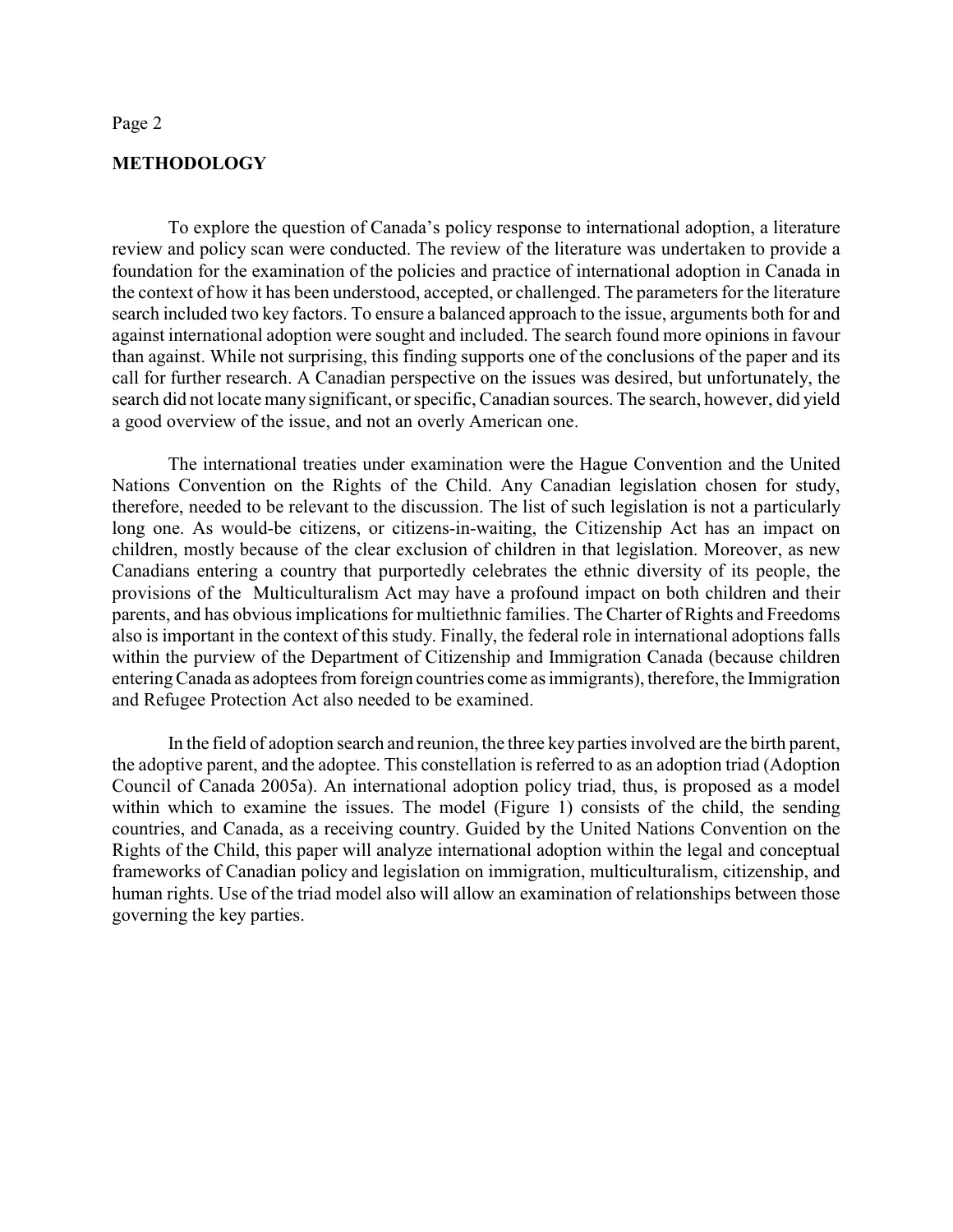# **Figure 1: The International Adoption Policy Triad**



# **THE STRUCTURE OF THE PAPER**

After a brief history of international adoption, the paper will introduce the United Nations Convention on the Rights of the Child (UNCRC) and will illustrate, through the literature, the issues related to international adoption and children's rights. As will be shown, adoption policy and practice use a child-welfare model, that is, one in which primary consideration is given to the *best interests of the child*. While clearly linked, I hope to make a meaningful distinction between child welfare and child rights.

The following section of the paper will outline the international treaty, stemming from the adoption of the UNCRC, that addresses and sets standards for international adoption, namely, the Hague Convention on Protection of Children and Cooperation in Respect of Intercountry Adoption (The Hague Convention). Through the literature, the paper will provide insight into the relationship between the sending countries (where the children originate) and the receiving countries (the nations into which the children are adopted, and in this paper, Canada) and how the Hague Convention intersects with the laws of relevant nations.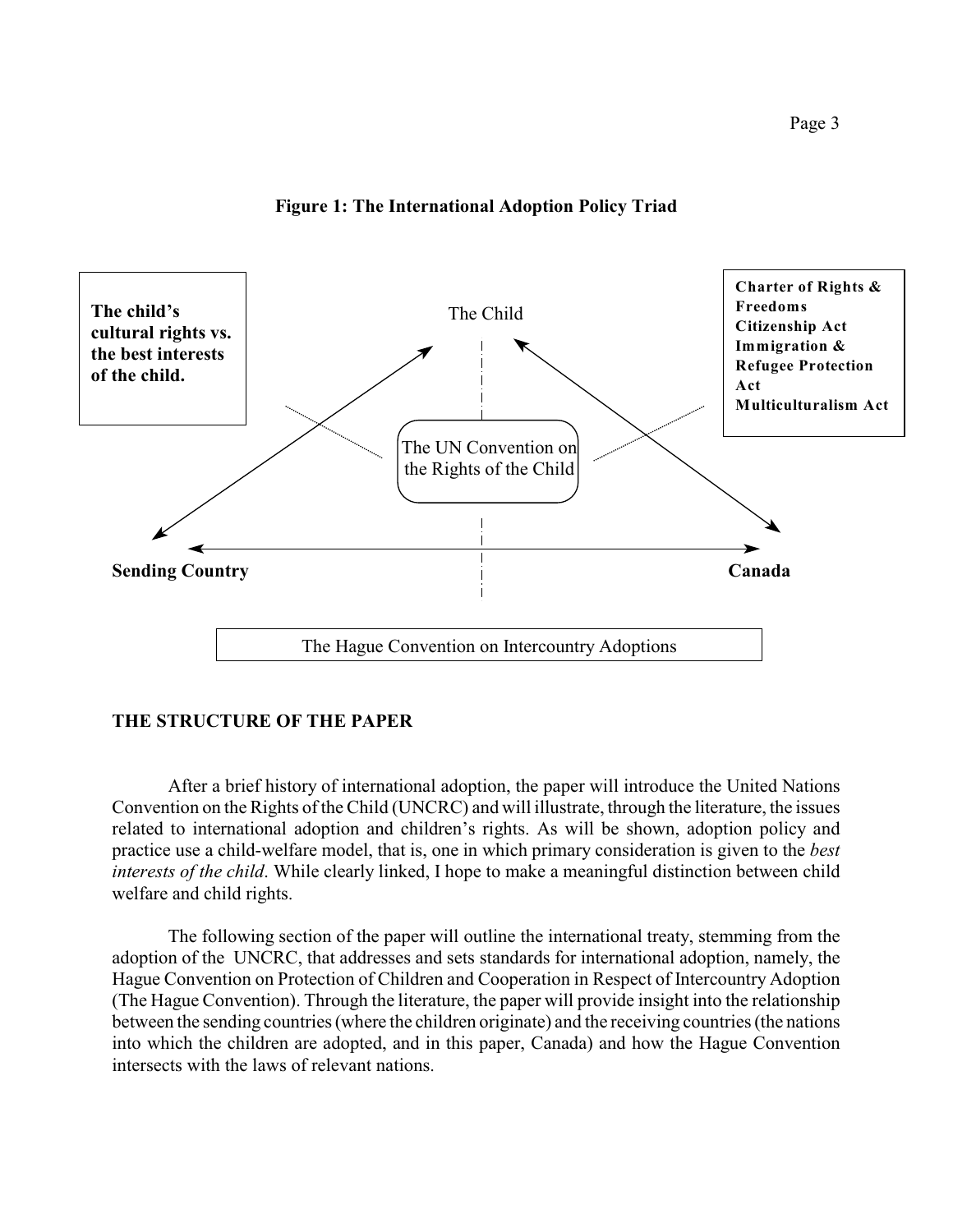A comparison of the UNCRC and the Hague Convention will be highlighted and will set the stage for a further comparison in the next section of the paper that addresses the disparity between the commitments Canada has made to children through their ratification of both the UNCRC and the Hague Convention and the Canadian legislation that impacts internationally adopted children.

The following section of the paper provides recommendations for both policy development and for future research directions. Finally, an appendix has been prepared that provides a chart comparing the top-ten countries sending adoptees to Canada and their status with regard to both the UNCRC and the Hague Convention.

# **AN INTRODUCTION TO INTERNATIONAL ADOPTION AND POLICY FORMATION**

The question of how international adoption fits within the legal and conceptual frameworks of Canadian policy and legislation and international treaties to which Canada is a party must begin with an introduction to the topic of adoption itself. What is the history of adoption and international adoption? What is the history of adoption and international adoption policy? What are the issues, current and emerging, in the field of adoption? Readers are referred to the bibliography for an indepth treatment of these questions, but it is hoped that the following overview will serve as a foundation for understanding the issues raised in this inquiry.

The literature makes a distinction between domestic adoption (within a country) and international adoption (between countries). Within international adoption, the literature tells us that adoption has been applied as a solution against problems of war, natural disaster, and/or political instability, while themes in domestic adoption have been focused on such issues as open adoptions and transracial adoption. Bagley et al. (1993), Hollingsworth (2003), Lovelock (2000), and Ressler et al. (1998) have provided comprehensive accounts of the history of international adoption and the development of international adoption policy.

Although international adoption has been in existence for many years, there is agreement in the literature that it became more common after World War II (Bagley et al. 1993; Ressler et al. 1998). International adoption began as a response to meeting the needs of children orphaned by war. World War II, and its aftermath, created the conditions for innovative approaches and understandings to intercultural conflict. For example, the advent of the human rights movement has been linked to the end of World War II (Bagley et al. 1993, 135). International adoption benefitted from this new awareness and sympathy for the plight of orphaned children (and for children fathered by soldiers, and ultimately abandoned by them and rejected by their mothers and their country).

Like Bagley et al. (1993), Hollingsworth (2003) began her history of international adoption with the post-World War II period. She found that Germany and Greece, in particular, had large numbers of children orphaned by war who were adopted into North American families. The next major time period for international adoptions was the post-Korean War period. From 1973 to 1977, increasing numbers of children from Central and South America were being adopted. In 1989, with the fall of communism in Romania, large numbers of children living there became available for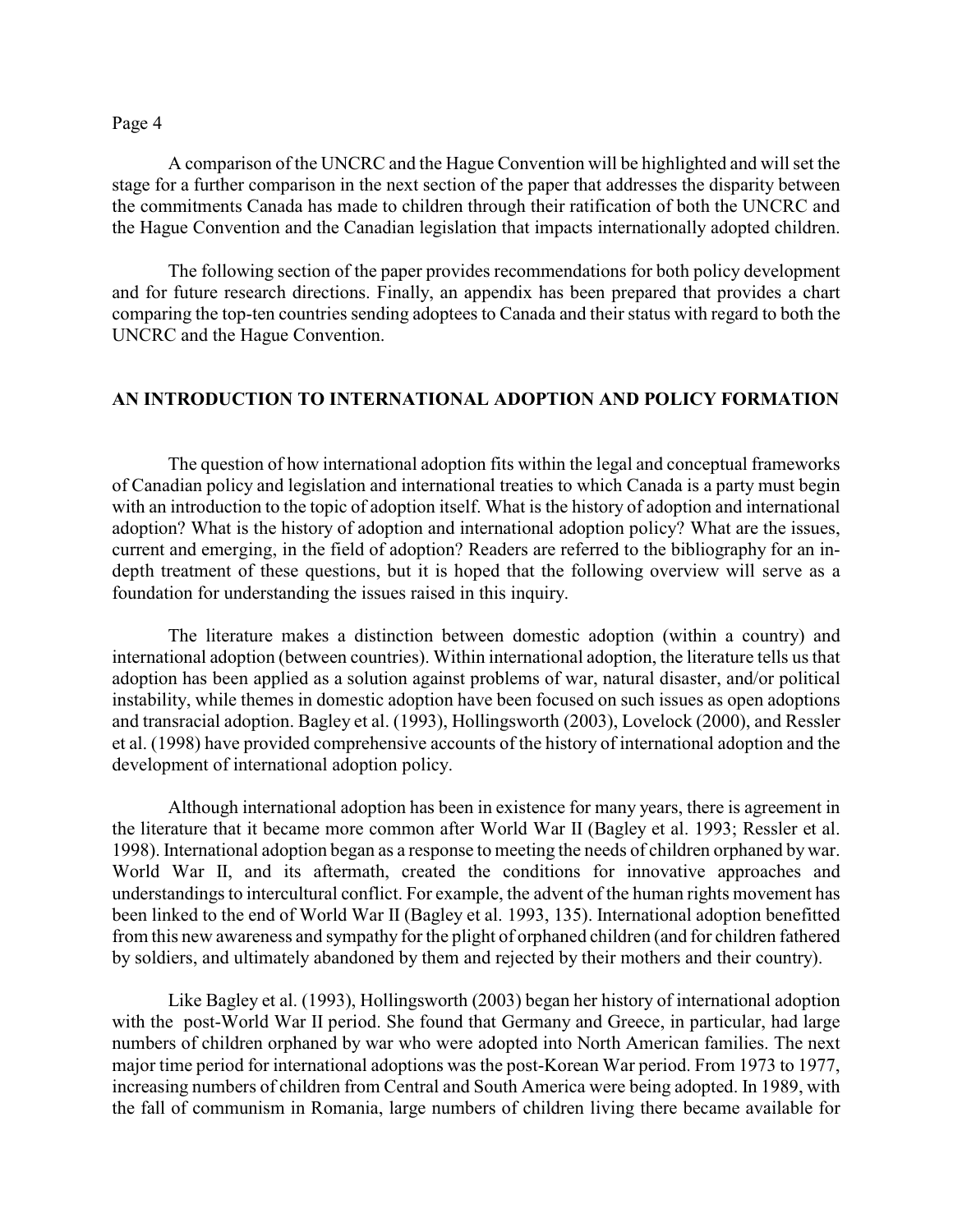adoption. As noted by Hollingsworth, this represented the "first time since post-World War II that white children were available for international adoption," which may speak to the popularity of such adoptions (Hollingsworth 2003, 210). The final, and current, phase for international adoptions has been the adoption, mostly of girls, from China, where a one-child policy and a cultural preference for boys has been producing excess numbers of unwanted female babies.

Lovelock has distilled the history of adoption into two distinct waves. She has characterized the first wave, from World War II to the mid-1970s, as one in which the emphasis was on "finding families for children" displaced as a result of war. The second wave, from the mid-1970s to the present, has been described by Lovelock as a period during which the emphasis has shifted to "finding children for families" (Lovelock 2000, 908).

Berebitsky's social history of adoption is in basic agreement with Lovelock's characterizations although more sympathetic to the childless women. She found that even when women were called on to provide homes and families for abandoned children "they needed the children as much as the children needed them" (Berebitsky 2000, 55). Noonan has admitted to some ambivalence about the adoption process that brought her a child: "My partner and I struggle with the contradiction between the joy our daughter has brought us and the knowledge that the system through which she came to us has the capacity to exploit impoverished and oppressed people for the benefit of relatively wealthy ones" (Noonan 2004, 146). In her overview of the history of international adoption, Serbin, too, agreed that the motivation for adoption has moved from one of a desire to help rescue abandoned children to helping create a family where there is infertility. An adoptive parent of a Third World child herself, Serbin observed that she had "never forgot the grim images of orphanage babies listlessly lying in cribs" and believes she saved a child from a destitute life (Serbin 1997, 83).

Exploitation of Third World women and countries has been chief among arguments against international adoption. Ironically, the needs of western women may have heightened their sympathies for Third World children. This may be among one of the first policy problems in international adoption. How can policy protect children both from the exploitation they may suffer as orphans in a war-torn, poverty-stricken nation and from the exploitation they may suffer as they are taken abroad to serve the needs of a relatively wealthy family and nation? Members of child welfare organizations "cited numerous cases known to them in which inter-country adoptions had not been based fundamentally on the welfare of the child. For example, couples are sometimes allowed to adopt Third World children to fulfil their own needs" (Bagley et al. 1993, 138). A key event in the post-World War II history of policy formation in international adoption was the 1960 Leysin Conference. Among the outcomes of that gathering was the development of a series of principles, and first among these was the importance of protecting the best interests of the child, as opposed to meeting the needs of the adult or nation.

The 1960 Leysin Conference brought together experts from the United Nations, the International Social Service,<sup>1</sup> the International Union for Child Welfare,<sup>2</sup> and sixteen European

 $1$  The International Social Service (ISS) is an international non-governmental organization established in the 1920s to assist individuals and families with problems as a result of the mass migration of people to the Americas. The organization was known as International Migration Service until 1946, when it expanded and became known as International Social Service (ISS).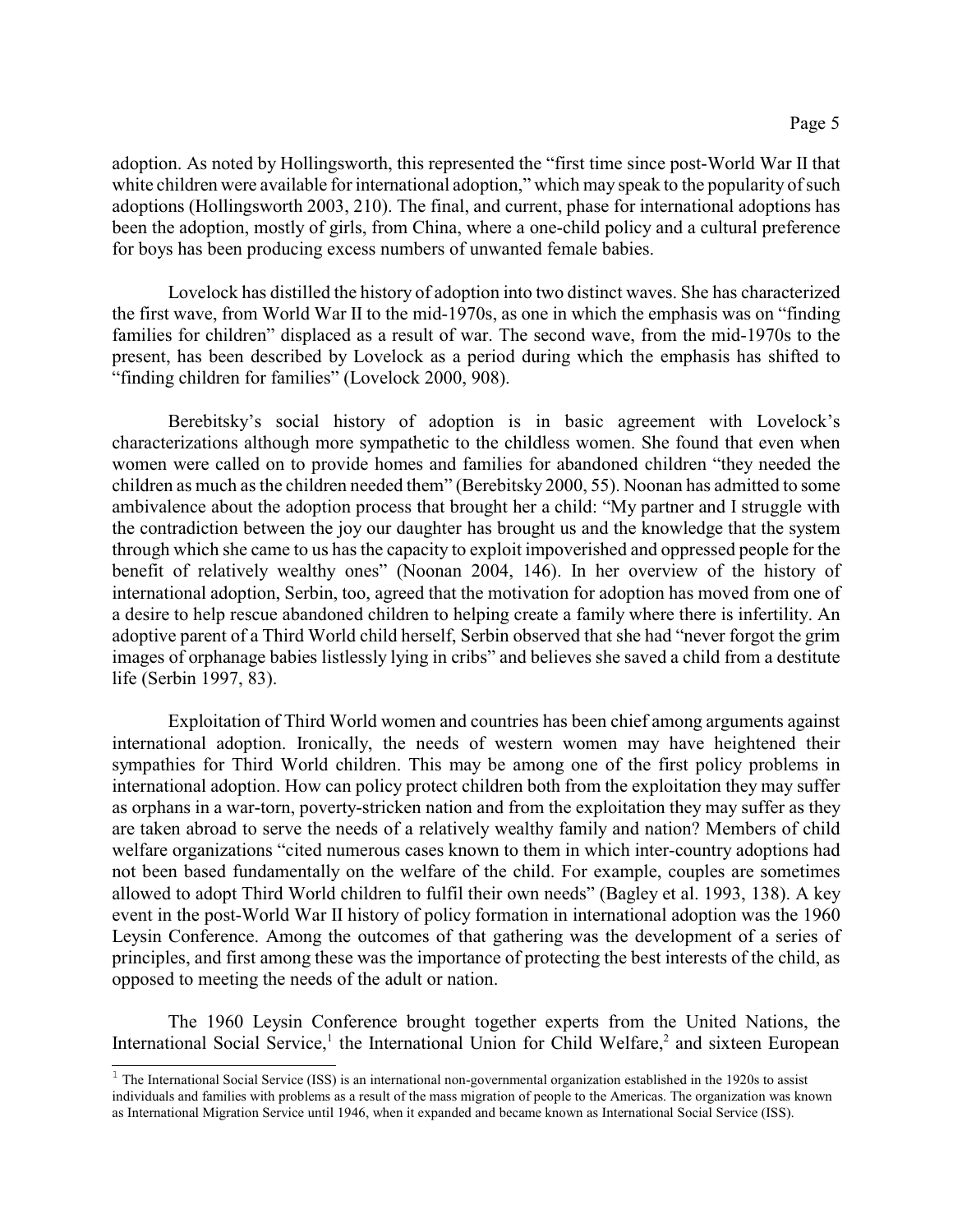countries. Invitations to Third World countries were not extended and no representatives of the sending countries were present at the conference (Bagley et al. 1993, 138). The main outcome of the Leysin Conference was a comprehensive report detailing the issues and problems in international adoption. It also produced twelve principles for best practice in international adoption and is considered the precursor to The Hague Convention on Intercountry Adoption (Saclier 2001).

# **Table 1 The 12 Principles of the Leysin Conference, 1960**

- 1. Adoption is acceptable as long as the best interests of the child are primary.
- 2. The search for a family for an orphaned or abandoned child should be conducted in the child's country first.
- 3. To limit institutionalization, decisions to place in- or outside the country to be made as soon as possible.
- 4. Every attempt should be made to find homes in-country for children with special needs.
- 5. Parents must operate with fully informed consent.
- 6. Parents must be educated about what their child's new life might be like.
- 7. An adequate home study must be completed.
- 8. The appropriate 'match' must be considered.
- 9. Once a child is placed, there must be a trial supervised period to determine fit.
- 10. All documents must be legitimate and scrupulous.
- 11. The legal responsibility for the child must be established as soon as the child is in the new country.
- 12. The adoption must be deemed legal in both the sending and the receiving country.

Source: Bagley, C.; Young, L.; and Scully, A. 1993. *International and Transracial Adoptions: A Mental Health Perspective*. Vermont: Ashgate Publishing Co., 138-144.

The principles of the Leysin Conference have been important in that they have been reflected in current policy statements but researchers such as Bagley et al. found that they have been "widely ignored in practice" (Bagley et al. 1993, 138). Perhaps this can be related to another key outcome of the Leysin Conference, namely, the call to centralize the administration of international adoption (Bagley et al. 1993, 145). While there is recognition of international private law governing international adoption within the 1993 Hague Convention, which will be addressed in detail below, that body of law has been structured in such a way that two participating countries may not necessarily be confident in each other's processes and practices. The Hague Convention provides standards that countries are legally obligated to meet, but there is not a single coordinating body that

 $2$  The International Union for Child Welfare (IUCW) began in 1920 as Save the Children International. In 1946, it merged with the International Association for the Promotion of Child Welfare to work on promoting the United Nations Declaration on the Rights of the Child and to raising the standards of child and adolescent welfare internationally. At that time, it took on the new name, IUCW.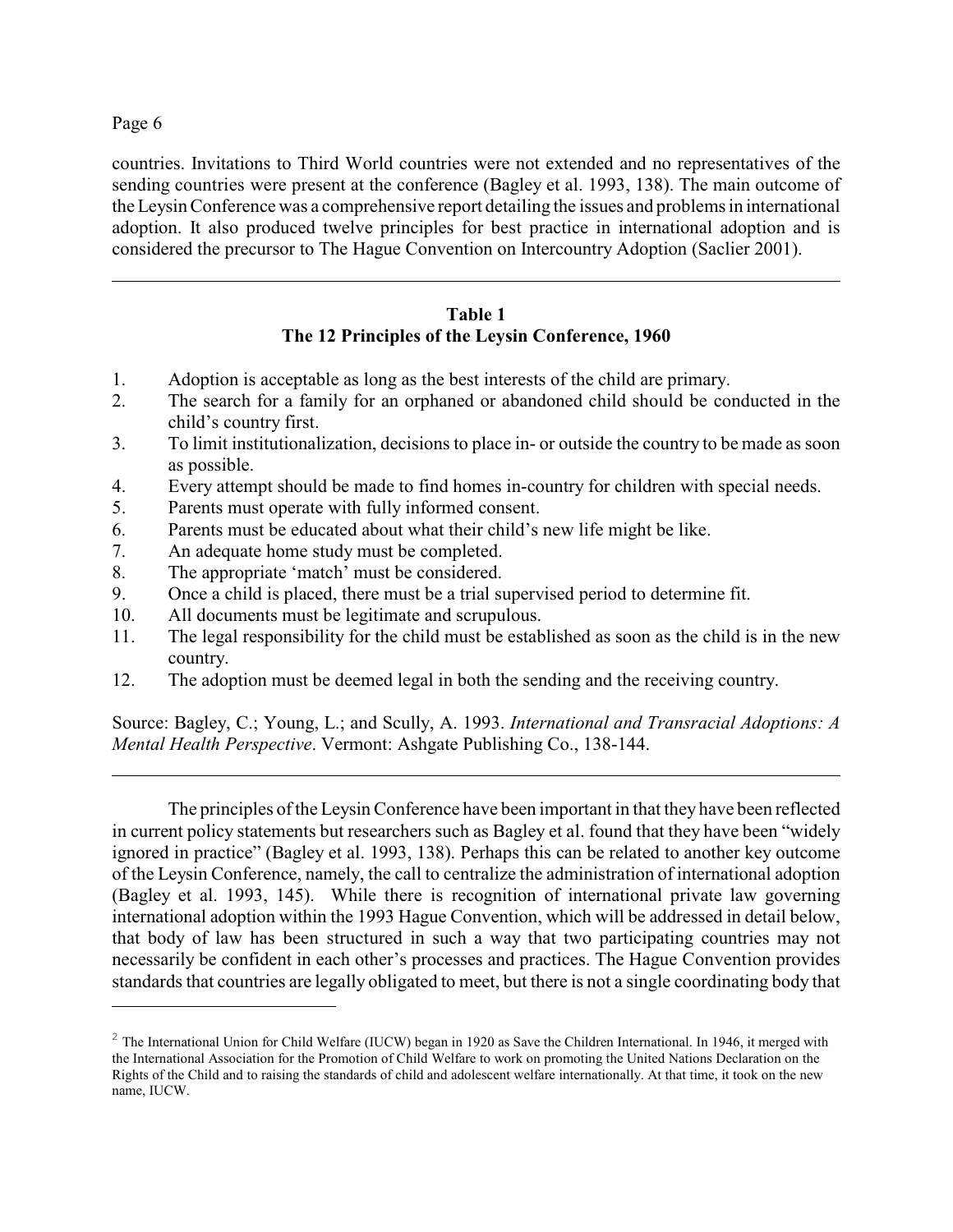oversees the practice to ensure consistent, even application of the Hague Convention in both nations. A second concern rising out of the existence of an international law is that, to date, only sixty-seven countries have ratified the Hague Convention. In fact, of the top-ten countries that send adoptees to Canada, only half are signatories.

Adoption has been part of the social fabric of Western society for many years, and interracial and international adoption has been increasing in Canada since the end of World War II (Social Planning Council of Metro Toronto 1966). Since the mid 1990s, children adopted from developing nations have numbered between 1,800 and 2,200 a year (Adoption Council of Canada 2005b). This is not a large number, but coincidentally, it closely parallels the annual number of children adopted domestically (Adoption Council of Canada 2005b). Out of the total number of immigrants to Canada each year, such adoptions represent less than two per cent of the total flow. Where a child is concerned, however, any number warrants serious attention, particularly when the child in question is in the vulnerable position of relying on the State to act on his or her behalf. The literature shows that international adoption is increasing in North America. But while international adoption has become more prevalent, critical policy questions have seldom been raised (Noonan 2004; Ressler et al. 1998). This paper attempts to respond to this research and policy gap.

While international adoption is not highly placed on the public or policy agendas in Canada, many in this country have been steadily addressing children's issues, to varying degrees and with differing success, at least since the 1980s. For example, Canada observed 1979 as the International Year of the Child. In 1990, Canada co-hosted the World Summit for Children and, in 1997, the Canadian government embarked on an ambitious National Children's Agenda, developing policy and programs to support and promote healthy child development (Canada 2000). More recently, the "new brain research" popularized by neuroscientists has drawn attention to the importance of the early years in a child's development, and both the government and policy makers have attempted to respond with policy and program initiatives (Keating and Mustard 1993). Parallel to the increased interest in child development has been the question of children's rights. In 1989, the United Nations embarked on creating the Convention on the Rights of the Child. Canada ratified that Convention in 1991.

# **The United Nations Convention on the Rights of the Child**

The 1991 United Nations Convention on the Rights of theChild (UNCRC) laid out the basic human rights to which children everywhere are entitled. Generally speaking, these are considered to be the rights of provision, the rights of protection, and the rights of participation (Covell and Howe 2001). The UNCRC says children have, without discrimination: the right to survival; to develop to the fullest; to protection from harmful influences, abuse, and exploitation; and to participate fully in family, cultural, and social life (Office of the United Nations High Commissioner for Human Rights 2005a). The UNCRC set standards in several areas, including education, health, and social services. Countries that are parties to the UNCRC are legally obligated to meet these standards.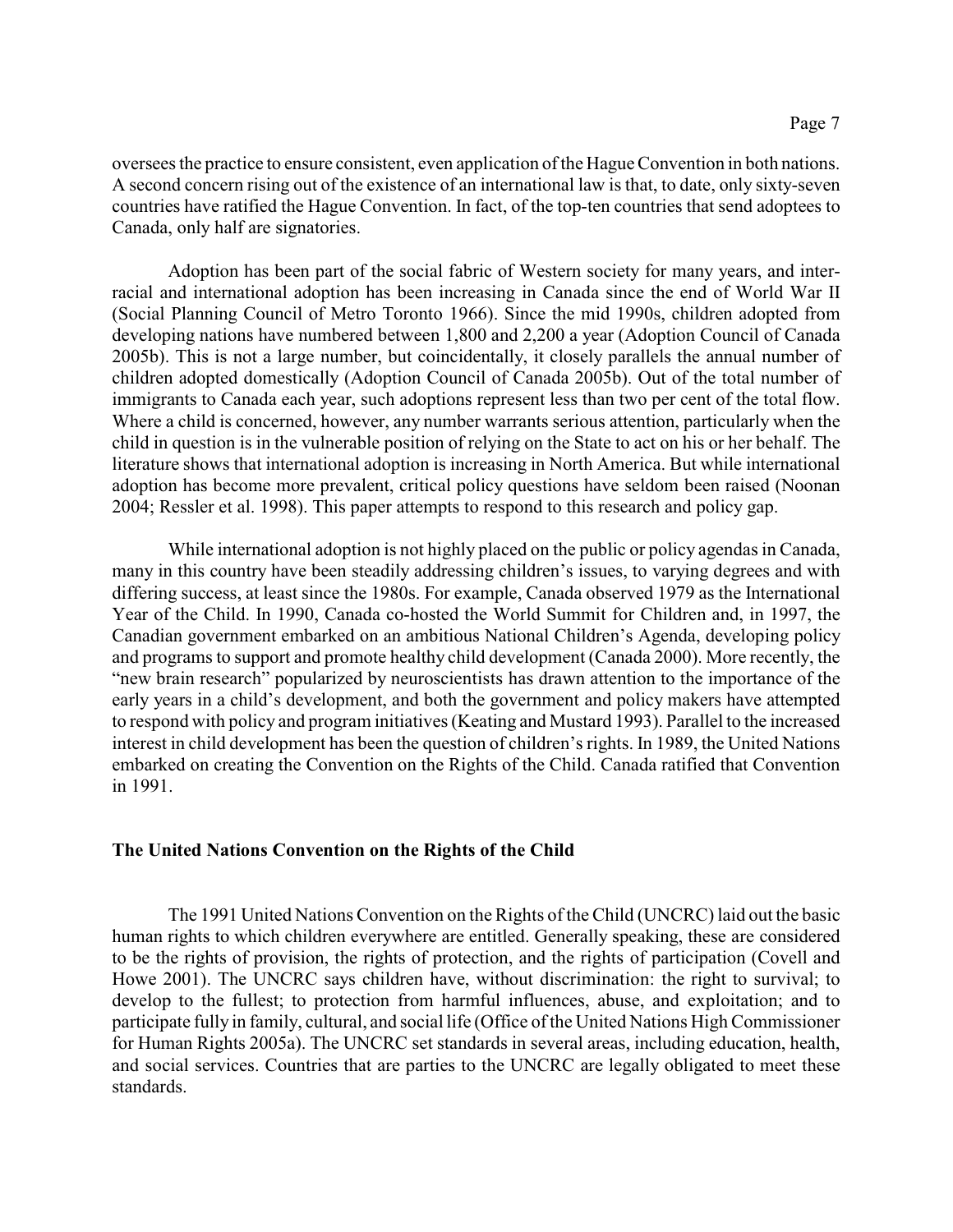In international law, a declaration is a statement of principles, and not a legally binding document. A convention, however, is a legal document and carries with it obligations. Canada was already a signatory to the International Covenant on Economic, Social, and Cultural Rights, ratified in 1976, which implied extension of human rights to children. But it was not until the UNCRC enactment, that children's rights were explicitly recognized and outlined in Canada and elsewhere. The UNCRC is a legal treaty, and it has been the most widely ratified international human rights instrument in the world (UNICEF, 2005).

Covell and Howe found significance in Canada's ratification of the UNCRC because it meant that: "the rights of children [were] now required to be the central objective of policy" (Covell and Howe 2001, 22). The main objective of the UNCRC was to establish that children had human rights and that parents and states are obligated to ensure not only these rights but also that existing national laws and policies also protect children's rights. There are several articles in the UNCRC that are applicable to the discussion of international adoption and one article that address it specifically. These are described below.

# **The United Nations Convention on the Rights of the Child and International Adoption**

The UNCRC views children in a holistic way. That is, it sees children within the context of their families, and recognizes families as the fundamental unit for the nurturance, support, and guidance of the child. Consider the following passage from the Preamble to the UNCRC:

Convinced that the family, as the fundamental group of society and the natural environment for the growth and well-being of all its members and particularly children, should be afforded the necessary protection and assistance so that it can fully assume its responsibilities within the community.

Recognizing that the child, for the full and harmonious development of his or her personality, should grow up in a family environment, in an atmosphere of happiness, love and understanding.

These statements clearly articulate the belief that it is in the best interests of the child to have and be raised in a family. Furthermore, Article 20 sets the stage for rights related to adoption by outlining the rights of the child in cases where he or she may be deprived, either temporarily or permanently, from his or her family. It makes clear that in such circumstances, the child is "entitled to special protection and assistance provided by the State" and that "[w]hen considering solutions, due regard shall be paid to the desirability of continuity in a child's upbringing and to the child's ethnic, religious, cultural and linguistic background." Moreover, Article 21, speaks specifically to the issue of adoption and international adoption:

States Parties that recognize and/or permit the system of adoption shall ensure that the best interests of the child shall be the paramount consideration and they shall: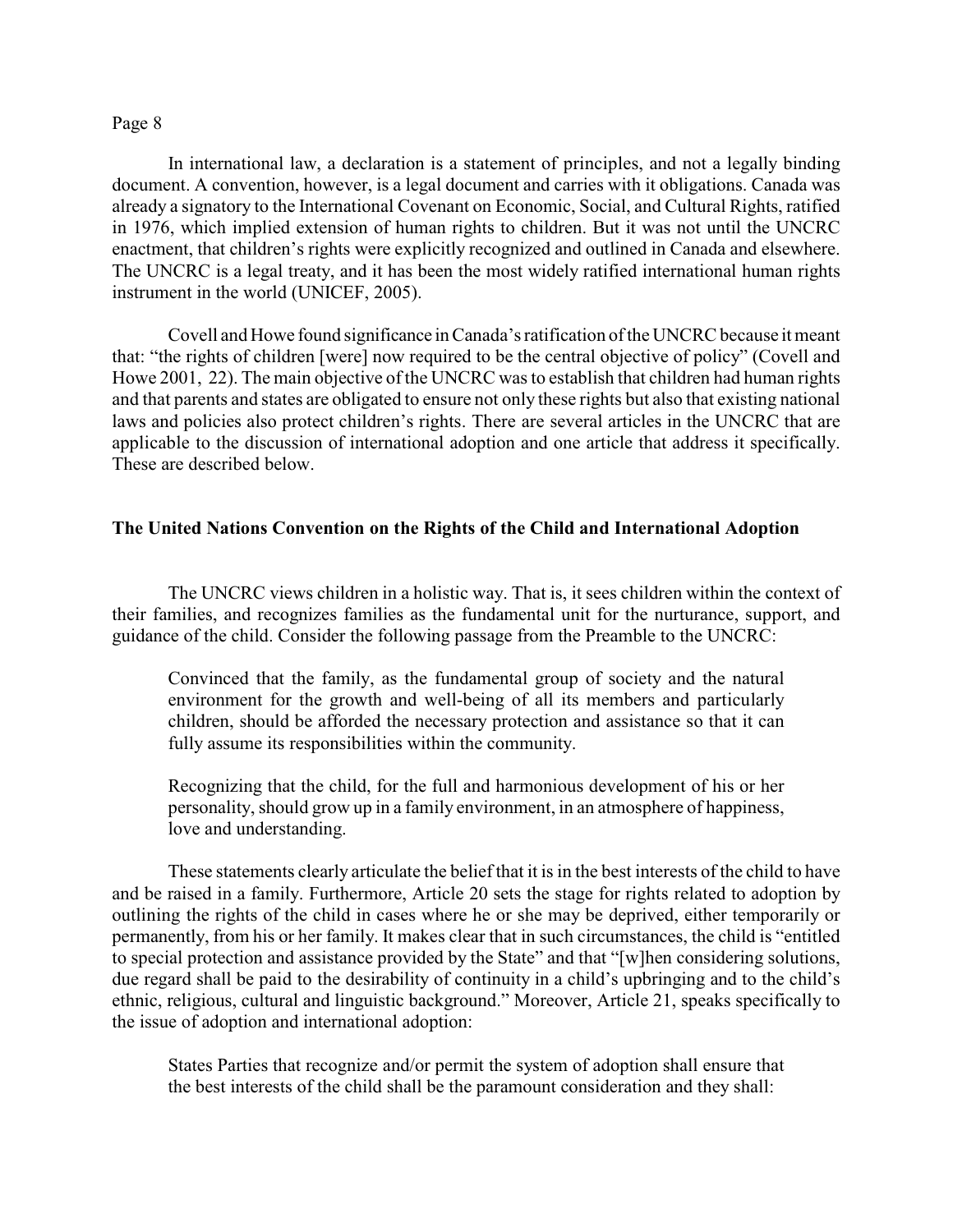(a) Ensure that the adoption of a child is authorized only by competent authorities who determine, in accordance with applicable law and procedures and on the basis of all pertinent and reliable information, that the adoption is permissible in view of the child's status concerning parents, relatives and legal guardians and that, if required, the persons concerned have given their informed consent to the adoption on the basis of such counselling as may be necessary;

(b) Recognize that inter-country adoption may be considered as an alternative means of child's care, if the child cannot be placed in a foster or an adoptive family or cannot in any suitable manner be cared for in the child's country of origin;

(c) Ensure that the child concerned by inter-country adoption enjoys safeguards and standards equivalent to those existing in the case of national adoption;

(d) Take all appropriate measures to ensure that, in inter-country adoption, the placement does not result in improper financial gain for those involved in it;

(e) Promote, where appropriate, the objectives of the present article by concluding bilateral or multilateral arrangements or agreements and endeavour, within this framework, to ensure that the placement of the child in another country is carried out by competent authorities or organs.

The literature reveals that there have been, and likely will continue to be, challenges with regard to all of the above clauses. Are the children portrayed as parentless really without a family? Do birth mothers relinquish children with full and informed consent? Are children released to countries that, in practice, safeguard the child's best interests? How does international law interpret "improper financial gain;" how does it enforce or prosecute those who contravene the clause?

Article 21 of the UNCRC begins with the *best interests of the child* element. This is something that was paramount in earlier documents, such as the Leysin Conference and the United Nations 1959 Declaration on the Rights of the Child. The UNCRC, however, does not differentiate between a child's interests and her/his rights. Are a child's *interests* parallel to her/his *rights*? Are there situations where something in the child's best interest might contravene that child's rights? Within the field of child welfare, child protectionists and child liberationists have, in fact, formulated quite distinct interpretations of the meaning of the best interests of the child. Broadly speaking, child protectionists interpret the best interests of the child as an approach that subordinates the child and elevates the authority of the adult and/or State responsible for taking decisions on behalf of the child. The child, it is presumed, does not have the rational, logical capacity to make decisions. Child liberationists, on the other hand, may see the child's rights as paramount in determining the best interests of the child. This view is supported in several Articles in the UNCRC, most notably in the UNCRC's section regarding the child's participation rights. Consider, for example, the right of the child as specified in Article 12: "States Parties shall assure to the child who is capable of forming his or her own views, the right to express those views freely in all matters affecting the child, the views of the child being given due weight in accordance with the age and maturity of the child."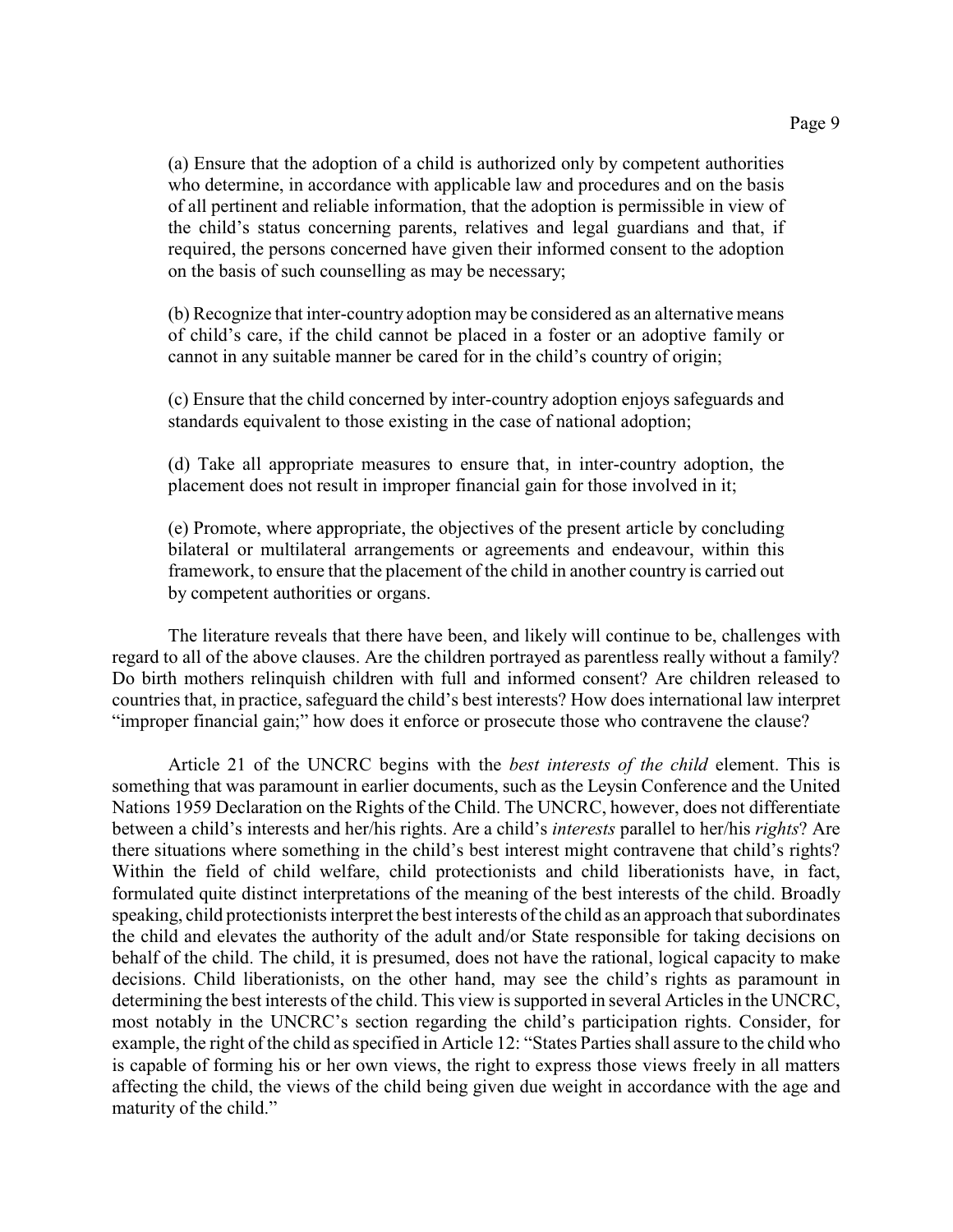Where children have not yet reached an age and/or developmental level where they can make or participate in major decisions affecting their lives, adults are called upon to do so for them. The existence of the UNCRC is an important vehicle for safeguarding these decisions. Indeed, its status as the most widely ratified human rights instrument bodes well for the issue of children's rights. The Hague Convention, discussed below, has not enjoyed such widespread acceptance, and yet it is the legal document that provides the standards for states on *how* to conduct international adoptions. Do the two legal instruments correspond? Are there conflicts or contradictions? If so, how do countries resolve them?

## **The Hague Convention on Intercountry Adoption**

The Hague Conference on Private International Law, established in 1893 is an intergovernmental organization whose purpose is to "work for the progressive unification for the rules of international law" (The Hague Conference on International Law 2005a). The Hague Conference is governed and funded by its Member States. It is administered by a Secretariat and meets every four years.

Private international law resolves differences between legal systems of two or more countries engaged in, or considering engagement in, a personal or commercial activity. The Hague Conference seeks to find common standards and approaches that protect the interests of its Member States. In 1993, it developed a convention on international adoption, entitled The Hague Convention on Protection of Children and Co-operation in Respect of Intercountry Adoption (The Hague Convention). The Hague Convention was developed in response to Article 21 of the UNCRC, and sought to expand and elaborate on standards for international adoption begun with the UNCRC article (Lovelock 2000; Rios-Kohn 1998; Saclier 2001). Canada signed The Hague Convention in 1994, and ratified it in 1997.

More than sixty "Member States" currently participate in The Hague Conference, including Canada. Sixty-seven States have signed and/or ratified the Hague Convention.<sup>3</sup>

The Hague Convention has established standards in seven areas: Scope, Requirements, Central Authorities and Accredited Bodies, Procedural Requirements, Recognition and Effects of the Adoption, General Provisions, and Final Clauses. Not surprisingly, the opening statement in the preamble to the Hague Convention was taken from the UNCRC, and the rest of the preamble mimics the UNCRC both in its language and intent:

For a list of the top-ten countries that send adoptees to Canada and their status with regard to both the United Nations Convention on the Rights of the Child and the Hague Convention on Intercountry Adoption, see Appendix 1. With the exception of the United States, all of the sending countries have ratified the UNCRC, although some have reservations and objections to specific articles. Some countries that are not Member States of the Hague Conference have nonetheless signed and/or ratified the Convention, and are also noted).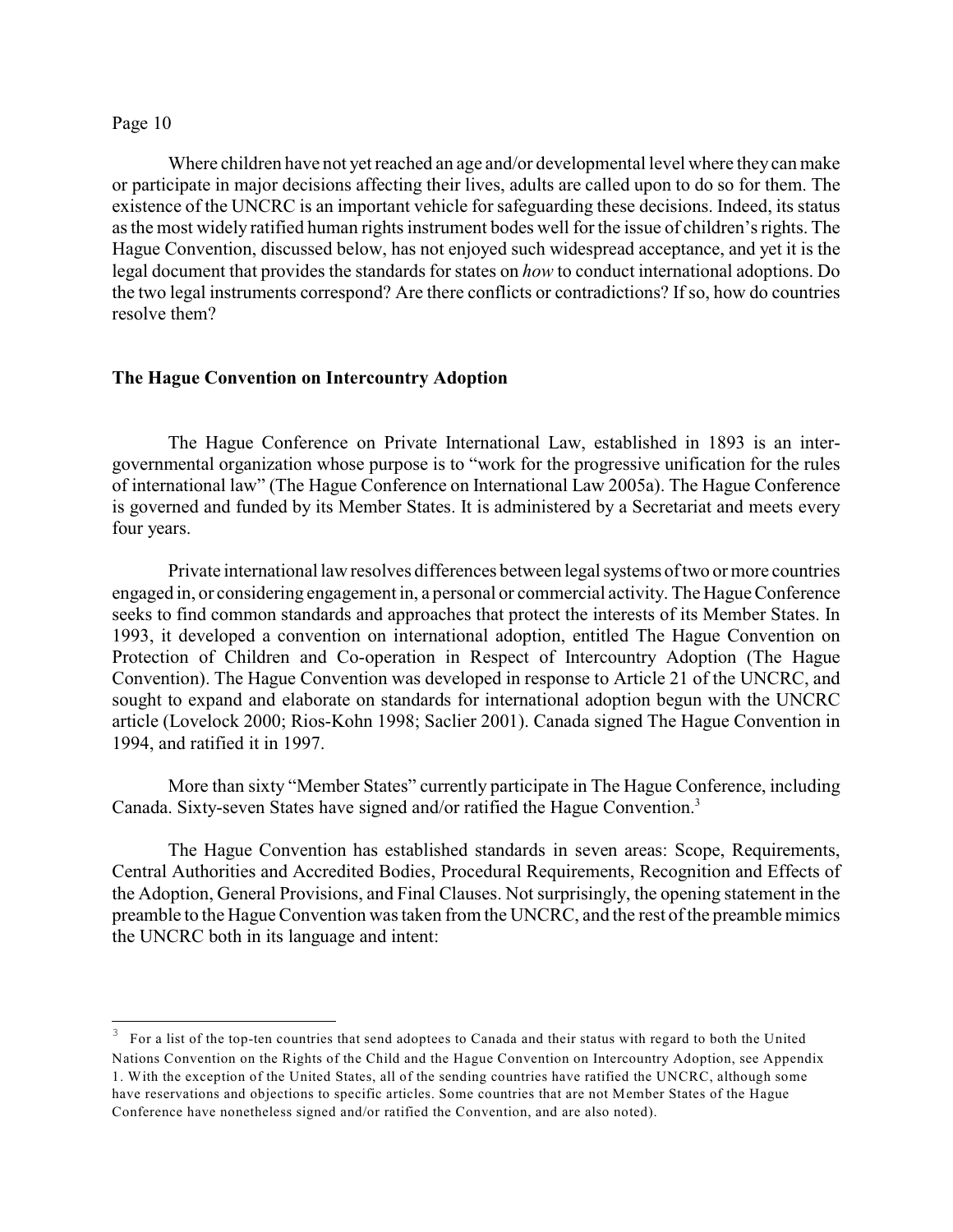Recognizing that the child, for the full and harmonious development of his or her personality, should grow up in a family environment, in an atmosphere of happiness, love and understanding,

Recalling that each State should take, as a matter of priority, appropriate measures to enable the child to remain in the care of his or her family of origin,

Recognizing that intercountry adoption may offer the advantage of a permanent family to a child for whom a suitable family cannot be found in his or her State of origin,

Convinced of the necessity to take measures to ensure that intercountry adoptions are made in the best interests of the child and with respect for his or her fundamental rights, and to prevent the abduction, the sale of, or traffic in children,

Desiring to establish common provisions to this effect, taking into account the principles set forth in international instruments, in particular the UNCRC, of 20 November 1989, and the United Nations Declaration on Social and Legal Principles relating to the Protection and Welfare of Children with Special Reference to Foster Placement and Adoption Nationally and Internationally.

The objectives of The Hague Convention were to:

a) establish safeguards to ensure that intercountry adoption take place in the best interests of the child and with respect for his or her fundamental rights as recognized in international law;

b) establish a system of co-operation amongst Contracting States to ensure that those safeguards are respected and thereby prevent the abduction, the sale of or traffic in children;

c) secure the recognition in Contracting States of adoptions made in accordance with the Convention (The Hague Convention on International Law 2005a).

Not all supporters of international adoption, however, have expressed an appreciation for the Hague Convention. Indeed, some detractors have argued that it prohibits children from being rescued because its requirements are too stringent, while others have found it ineffective in protecting children's rights and interests. Varnis has suggested that international law and policy "holds orphans hostage" and, in fact, international conventions and agreements are barriers to the rescue of abandoned and orphaned children and allegations of abuse and exploitation are overdrawn and politically motivated. Furthermore, Varnis has argued that the law is "frequently little more than a set of discretionary hoops to be exploited by officials for institutional or personal gain" (Varnis 2001, 40-41). His examination of the matter, however, provided only a narrow view of international adoption. Varnis's chief concern was with the issue of parents in the United States who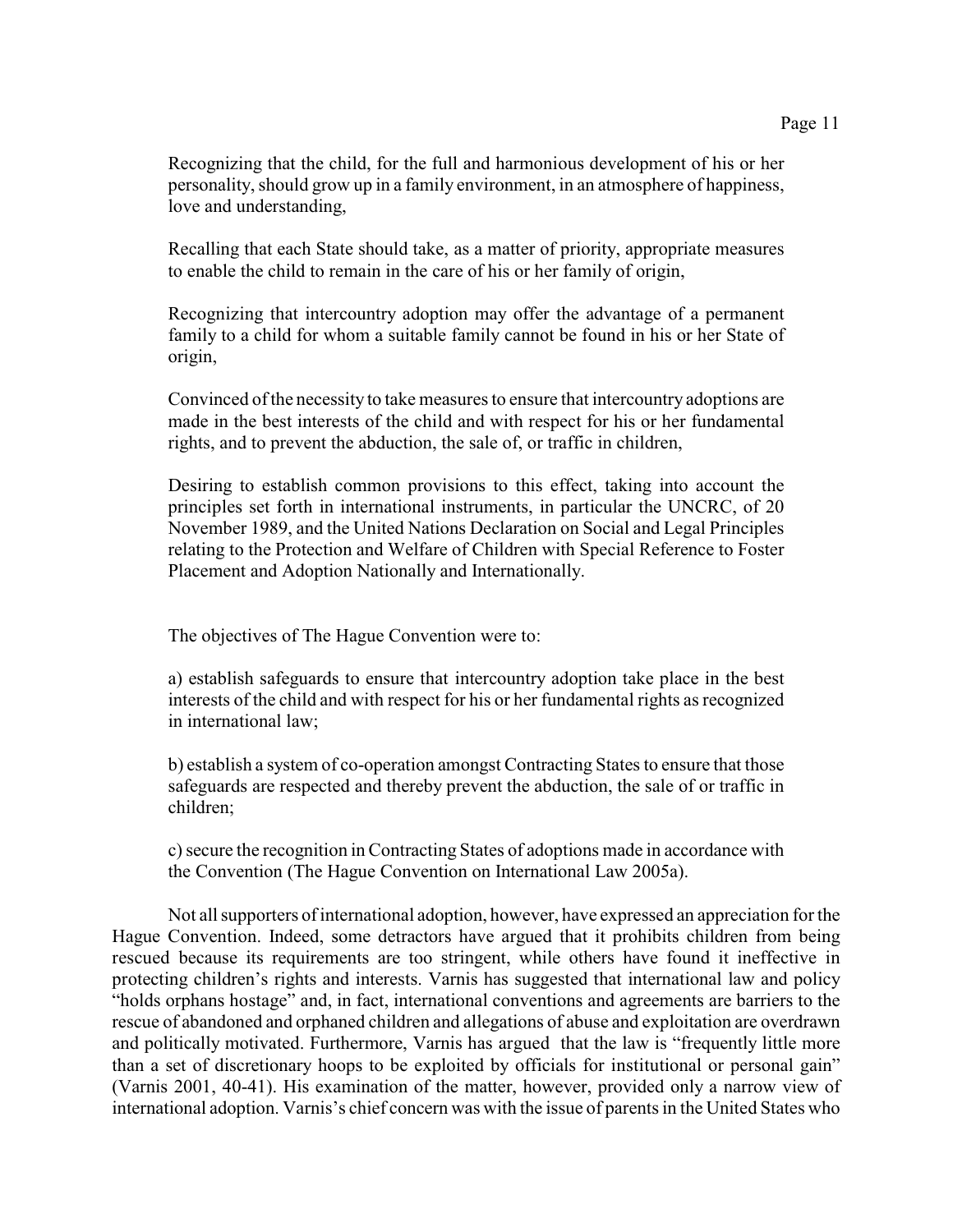could afford to internationally adopt but who were prevented from doing so, citing the Hague Convention as the major barrier. He found that the United States received 50 per cent of all international adoptees and spent, on average, \$20,000 per adoption for a total account in 1998 of \$300 million dollars 'invested' by Americans (Varnis 2001, 39). Varnis pointed to a shameful situation in which a surplus of adoptable orphans, numbering between 4,000 and 5,000 thousand from China and between 80,000 and 630,000 from Russia, could emerge and for whom there could be waiting and willing parents in the United States (Varnis 2001, 44). Bartholet also agreed that the Hague Convention sets up barriers to international adoption, noting that: "the law poses as a protector of children, but in the end functions as their enemy" (Bartholet 1993, 91). She argued that many of its procedural requirements were prohibitive. For example, she observed that the Hague Convention disqualified some children "simply because they appear to have two living parents" (Bartholet 1993, 92).

The key difference between the UNCRC and the Hague Convention has been characterized by Rios-Kohn in the following way: "The UNCRC subordinates intercountry adoption to foster care while the Hague Convention prioritizes family relationships to foster care or institutional care (Rios-Kohn 1998, 2). Both legal treaties, then, see intercountry adoption as a last resort for children. Neither is meant to serve as a vehicle for the childless to make a family.

Of the countries that make children available to Canadians for adoption, China is at the top of the list, and has been since 1995. The Adoption Council of Canada statistics reveal that 771 Chinese babies were adopted into Canadian families in 2002. China ratified the UNCRC in 1999 (with a reservation to Article 6 - see Appendix I), but it was not until 2005 that China ratified the Hague Convention. We might ask why Canada received the bulk of its adopted children from a country that had not ratified the universally recognized legal instrument established to protect children in international adoptions. But China was not alone. Today, Canada accepts children from countries that are not signatories to the Hague Convention, though these sending countries have signed the UNCRC. Such countries include Russia, South Korea, Haiti, Vietnam, and the United States. How do children from these countries of origin find their way to Canadian soil? Is the process by which they are made available for adoption up to scrutiny? Is ratification of the UNCRC enough of a guarantee to keep the best interests of the child in mind for Canada to receive children from non-Hague Convention supporters?

Canada has signed and ratified both the UNCRC and the Hague Convention and, as a consequence, is legally obligated to uphold the standards set forth in each treaty. Should Canada not insist on this minimum for the countries from which it accepts children? This question is not posed to raise barriers to the adoption of children, but a number of questions are worth pondering. Should Canada not expect, at minimum, such an explicit endorsement of relevant standards from the sending countries as it sets for itself? Should Canada enter into agreements with countries that do not share this commitment, in particular when lives – children's lives – are at stake? The triad of perspectives outlined earlier, namely, the child, the sending countries, and Canada as the receiving country, will be reviewed below. This analysis will be conducted in light of the commitments Canada has made with regard to its ratification of the UNCRC and the Hague Convention, as well as with regard to its relevant national policies and legislation.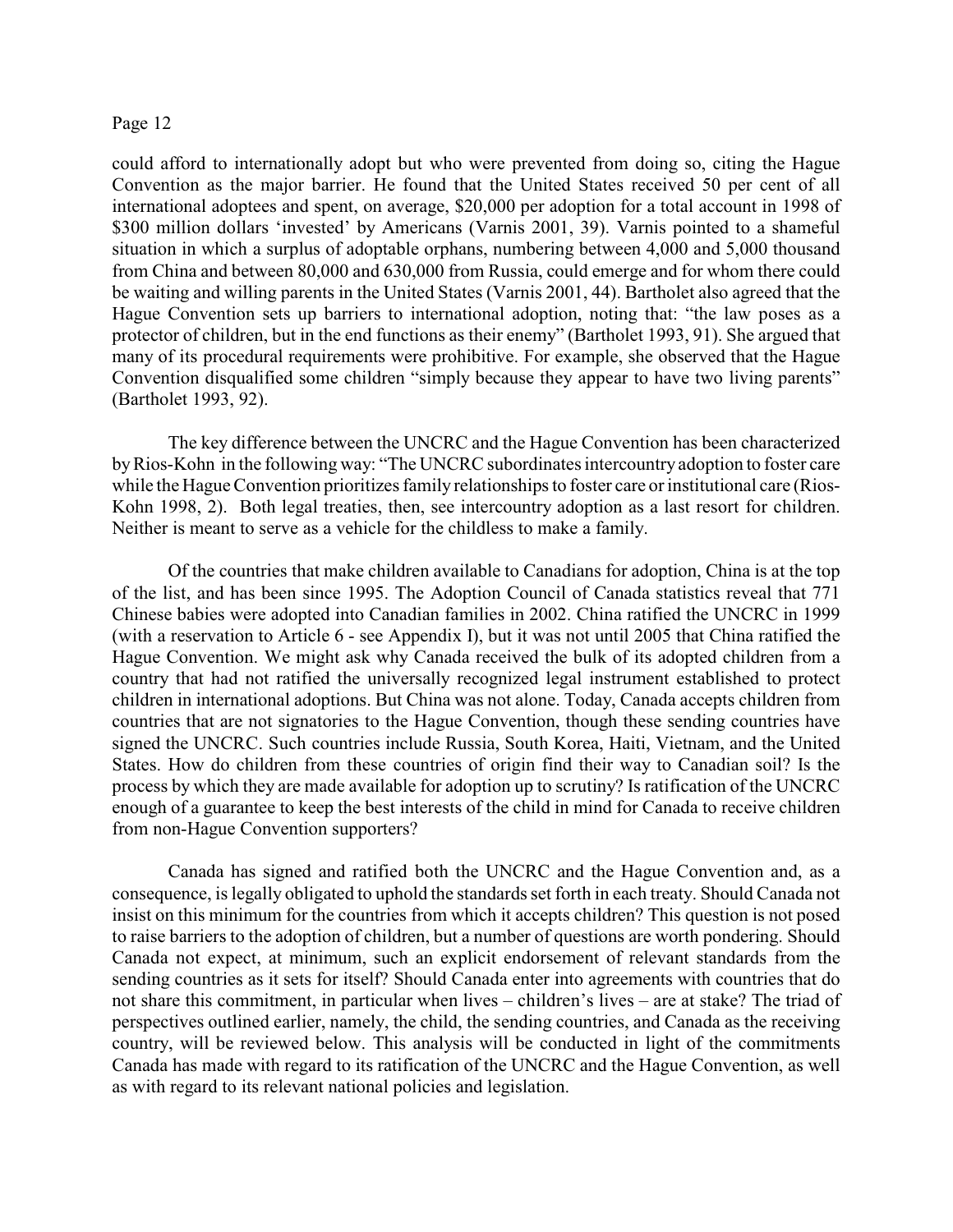# **THE INTERNATIONAL ADOPTION POLICY TRIAD**

# **The Child in the International Adoption Policy Triad**

Several criticisms surrounding international adoption have underscored the need to put the child at the centre of the debate. This section examines one of the most cited issues, namely, the matter of the child's culture in the context of her/his human rights. Several questions arise: what is the responsibility of the receiving country to honour the rights of another country's child? What, if any, rights does the sending country relinquish on behalf of the child? Who speaks for the child? Children who are adopted into different families and different countries are still raised in, and therefore, have a culture. The question is, *whose* culture – and do children have a birthright to *their* culture of origin? Some guidance in this area is contained within the UNCRC. Indeed, the rights to one's creed, religion, language, and culture are explicitly recognized in certain of its provisions:

Article 7: The child shall be registered immediately after birth and shall have the right from birth to a name, the right to acquire a nationality and, as far as possible, the right to know and be cared for by his or her parents.

Article 8: State Parties undertake to respect the right of the child to preserve his or her identity, including nationality, name and family relations as recognized by law without unlawful interference.

Articles 7 and 8 of the UNCRC clearly reflect the right of a child to her/his culture, that is, the culture into which the child was born. With regard to adoption, Article 21 of the UNCRC says that: "due regard shall be paid to the desirability of continuity in a child's upbringing and to the child's ethnic, religious, cultural and linguistic background." The qualifier is, as always, if it is in the best interests of the child.

Is the placement of an adopted child in a culturally foreign environment in that child's best interests? The literature was found to contain arguments on both sides of this debate. Rios-Kohn suggested that "opponents of intercountry adoption not only question the legitimacy of the adoption process, but also raise the ethical dilemma of depriving children of their national heritage and culture" (Rios-Kohn 1998, 4). Herrmann and Kasper insisted that the child's social adjustment and identity must be considered in the context of the adjustment in a potentially racist environment "and question if the good adjustment of these children is accomplished at the cost of their ethnic identity" (Herrmann and Kasper 1992, 49). A child of colour could go from being a typical citizen of her/his country of origin to being a visible minority in their new milieu, and possibly into a culture of racism. Adopted by white parents into Canada, for example, a Chinese girl or a Haitian boy may be legally considered a Canadian child, and treated with love and dignity by their adoptive parents, but these children will be viewed – and treated – as visible minorities. Certainly, visible minorities experience a continuum of tolerance, but Canada's claims to multiculturalism as a tool for successful integration have been, and are continuing to be, contested (Duncan 2005).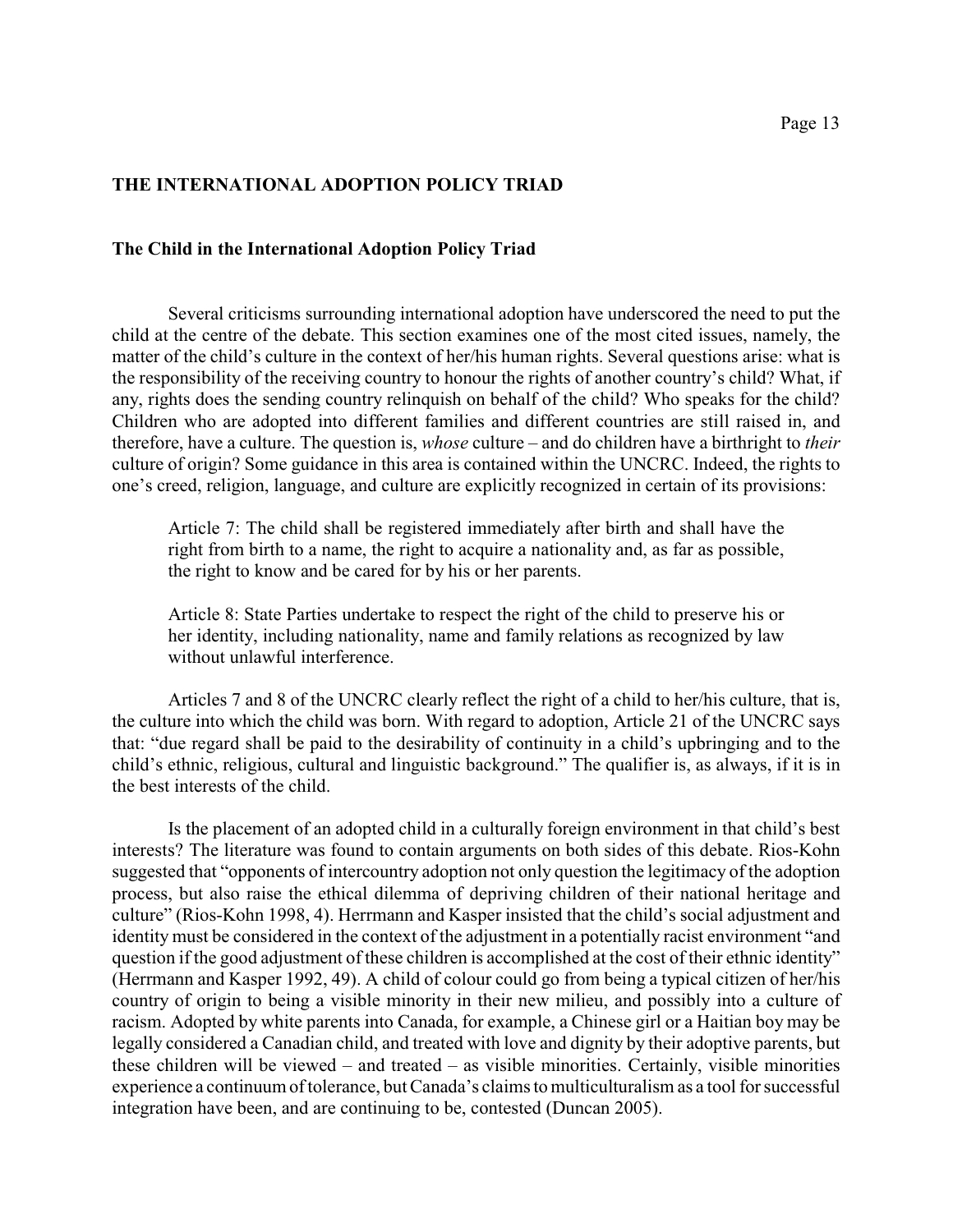The literature raises issues of race and identity development in children adopted from one culture into another very different culture, however, much of it glosses over the impact of ethnic diversity and suggests that globalization has rendered cultural and ethnic differences as unimportant and that international adoption creates an "ethnoscape" that lessens differences and 'Americanizes' everyone (Noonan 2004, 150). Far from supporting intolerance, this view argues that international adoption promotes tolerance and an appreciation of diversity.

Ressler et al. acknowledged that the cultural identity aspect is an issue in international adoption and devoted significant attention to the question. They observed: "by removing these children from their native lands and raising them in families and communities where they will always be different, Western countries may condemn these children to the psychological status of refugees" because they "bring with them histories of deprivation, loss and the psychological vulnerability that results from drastic cultural change" (Ressler et al. 1998, 182 and 185). They concluded that "adoption entails psychological risks" and "adopted children must forsake the histories of their biological families" (Ressler et al. 1998, 181). Not all, however, would agree. For example, one noted researcher in the field of adoption, Bartholet, stated that "there is no evidence that a multicultural identity is problematic from the perspective of the children involved" (Bartholet 1993, 98). She challenged these concerns as identity politics: "children are being sacrificed to notions of group pride and honor" (Bartholet 1993, 98). Moreover, Bartholet argued that: "the current tendency to glorify group identity and to emphasize the importance of ethnic and cultural roots combines with nationalism to make international adoption newly suspect in this country as well as in the world at large" (Bartholet 1993, 100).

Among some, there is the belief that children are resilient and a cultural myth suggests that children can 'bounce back' from adversity quicker than can adults. In 1966, the Social Planning Council of Metro Toronto embarked on a project to promote the adoption of Black children into white families, a program that met with some controversy. Those involved in this initiative believed that "whatever problems the child may face as a member of a minority group, they are for him inescapable, however, he will certainly be better equipped to cope with them if he has love and security in his formative years" (Social Planning Council of Metro Toronto 1966, 8). A coalition of Black social workers in Canada and in the United States, however, successfully lobbied to end this practice, citing racial and cultural identity as paramount to a child's best interests.

Cultural identity and the right to know one's family are protected under the Convention on the Rights of the Child. This means that all children, including internationally adopted children, are entitled to know who they are, where they come from, what their heritage is. The removal of a child from his/her culture represents not only the child's loss of culture, but also the country's loss. In Canada, the practice of sending aboriginal children to off-reserve boarding or residential schools has been called cultural genocide. Once the full implications of this racist practice had been recognized, Canada ended it. To its credit, the federal government has taken some steps to redress the wrongs associated with this practice and to ensure that they not be repeated. As a consequence, today, Aboriginal cultural rights are afforded greater sensitivity and respect in Canada.

Indeed, Canada has declared exceptions to some articles in the UNCRC because they can be interpreted as violating Aboriginal cultural rights. For example, Canada has declared an objection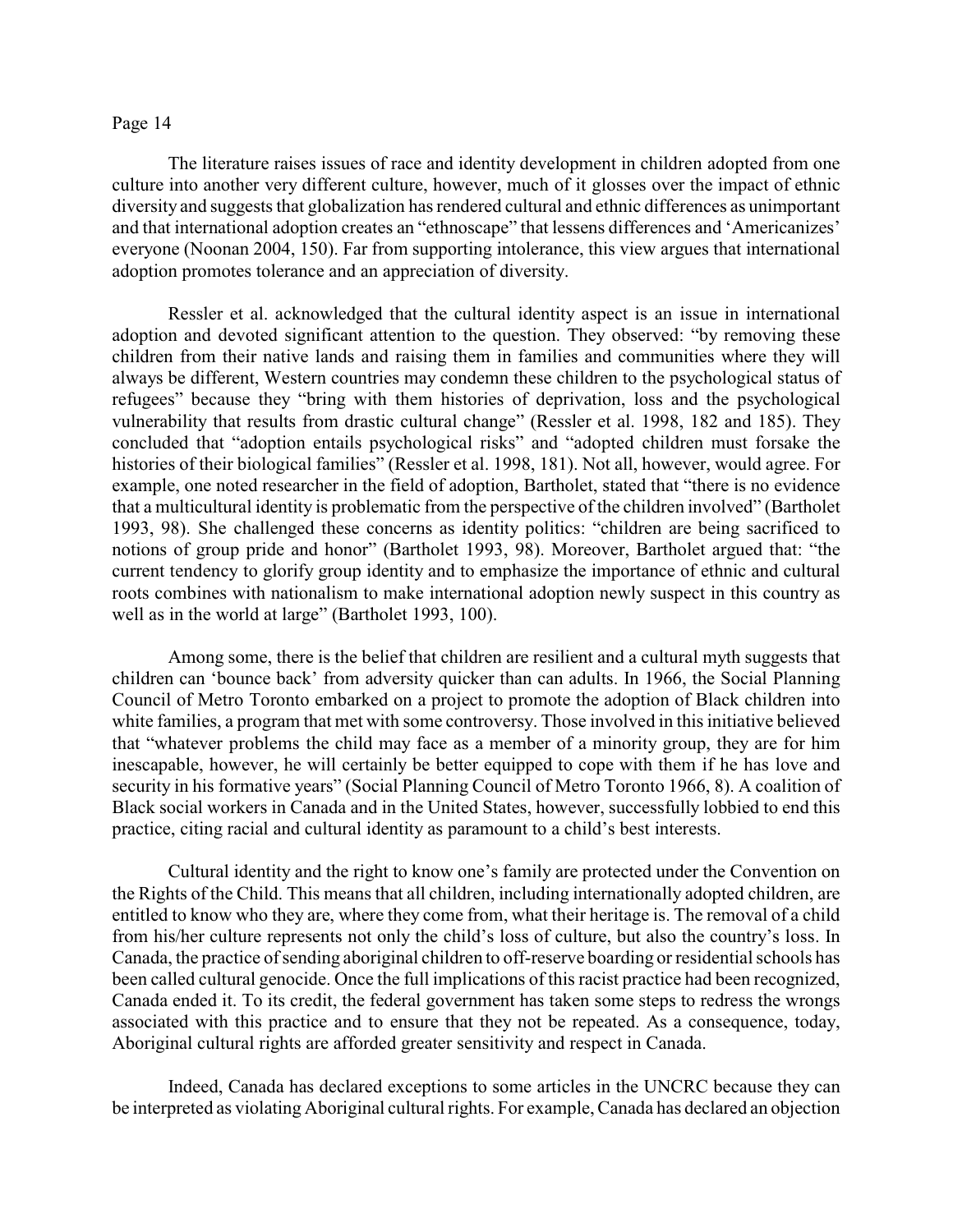to Article 21 of the UNCRC and, in so doing, stated: "with a view to ensuring full respect for the purposes and intent of Article 20 (3) and Article 30 of the Convention, the Government of Canada reserves the right not to apply the provisions of Article 21 to the extent that theymay be inconsistent with customary forms of care among Aboriginal peoples in Canada" (Office of the United Nations High Commissioner for Human Rights 2005b). Yet, sending children internationally might represent an even more extreme form of cultural removal. In a review of countries that have ratified the UNCRC, Hollingsworth found that this right is not honoured in 20 per cent of signatory countries, and only superficially maintained in 60 per cent of them (Hollingsworth 2003, 217). How does a child's status as "adoptable" or "adopted" alter or disregard these rights? In response to the May 2002 United Nations Special Session on Children, Canada stated that it would respect the "unique cultural identities of Aboriginal children" (Canada 2004). What of the unique cultural identities of the world's children? Is Canada protecting its own indigenous peoples but freely appropriating the indigenous peoples of other countries?

The child does not choose to be adopted. This decision is taken on behalf of the child by the State. Adoption disclosure is common in many countries, but it was not addressed in the Hague Convention. This placed the Hague Convention in conflict with an article in the UNCRC which did recognize a child's right to know his or her parents. Of course, the qualifier, as always, is if it is in the best interests of the child. For children who are removed from abusive or neglectful parents, it may not be in the child's best interests to maintain contact, but the literature, current practice, emerging policy, and public opinion seems to weigh on the side of the right of the individual to know the identities of their birth parents. There is, furthermore, a lack of acknowledgment in the Hague Convention either of modern movements towards legislated adoption disclosure or the prominent desire of adults, who were adopted as children, to discover their birth parents. International transfer of the child mitigates all these possibilities. Disclosure in the sending country, even if legally mandated, may not be accessible from the receiving country. While outside the scope of this paper, it is worth remembering that a child's entry into an adoption transaction may be the result of theft, trafficking, slavery, or other criminal activity (International Federation terres des hommes 2004). Indeed, guarding against trafficking in children and "inappropriate financial gain" were the prime motivators for establishing The Hague Convention.

# **Sending Countries and Receiving Countries in the International Adoption Policy Triad**

Much of the literature supports the practice of international adoption provided there are sufficient safeguards both to protect the interests of all involved and to prevent abuse and exploitation. This is the basic premise in almost all of the literature that supports international adoption and it seems to have been the driver behind major international policy responses to the issue. Any challenges to the *best interest of the child* approach focus their criticism in one of two areas: the impact of international adoption on the cultural identity of a child, as discussed above, and the independent policy responses (and needs) of sovereign nations and their relationships with (and obligation to) international law.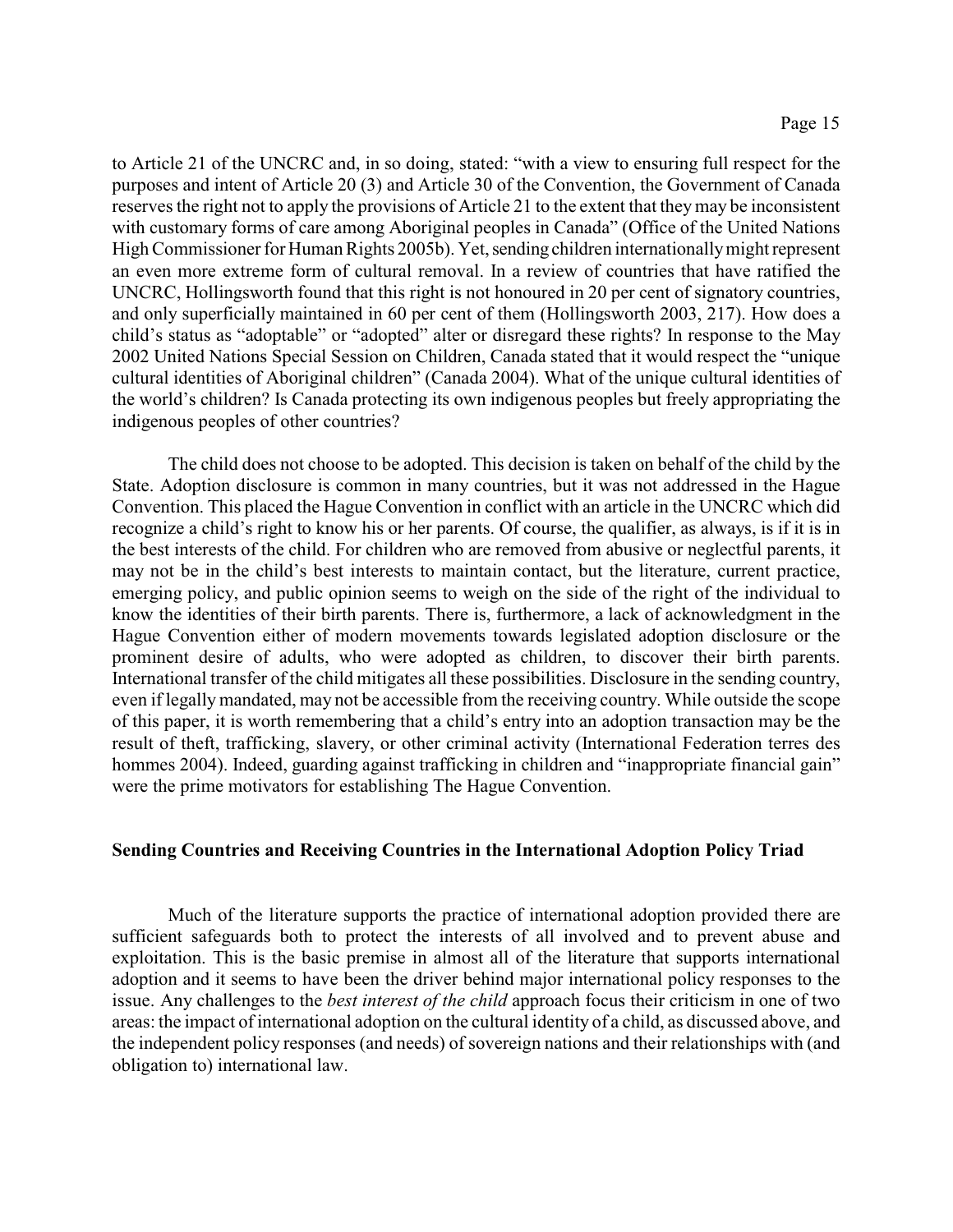Looking at the issue in a microcosm, there has been an absence of analysis on the social structures that create the social-political conditions whereby either children are 'made available' for adoption or childless parents take action to claim the children of others. From a larger, or macro, perspective, there has been a parallel lack of debate about the responsibilities of receiving countries either to the sending countries and to the adopted children, globally.

What obligations do receiving countries have to countries that relinquish their children? What obligations does Canada have to sending countries? Is meeting the standards of the Hague Convention enough? Is the Hague Convention itself sufficient to protect children's interests and needs? Are the Hague Convention and the UNCRC complementary or contradictory? How do the UNCRC and the Hague Convention work together to secure a child's rights and best interests in circumstances where he/she migrates for adoption? Do the Hague Convention and the UNCRC complement or contradict the national laws and policies of Canada? These are some of the questions to be addressed in this section of the paper.

The most common criticism of international adoption is that it represents an exploitation of women, children, and Third World countries for the benefit of the western world. Ngabonziza, for example, found the north-to-south, east-to-west, poor-to-rich flows of migrant children clearly mimicked a deficit-surplus market, and viewed intercountry adoption as bordering on child trafficking. He charged the media with exploiting images of children needing rescue. Ngabonziza insisted that many of the children taken off the streets were not without families, but that the families lived in the streets with their children. For Ngabonziza, "poverty is not a reason for adoption" (Ngabonziza 1991, 80). Similar challenges have been made by Briggs who credits a visual iconography of the Madonna/child motif for increasing the practice of and support for international adoption (Briggs 2003, 184). Images of children with bloated bellies in dirt-poor environments lend themselves to the view that adoption is a viable and honourable solution to meet the needs of innocent, impoverished children. Furthermore, Herrmann and Kasper have argued that "the mere acceptance of international adoption overlooks the negative impact on children, birth mothers, adoptive parents, and the Third World countries from which the children are removed," and completely neglects the political and social impact on Third World countries from which these children come from (Herrmann and Kasper 1992, 46). One of the main objectives of Canada's Action Plan Against Racism has been stated as a need "to demonstrate federal leadership in the international fight against racism" (Canadian Heritage 2005a, 5). Yet, Canada's acceptance of foreign adoptees under the guise of providing a better life for Third World children can, itself, be seen as a racist and classist activity.

There are some who have gone so far as to argue that international adoption is an act of "cultural genocide" and the "ultimate form of imperialism" (Serbin 1997, 85). From this perspective, the sending of children abroad is seen as as clear a loss of human resources as can be described. Through international adoption, children as potential family contributors, labourers, and farm workers, are taken away from their families and out of their countries. From a global vantage point, it appears as if rich countries are taking youth from poor countries. Poorer countries, with fewer resources for enforcement, may be the most vulnerable to the very practice of child trafficking the Hague convention condemns. Less regulation, inspection, and supervision of the adoption process can result in less transparency and reduced confidence that the child's interests have been made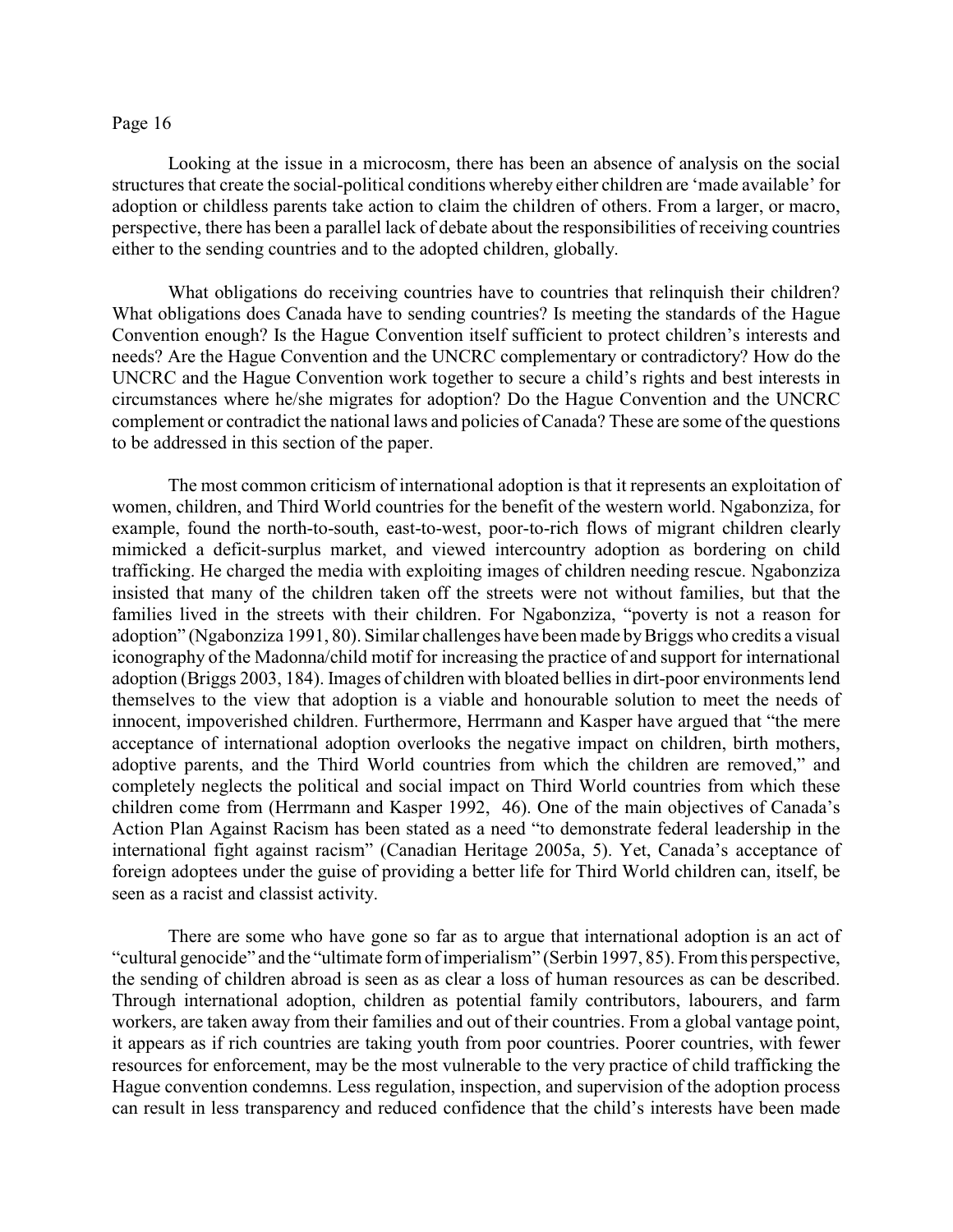paramount. The lack of certain types of official social structures in sending countries may result in orphanages full of children who have parents, but have been separated from them as a result of famine, flood, civil unrest, and other potentially addressable issues. International adoption is clearly not a last resort in these cases; there are alternative strategies. Actions, for example, could be taken to address the social service infrastructure in stricken countries, and supports for the family of origin could be created.

In times of natural disasters, the Leysin Conference stipulated that every effort should be made to locate the parents of apparently lost children before they could be considered available for adoption (Bagley et al. 1993). The aftermath of the December 2004 South Asian tsunami illustrated how quickly this principle could put to the test. A statement released on 10 January 2005 by the Hague Convention underscored this point: "it is clear that in a disaster situation, like that brought about by the tsunami, efforts to reunify a displaced child with his or her parents or family members must take priority and that premature and unregulated attempts to organize the adoption of such a child abroad should be avoided and resisted" (The Hague Conference on International Law 2005b). At times of disaster, parents may be pressured into signing agreements they do not understand in the hope of obtaining health and safety provisions for their children. As one study has suggested: "in such circumstances, foreign agencies should provide material assistance for the families, rather than removing a child to adopters in another country" (Bagley et al. 1993, 140). This seems a clear example of the potential for exploitation of parents in the aftermath of natural disasters, and a call to not mine the country of its most valuable resource. Nevertheless, Bartholet has attacked such criticism, and has argued that: "sending countries can talk of their homeless children as 'precious resources,' but it is clear that the last thing these countries actually need is more children to care for. At the same time, the well-off countries of the world have no burning need for these children" (Bartholet 1993, 99).

The research to date has not adequately examined the unjust social structures that allow and encourage adoption. Indeed, the literature suggests that as long as Westerners have access and resources, adoption will continue to be seen as a solution to the problems of infertility, homelessness, and abandoned children. The market approach to adoption will go on. As Kapstein has observed:

The baby trade is likely to continue to grow, partly because it is no longer simply a response to wars and humanitarian crises. For better or worse, it now behaves much like a commodities market, with demand informing supply; and neither demand nor supply is likely to subside (Kapstein 2003, 1).

Moreover, Rios-Kohn found that "a thriving black market" has developed and that "children are treated as a mere commodity and the sale of infants can yield much higher sums of money" (Rios-Kohn 1998, 7).

Welbourne found that "some research suggests that the traditional welfare-based approach created, or at least failed to solve, longstanding issues for many adults: the needs of adopted children are more complex than simply the establishment of a new legal family (Welbourne 2004, 270). Furthermore, Hollingsworth conceded that desperation for a baby drives many parents, and they may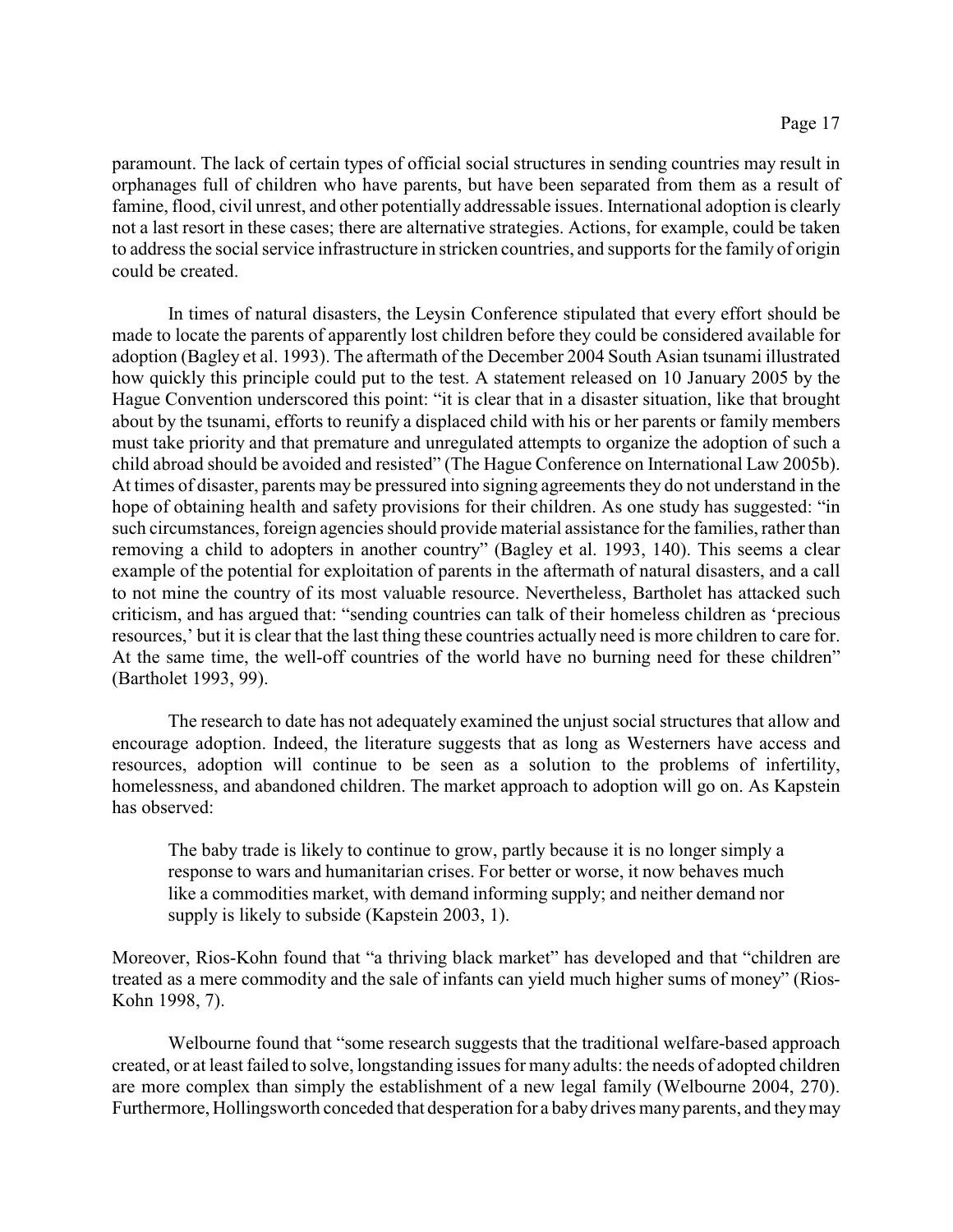not even be aware of the conditions under which a child may have been made available to them (Hollingsworth 2003). The unjust social structures that allow children to be removed from their countries may be said to be as exploitive against desperate couples seeking to build a family as it is exploitive of sending countries and birth parents. Bagley et al. were sympathetic to this point but asked "should we, because of the manifest success of adoption placements, advocate the continuation or the increase or should we prevent the need for international adoption?" (Bagley et al. 1993, 154).

On the basis of her content analysis of existing legislation and regulations, including the UN Adoption Convention and the Hague Convention, Hollingsworth argued that neither addressed the need for "social change aimed at modifying the structures that result in children being apart from their families" (Hollingsworth 1993, 215). In her view, both the UNCRC and the Hague Convention have failed in this regard. Moreover, Lovelock has argued that:

the Hague Convention provides the fundamental framework, ultimately it is up to the political will of the Contracting States to ensure that definitions and related mechanisms are put in place to protect the welfare of children migrating for adoption (Lovelock 2000, 942).

Sadly, saving one child through intercountry adoption seems to condemn others to a life of deprivation. If international adoption is the preferred solution, and the vehicle that is supported publicly and by policy, then only a handful of the world's needy children will be helped. The luck of the draw is no way to address child poverty, hunger, disease, and other ills suffered by Third World children.

Saclier has asked "should not the receiving State, instead of simply criticizing the State of Origin where such practices are taking place, be in duty bound to question its own responsibility when it allows its citizens to condone, consciously or not, such reprehensible practices?" (Saclier 2001, 18). On this question, much of the literature has been silent and, regrettably, so was Saclier. She merely stated that "the research community has an obligation to contribute its observations, based on research and theory, to ongoing debates on public policy" but rather than explore this question, she concluded that policy makers "will be forced to deal with the issues involved in permitting and or promoting international adoption" (Saclier 2001, 91). Unfortunately, she provided no further elaboration in her brief paragraph on implications for social policy.

The receiving countries are complementary to the sending countries. For the most part, poor, Third World countries send children to wealthy first world nations.<sup>4</sup> If the wealthy countries truly wished to help displaced and orphaned children in poorer countries, direct financial assistance to the social agencies in those countries, and capital investments would have been used as meaningful measures. In reality, the adoption of children from poorer countries represents a solution of abandonment of those nations by the west. Surely international adoption primarily must be seen as a measure aimed at serving the social needs of those in wealthy countries. And some even profit

 $4$  Russia, Belarus, and the United States are major sending countries for Canada, but they can not be considered to be Third World countries.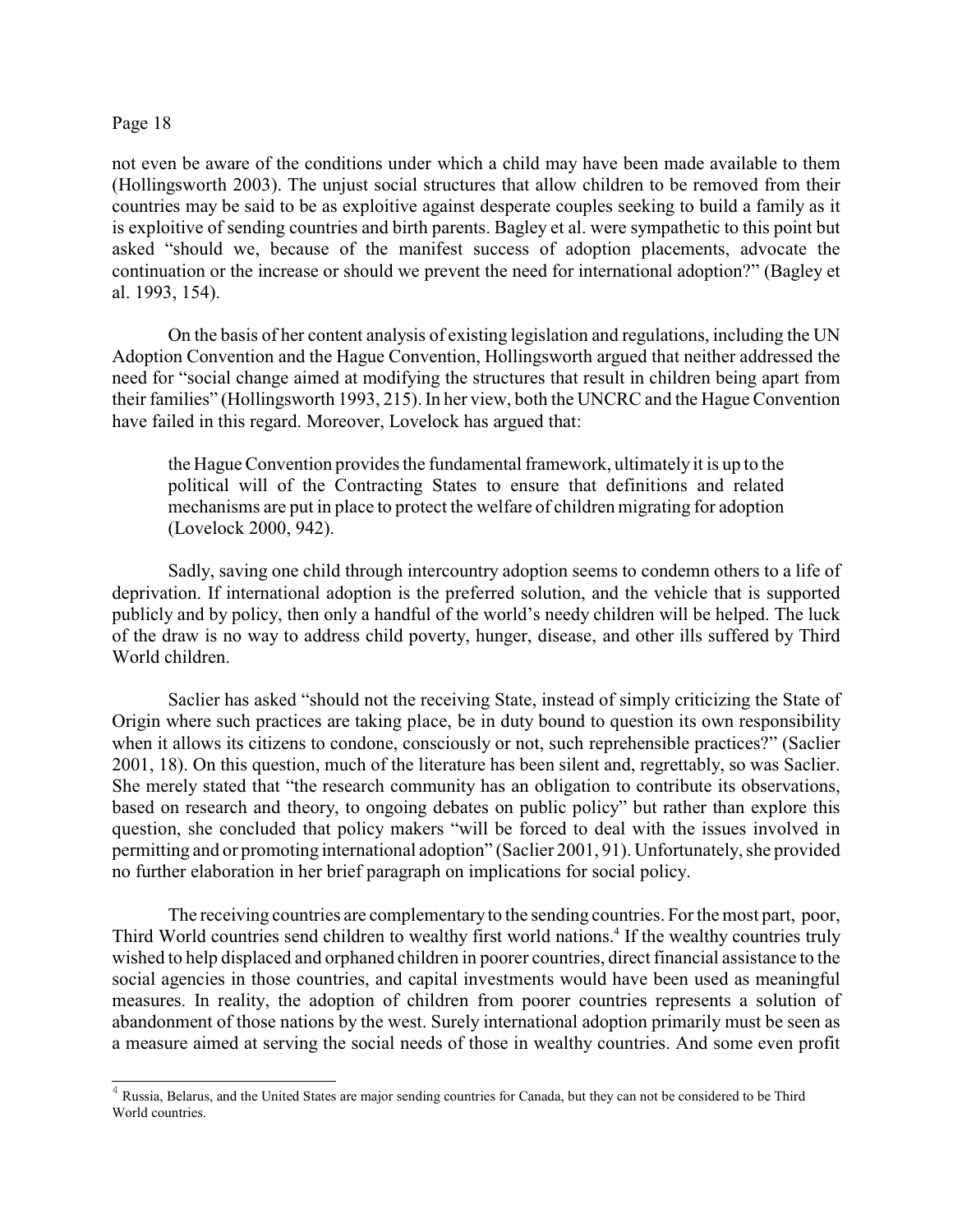from this practice. Agents, in fact, do take large amounts of money for arranging adoptions. Within Canada, Alberta, for example, has accepted the notion that some countries will require funds from adoptive parents, and has chosen to believe, perhaps naively, that these funds will be used to support child welfare services in the sending country. As reported to a recent Hague Conference, Alberta:

[understands] that this funding is the only means available to many countries to support and assist their child welfare systems. Adoptive parents must be made aware of the fees and agree to them prior to the adoption [and that] China, currently not a Hague jurisdiction, expects families to pay high fees, but also delivers services without delay (The Hague Conference on International Law. 2005b).

In relative terms, Canada receives a small number of foreign adopted children, with the number remaining constant at around 2,000 for the past several years (Table 2). The top-ten source countries for children migrating to Canada for adoption in 2002 were China, Russia, India, South Korea, Haiti, Vietnam, the United States, the Philippines, Belarus, and Colombia (Table 3). In 2002, these countries provided 79.3 per cent of all Canadian intercountry adoptions, a figure that rose to 80.4 per cent for 2003, the most recent year for which data were available. China, by itself, accounted for 41.5 per cent of the adoptions in 2002, and 50.8 per cent in 2003.

#### **Table 2**

#### **Number of Intercountry Adoptions for Canada, 1995-2003**

| Year | <b>Number</b> |
|------|---------------|
| 1995 | 2,010         |
| 1996 | 2,061         |
| 1997 | 1,800         |
| 1998 | 2,222         |
| 1999 | 2,019         |
| 2000 | 1,866         |
| 2001 | 1,874         |
| 2002 | 1,926         |
| 2003 | 2,181         |

Source: Adoption Council of Canada, 2006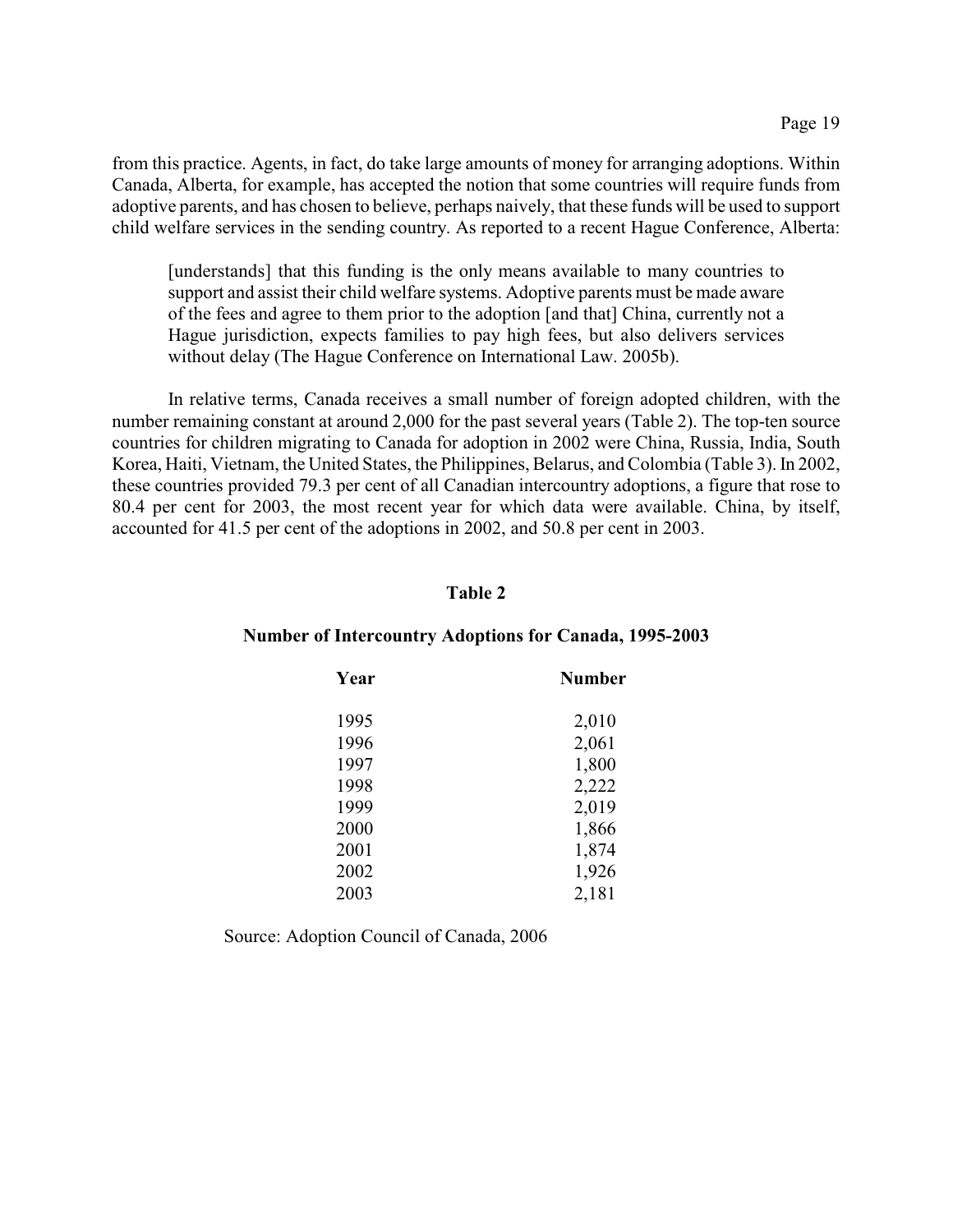#### **Table 3**

| Country              | <b>Numbers</b> |       |
|----------------------|----------------|-------|
|                      | 2002           | 2003  |
|                      |                |       |
| China                | 800            | 1,108 |
| Russia               | 146            | 92    |
| India                | 127            | 70    |
| South Korea          | 98             | 73    |
| Haiti                | 98             | 149   |
| Vietnam              | 84             | 45    |
| <b>United States</b> | 53             | 74    |
| Philippines          | 43             | 56    |
| <b>Belarus</b>       | 41             | 50    |
| Columbia             | 38             | 37    |

# **Top-Ten Source Countries for International Adoptees for Canada, 2002 and 2003**

Source: Adoption Council of Canada, 2006

In a document prepared for a United Nations special session on children, Canada publicly declared its responsibilities with regard to receiving international adoptees: "we must [also] ensure that adoptions involving a change in country of residence are in the best interests of the child and comply with [The Hague Convention] and all other applicable provincial/territorial/federal laws" (Canada 2004, 67). But do we? The following section of the paper will examine how international adoption and the laws governing the protection of children's rights and best interests comply with four major pieces of Canadian legislation.

# **RELEVANT CANADIAN POLICY AND LEGISLATION**

The Canadian legislation under review in this paper includes the Citizenship Act, the Canadian Multiculturalism Act, the Canadian Charter of Rights and Freedoms, and the Immigration and Refugee Protection Act. What implications do these pieces of legislation have for children migrating to Canada for adoption?

# **The Citizenship Act**

Under some circumstances, children can be placed in an unstable position vis-à-vis citizenship. Children who are born in Canada are automatic citizens. Despite this legal status, however, children do not enjoy full citizenship benefits as a result of their age. Children, for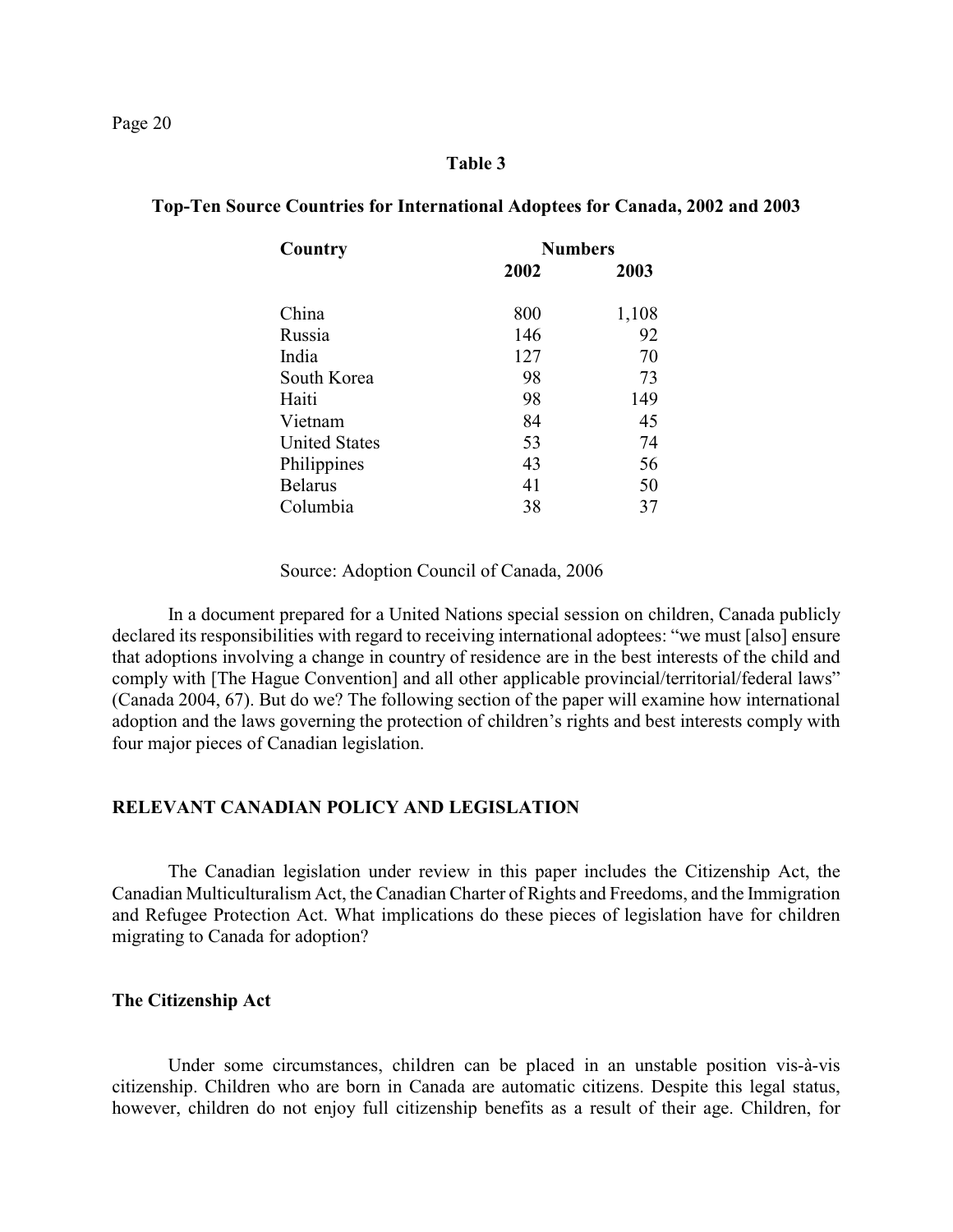example, cannot vote or stand for public office. Citizenship status for children, then, is less substantive than it is for adults. Even more precarious is the situation of children who migrate to Canada for adoption. Such children are sponsored as members of the family class of immigrants, and must, therefore, proceed through a naturalization process before they can become citizens. But again, they become the kind of citizen that does not enjoy the same rights as an adult citizen. The Citizenship Act offers no distinction, or even definition, concerning what a citizen is or how old a person should be before enjoying the rights and responsibilities of being a citizen. How, one might ask, does Canada reconcile this lack of citizenship rights in its national legislation while applauding and promoting its participation in the UNCRC?

The UNCRC contains provisions that grant several rights that can be interpreted as citizenship rights. In particular, Article 12 highlights the participation rights of a child. In its introduction to the UNCRC, UNICEF Canada has stated:

The Convention places equal emphasis on all of the rights for children. There is no such thing as a 'small' right and no hierarchy of human rights. All the rights enumerated in the Convention – the civil and political rights as well as the economic, social and cultural rights – are indivisible and interrelated, with a focus on the child as a whole (UNICEF Canada 2005).

But within Canadian legislation, there is a clear hierarchy: adults do enjoy more rights and responsibilities than do children. It might be asked, therefore, is a child a citizen of the world before she/he becomes a citizen of her/his country?

The current Citizenship Act was proclaimed into law in 1977. Since 1999, changes have been proposed by various government committees in an effort to update the legislation, including an effort to "lessen the distinction between natural-born and adopted children" on the basis of the need for both "principle and equity" (Frith 2003, 74). This amendment would update the legislation and address the question of citizenship rights, but it also seems it would be in contradiction to some provisions of the Canadian Multiculturalism Act, discussed below. For example, to "lessen the distinction between natural-born and adopted children" contradicts the multiculturalist rhetoric of celebrating, recognizing, and supporting the distinctions between Canadian-born and those born elsewhere.

# **The Canadian Multiculturalism Act**

In 1971, Canada became the first country in the world to adopt a policy on multiculturalism (Canadian Heritage 2005b). By 1988 the policy had become entrenched in legislation with the enactment of the Canadian Multiculturalism Act; An Act for the Preservation and Enhancement of Multiculturalism in Canada. There are strong opponents of this piece of legislation who have come to see it as contributing to divisions within the country. Many research studies have been produced that address this question, but these will not be addressed here. This section of the paper will ask whether and how the Canadian Multiculturalism Act impacts on children migrating to Canada for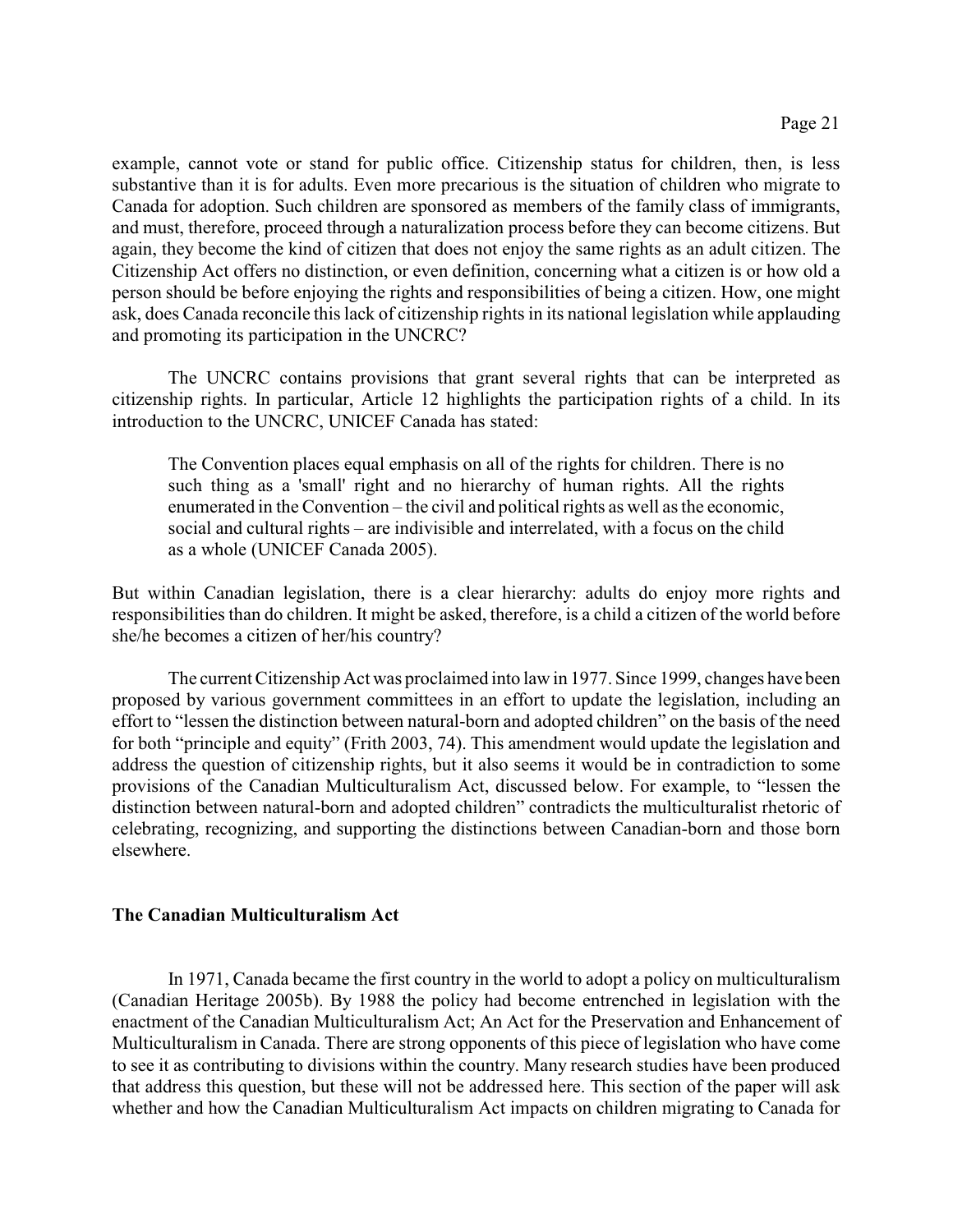adoption and how does it compare and fit with or contradict commitments Canada has made through its ratification of the UNCRC and the Hague Convention?

Multiculturalism has many meanings. For example, it has been argued that it is a:

description of the composition of Canada both historically and currently, referring to the cultural and racial diversity of Canadian society. It is an ideology that holds that racial, cultural, and linguistic diversity is an integral, beneficial and necessary part of Canadian society and identity. It is a policy operating in various social institutions and levels of government, including the federal government (Tator et al. 1995, 276).

Recognizing the distinctions between Canadians is what unifies Canadians, or so a popular myth goes. Today, multiculturalism is part of the Canadian national identity. To lessen such distinctions would blend us into a melting pot, and given our geographical location, might force Canada into assimilation with a larger US-dominated North America.

The Canadian Multiculturalism Act claims entitlements on behalf of Canadians, but do these apply to children? Do they apply equally to children born in and outside of Canada? Consider the following passage from the preamble to the Act: "persons belonging to ethnic, religious or linguistic minorities shall not be denied the right to enjoy their own culture, to profess and practice their own religion or to use their own language." This statement begs two questions: *whose* culture is the internationally adopted child free to practice? And are not internationally adopted children routinely denied this right by virtue of being brought to Canada by their adoptive parents and under the sanction of the Canadian government?

The Act clarifies that it is "all members of Canadian society" who shall benefit from official multiculturalism, not only citizens. This, then, would seem to be inclusive of children (both those born within and outside of Canada). Since "the Constitution of Canada recognizes the importance of preserving and enhancing the multicultural heritage of Canadians" it must surely apply to internationally adopted children, regardless of their citizenship status.

Canada's policy of multiculturalism was established to "acknowledges the freedom of all members of Canadian society to preserve, enhance, and share their cultural heritage." Are children members of Canadian society or are they members-in-waiting? Is there a distinction between Canadian-born children and adopted children born elsewhere? Whose cultural heritage are adopted children free to practice – the culture into which the child was born or the culture in which the child is raised? Most will answer both. Without question, there is evidence that many adoptive parents are improving their own "racial literacy" and finding ways to keep the child's birth culture prominent in the child's life (Winddance Twine, 2004); but is that enough? Some adoptive parents of girls born in China impose a new first name on the child, but allow the child to keep her birth name as a middle name. These are token gestures and beg the question: Are paper lanterns in the nursery enough?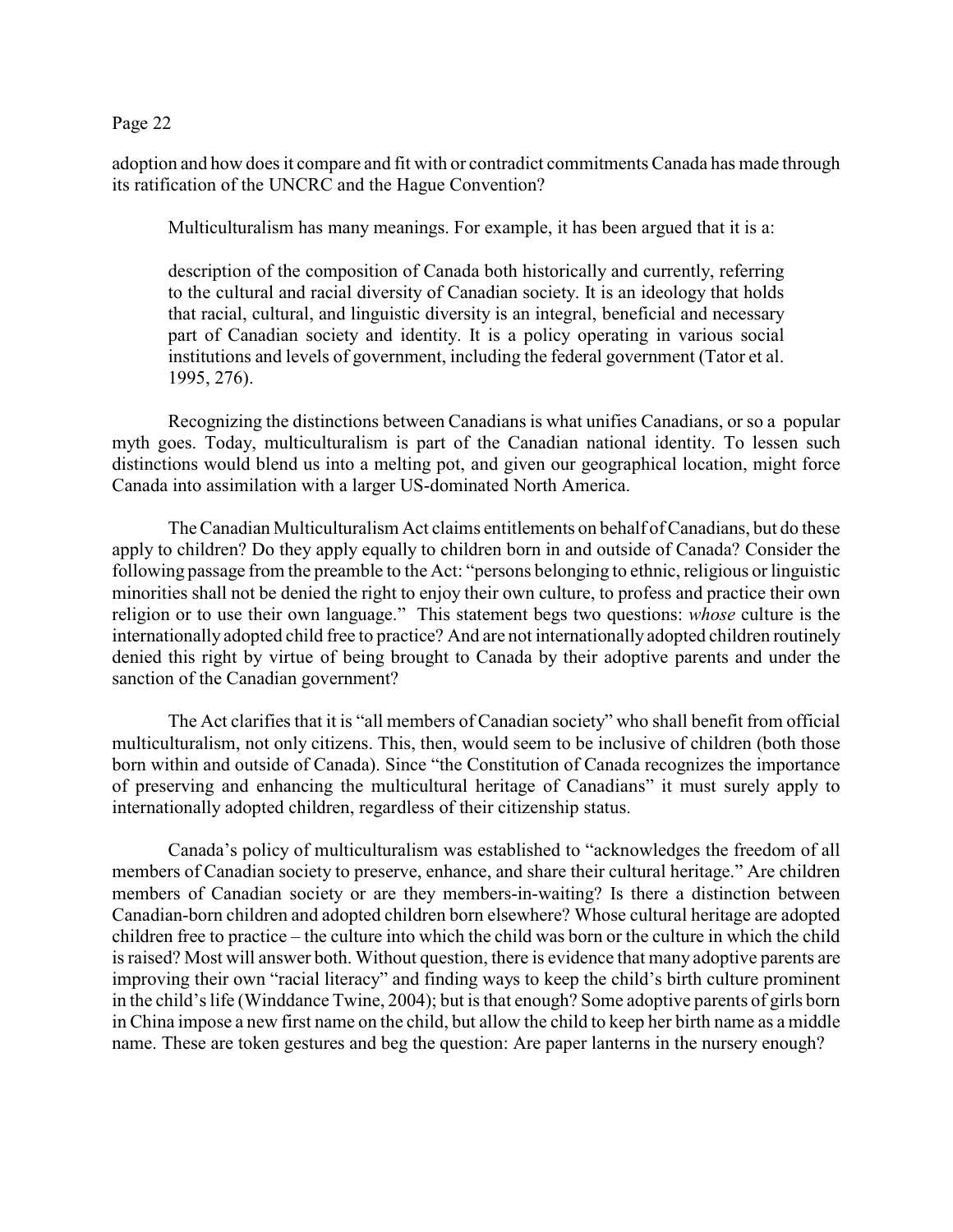## **The Canadian Charter of Rights and Freedoms**

The Canadian Charter of Rights and Freedoms outlines the fundamental freedoms that *everyone* in Canada has. These include: the freedom of conscience and religion; freedom of thought, belief, opinion, and expression; freedom of peaceful assembly; and freedom of association. The section on equality rights explicitly includes "protection and equal benefit of the law without discrimination and, in particular, without discrimination based on … age." Like the Citizenship Act, the glaring omission of children raises questions. The Charter of Rights and Freedoms makes reference to children only in the context of minority language rights. Otherwise, references to "citizens," "every one," "anyone" and the like do not implicitly include children, and never have been interpreted to include children. Likewise, the Multiculturalism Act does not address children and, therefore, we must ask, when the Act states its intent is to "recognize that all individuals receive equal treatment and equal protection under the law, while respecting and valuing their diversity," whose diversity is being respected and valued: the adoptive parents or the adopted child's? And, therefore, who really holds the rights for the child?

#### **The Immigration and Refugee Protection Act**

Children who are adopted from foreign countries and brought to Canada are classified as immigrants, in a category identified as "Immigration for Social Purposes" (Dolin and Young 2004). In such situations, then, the adoption process is also an immigration process, and, as a consequence, families find themselves grappling with the administration of immigration law and policy at some point in their adoption journey.

Canada frequently cites family reunification as a cornerstone of its immigration policy. Yet, international adoption is surely the very opposite of that. The breakup of families in poor countries to suit the needs of those in the first world is a harsh interpretation of some examples of international adoption, but not a false one. In a recent interview, the then-Minister of Citizenship and Immigration, Joe Volpe, said the family reunification goal of the Immigration and Refugee Protection Act (IRPA) reflects "the importance of extended families in many cultures" (Interview with Joe Volpe, *Canadian Issues* 2005). At best, then, it is disingenuous for Canada to claim a commitment to family reunification; at worst, it is hypocritical. In stating a desire to keep families together, Canada is implicitly demonstrating a paternalistic state. Under the IRPA, an adopted child cannot sponsor her/his (former) family members to come to Canada, despite the conditions in which they may be living, even if these conditions, coincidentally, would qualify them for refugee status. Under current Canadian policy, then, the adopted child loses all rights to his or her family of origin. The family that matters in this situation is the Canadian family. Conversely, the nation and culture that matters here must, therefore, be Canada and Canadian culture (including the culture of multiculturalism).

A child migrating to Canada for adoption enters the country as a member of the family class. As such, they are granted immediate permanent resident status, not citizenship. The process for such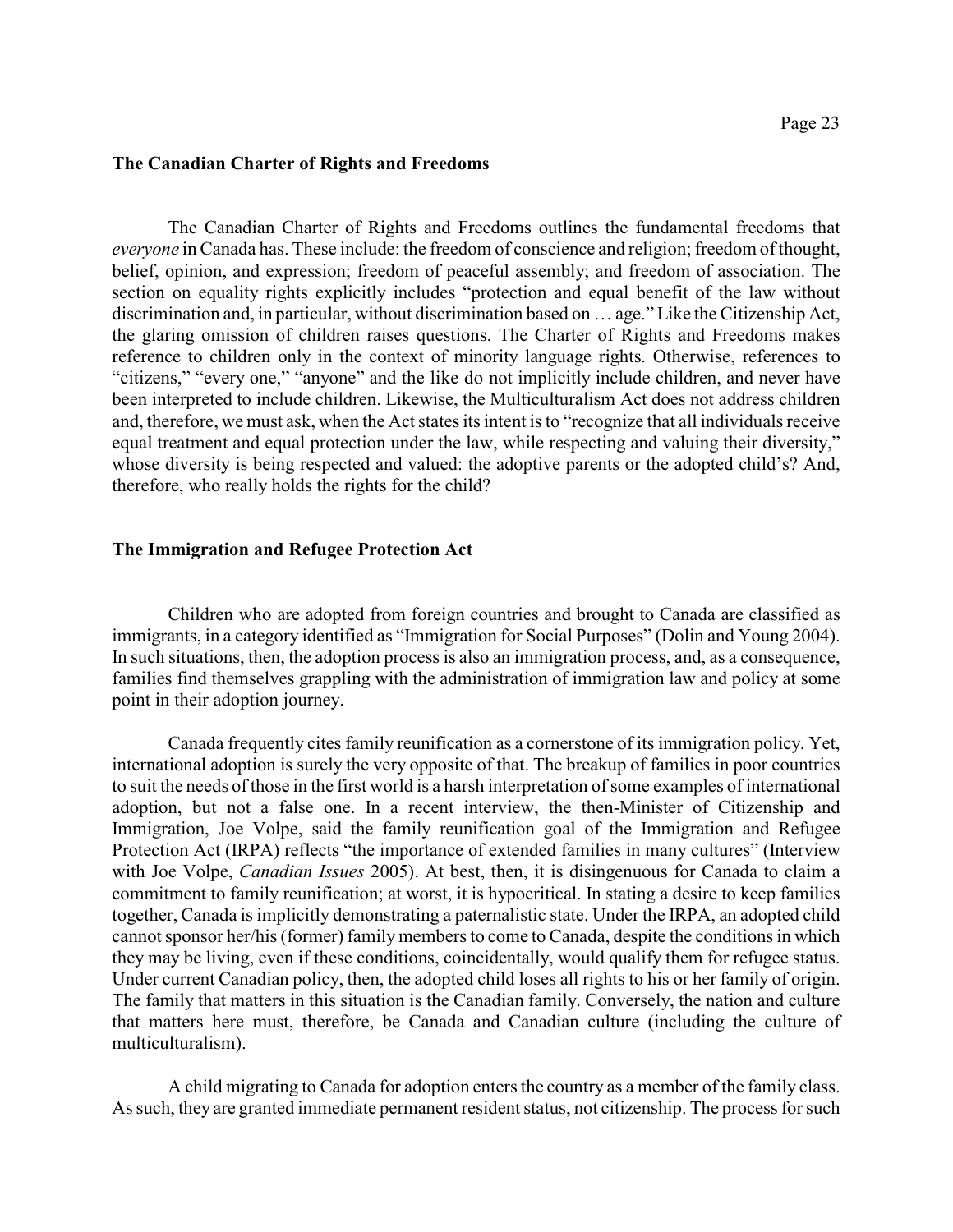children to acquire Canadian citizenship is lengthy, and adoptive parents often become frustrated with the bureaucracy and the 12-18 months it takes to process the child's citizenship application. Among several attempts to update the legislation to more directly address the plight of internationally adopted children, a recent proposal sought the ability to confer citizenship status on such children immediately (Frith 2003, 73). This initiative was supported by several Canadians who appeared before a Standing Committee on Citizenship and Immigration in the Spring of 2005:

I think the Canadian government has been ambivalent about international adoptions. I don't think it has come out and said that it actually approves of international adoptions, and as a result I think we have a wishy-washy law where adopted kids are not actually identified as Canadians at the point of adoption. I think the issue of whether we identify this process as being a valid process is one that is worth addressing, and I think this committee is well placed to address that (Mr. Donald Galloway. Canada. House of Commons 2005a).

Newfoundland and Labrador Families Adopting Multiculturally (NLFAM) represents members who have adopted children from China, Romania, Russia, Kazakhstan, Guatemala, Thailand, Nunavut, and the United States. NLFAM appeared before the Standing Committee on Citizenship and Immigration to advocate for immediate citizenship for children migrating to Canada for adoption. In its submission, it cited several examples of how immediate citizenship would facilitate the transfer of the child, using as support the finding of Selinske et al. that the:

powerful motivation of couples to acquire a child, and the naive motivation of others to rescue children from apparently substandard material circumstances, means that very often careful adoption practices which ensures the welfare of all parties is ignored, swept aside or even criticized (Selinske et al. 2001, 146).

Speaking on behalf of NLFAM, Lynn Haire reminded members of the Standing Committee that:

There are foreign travel difficulties for adoptive families. For families to travel without the child's citizenship in place, there can be requirements for special visas, which can be costly. Traveling with a child who does not share his or her parent's citizenship can also lead to many questions asked of adoptive families by authorities in foreign countries.

Awareness of child trafficking is very high these days, and rightfully so. However, adoptive parents are often subject to suspicion and undue questioning from foreign officials, a situation that could likely be circumvented if the child just had his or her parent's Canadian citizenship in place.

There is a perceived discrimination against adopted children. If a Canadian family is resident outside Canada and gives birth to a child, the child is not required to go through the landed immigrant process. Rather, the family can just apply for the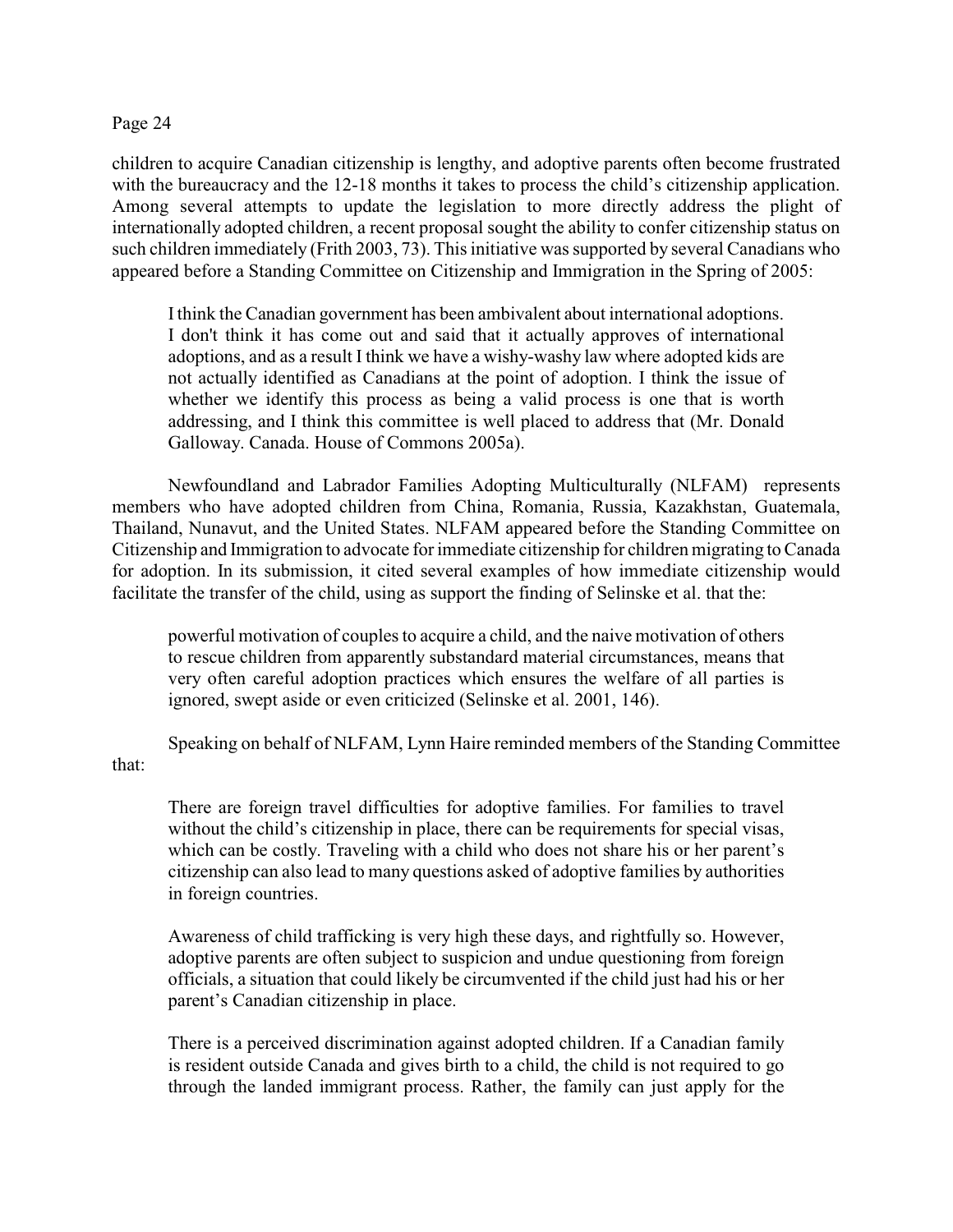child's citizenship. We perceive the different citizenship process for biological and adopted children as discriminatory against the adopted child and the adopted family.

The volume of files that is now being processed every year for adopted children can be considerably decreased, giving Citizenship and Immigration employees time to work on more pressing and complicated citizenship issues (Ms. Lynn Haire, on behalf of NLFAM. Canada. House of Commons 2005b).

NLFAM, in fact, sees these checkpoints as barriers. What could be more valuable than time spent in securing the safety and well-being of children? As Eekelaar has suggested: "we may think that our present decisions concerning our children are directed at our children's interests, but they may be just as strongly directed at designing a future society as we would like it to be" (Eekelaar 2004, 178).

# **CONCLUSIONS AND RECOMMENDATIONS**

Despite the UNCRC, in Canada, children enjoy few real rights. As minors, children rely on parents and the State to protect their interests. As a first world nation, but with some notable exceptions with regard to its treatment of Aboriginal children and children of low-income families, Canada does a good job in most areas of child protection, the provision of early childhood development opportunities, and in supporting parents in caring for their children. But it is the fundamental right of being who you are that appears to be in jeopardy for internationally adopted children and this is an issue that rarely has been raised either in the research literature or through government policy.

Is international adoption a stealth immigration policy? Is it a stealth population policy? Perhaps, sadly, it has not been considered enough of a public-policy issue to warrant such extreme accusations, for it really is only an inconspicuous adjunct to the family-class aspect of immigration policy. As a consequence, it has not been given much thought at all. International adoption warrants international attention. Within Canada, the practice of international adoption requires increased scrutiny.

The issue is not whether adopting a child from a foreign country is wrong, or even that Canada's involvement in international adoption should end. The issues associated with international adoption are complex and layered. They involve the lives of some of the most vulnerable of the globe's inhabitants. People who cannot have children, and yet yearn for them, are acting out of love when they consider and then navigate the system of international adoption. That process, too, is complex and layered, and involves tremendous time, commitment, and resources (both financial and emotional). International adoption, as an ideal, is, therefore, not wrong. But as a practice and a policy, it merits challenges and scrutiny. To save or rescue a child, who is living in poverty and without much potential for prosperity, or even life itself, is noble. The selection of individual children deserving of western-style help, however, only contributes to "the continued oppression of tens of millions" (Herrmann and Kasper 1999, 50). If the only solution put forward to deal with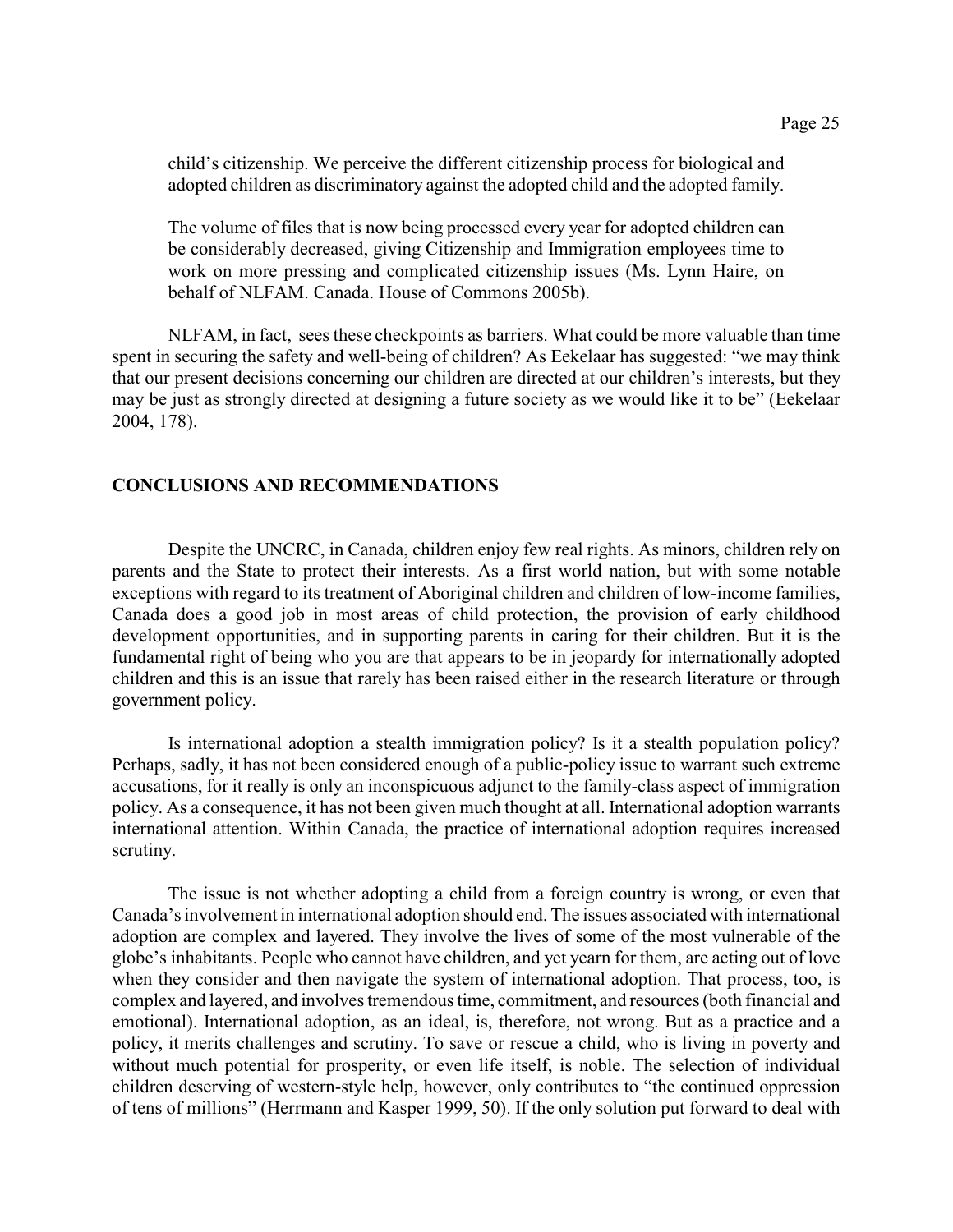the massive numbers of Third World, poverty-stricken children is international adoption, then that problem will surely only grow, as will the numbers of children left unsaved. If, as Briggs has asserted that "to adopt a child is to participate in foreign policy," then Canadians need to pause and consider their involvement in this practice (Briggs 2003).

The Hague Conference met in September of 2005 to examine the Convention on Intercountry Adoption. In preparation for that meeting, State Parties were asked by the Secretariat to respond to a questionnaire to identify issues or concerns they have with implementing The Hague Convention. Canada has not responded as a State Party, but individual provinces have, following Canadian convention that established the provinces as the contracting states in such circumstances. These responses articulated a range of issues and raised questions about the role of, or more specifically, the lack of a role for, the federal government. One of the recommendations of this paper (see below) is for the government of Canada to take leadership in developing and monitoring a coordinated approach to international adoption. The range of issues raised by the individual provinces lends weight to this proposal. For example, one province stated it had no concerns while Alberta charged that many sending countries had "no infrastructure to process adoptions." British Columbia stated a desire to see the issue of child trafficking addressed, and Québec suggested that it wanted to discuss the issue of how children come to be available for adoption, including the issue of children being made available for adoption prior to their birth (The Hague Conference on International Law 2005c).

These issues hark back to the time of the Leysin Conference. At the juncture, 12 principles were developed, but there was concern that a lack of central administration would allow the practice of inconsistent application to continue. It seems that the Hague Convention, with its vulnerable "contracting states" authority, has allowed this inconsistent application to continue. While there are now specific organizations and/or bodies with relevant mandates *within* the contracting states, there remains no single, legal, over-seeing body to adjudicate the transfer of children for migration.

In 2003, the annual report to Parliament on Canada's immigration program boasted of its achievements:

immigration has always been a defining characteristic of Canada, bringing together families, providing a safe haven to refugees and attracting newcomers with job skills. Canada has developed a dynamic and well-managed immigration program that is focused on our future needs and our international responsibilities" (Canada 2003, 3).

But the history of children's immigration in Canada includes some dark periods. Between 1826 and 1939, an estimated 100,000 children between the ages of 5 and 18 years old were sent to Canada to serve as farm labourers or domestic servants. Ostensibly saved from a destitute life as "street Arabs," these children either were taken from London streets or had been abandoned by parents who could no longer care for them. "Child savers" in the United Kingdom, supported by the Canadian government, operated child emigration societies that shipped children to Canada to awaiting "masters" who purchased them and, regrettably, too often abused and neglected them (Kohli 2003). These children were not formally adopted, and this paper is not claiming mass abuse of internationally adopted children, but the purpose and process is eerily parallel. As recently as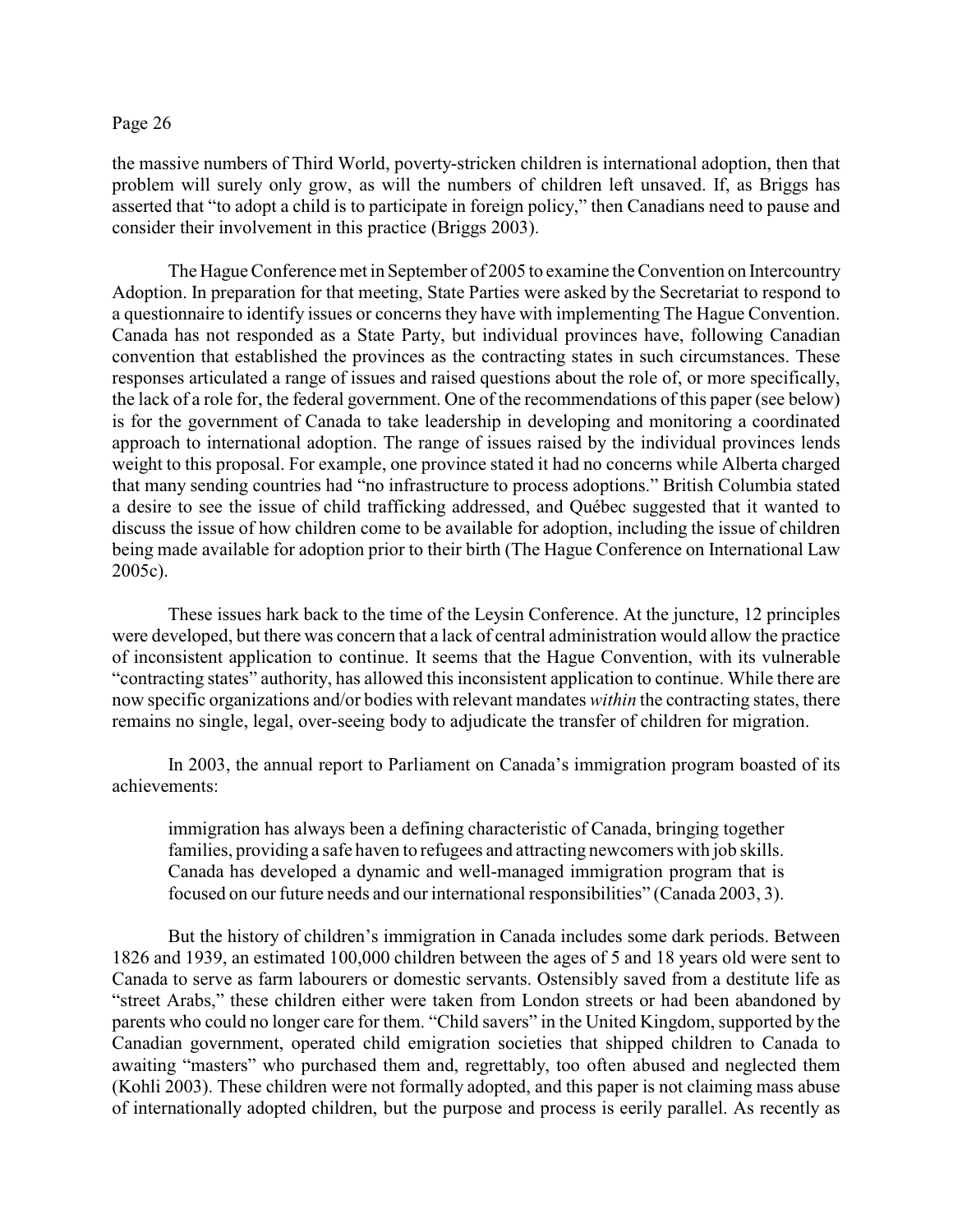thirty years ago, in the chaos of the Vietnam War, Canada participated in another notorious childsaving scheme. Although organized by the United States, Canada received 57 babies who were assumed to have become orphaned and who were removed from their country. One of the tragic markers of this event was that the very first attempt to airlift the babies out of the country ended with a massive plane crash in which several of the children lost their lives. Today, the "Operation Baby Lift" orphans have been forming coalitions to find each other (Toronto Star, 17 April 2005, A5).

Within the literature, some have raised questions on whether children who are adopted into other countries are truly without a family. In the winter of 2005, Canadians were told a heartbreaking story of Alexandra Austin who was adopted out of Romania but unceremoniously returned five months later. Not recognized as a citizen of either country, her life has been, as she has stated, "stolen" from her (Austin, 2005). The 57 orphans of Vietnam (as they call themselves) and Ms. Austin stand as two visible reminders to us of the conditions under which Canada has accepted children deemed in need and the manner in which these children have been treated.

The goal and objective of taking someone else's child as your own is loaded with sociopolitical implications. Accepting children from countries where human rights abuses are widely known (and often as widely ignored) is tacit endorsement of those policies. Canada accepts Chinese babies, for example, because otherwise, they may very likely come to harm. But allowing a handful of parents to save a handful of babies surely condemns the others, and may well serve to perpetuate the human rights abuses that created the pool of babies in the first place.

On the world stage, Canada ought not be identified as a participant in such a fundamental breach of human rights. On many occasions, Canada has acknowledged its international obligations not only to its children, but also to all of the world's children. As such, it must re-examine the policies and practices related to international adoption. The notion that international adoption provides a kind of "universal family insurance for every child" must be challenged at the policy level (Ressler et al. 1998, 182). Other gaps in the research and literature on international adoption include the need to question the market approach to international adoption and to both view the issue through the lens of the human rights of the child and to begin to employ those rights as a framework for decision-making.

As a result of the foregoing discussion, recommendations are made in two areas, namely, policy and research.

# **Policy Recommendations**

Given that Canada's participation in the practice of international adoption has proven problematic it is recommended that:

Canada encourage ratification of the Hague Convention by countries that routinely relinquish their children for adoption;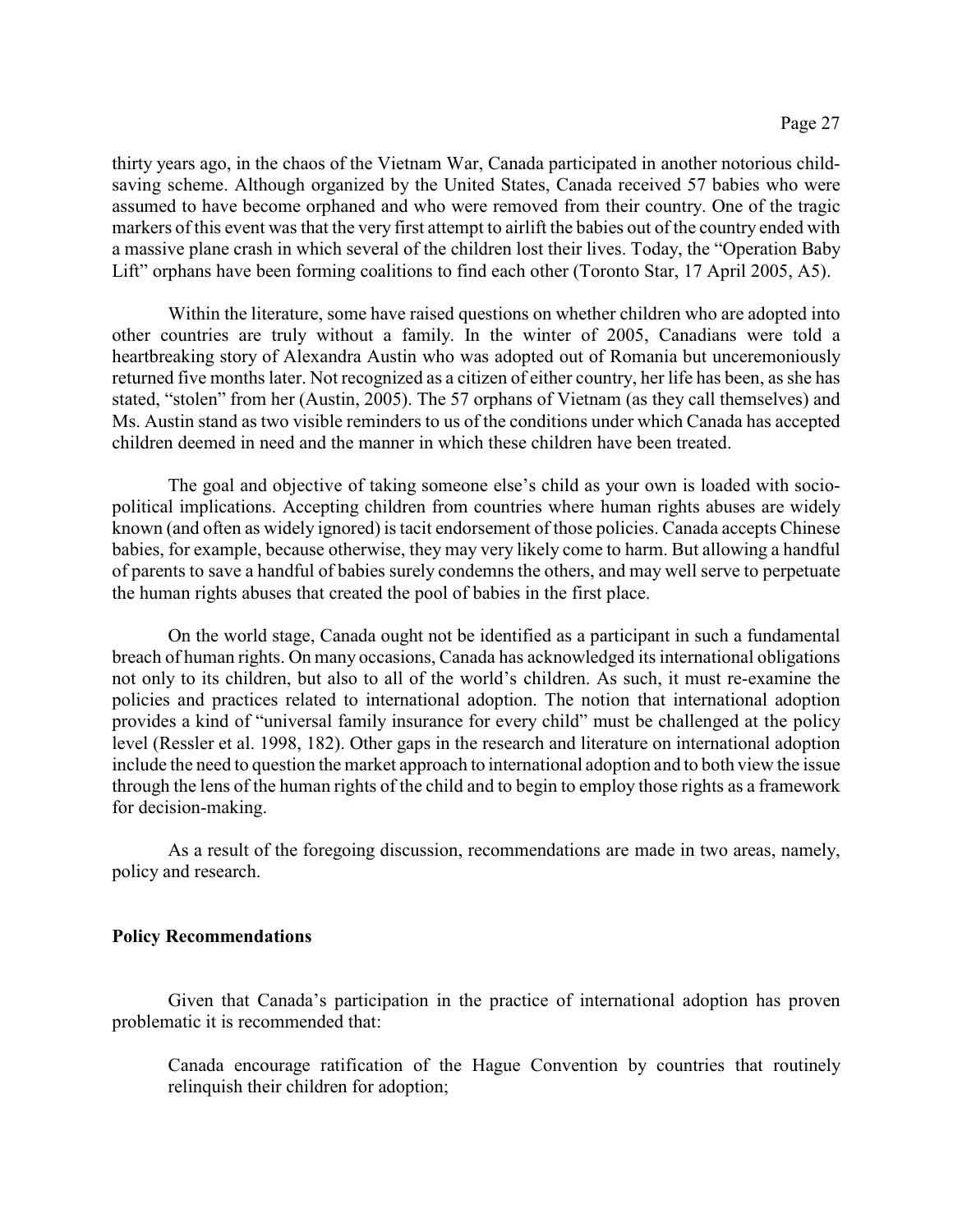Canada develop a Children's Rights Policy Framework as a lens to view policy for its implications for children and, specifically, for internationally adopted children;

Canada review its policy and legislation to ensure compatibility with the United Nations Convention on the Rights of the Child and the Hague Convention on Intercountry Adoption;

Canada fund relief organizations to conduct public education campaigns highlighting the impact of adoption on the Third World countries, calling for collaboration among government, community, business, non-profit organizations, and individuals in raising dollars to support adequate and sustainable long-term infrastructure in the Third World countries;

Canada assume a leadership position and play the central coordinating role for the provinces and territories (except for Québec<sup>5</sup>) in all matters related to international adoption; and

Canada refuse adoptions from countries that are not signatories to the Hague Convention.

# **Research Recommendations**

Given the lack of policy research in matters related to international adoption, it is recommended that:

Faculties of Sociology, Cultural Studies, Social Work, Child and Youth Care, and Early Childhood Education should pursue research in international adoption and encourage undergraduate and graduate students to undertake research in this area;

Metropolis Canada should promote research in international adoption as it relates to immigration and settlement in Canada's urban centres. Further, Metropolis and its various research centres across the country should support and facilitate the development of Community-University Research Alliances to undertake research studies in international adoption; and

The government of Canada should fund an academic Research Chair to investigate the issues related to international adoption and Canada's role and to promote research into identity development and cultural adjustment ensuring that issues of racism, cultural heritage, multiculturalism, and citizenship are addressed.

 $5$  It is recognized that Québec will preserve sole responsibility on its social matters, including child and family services.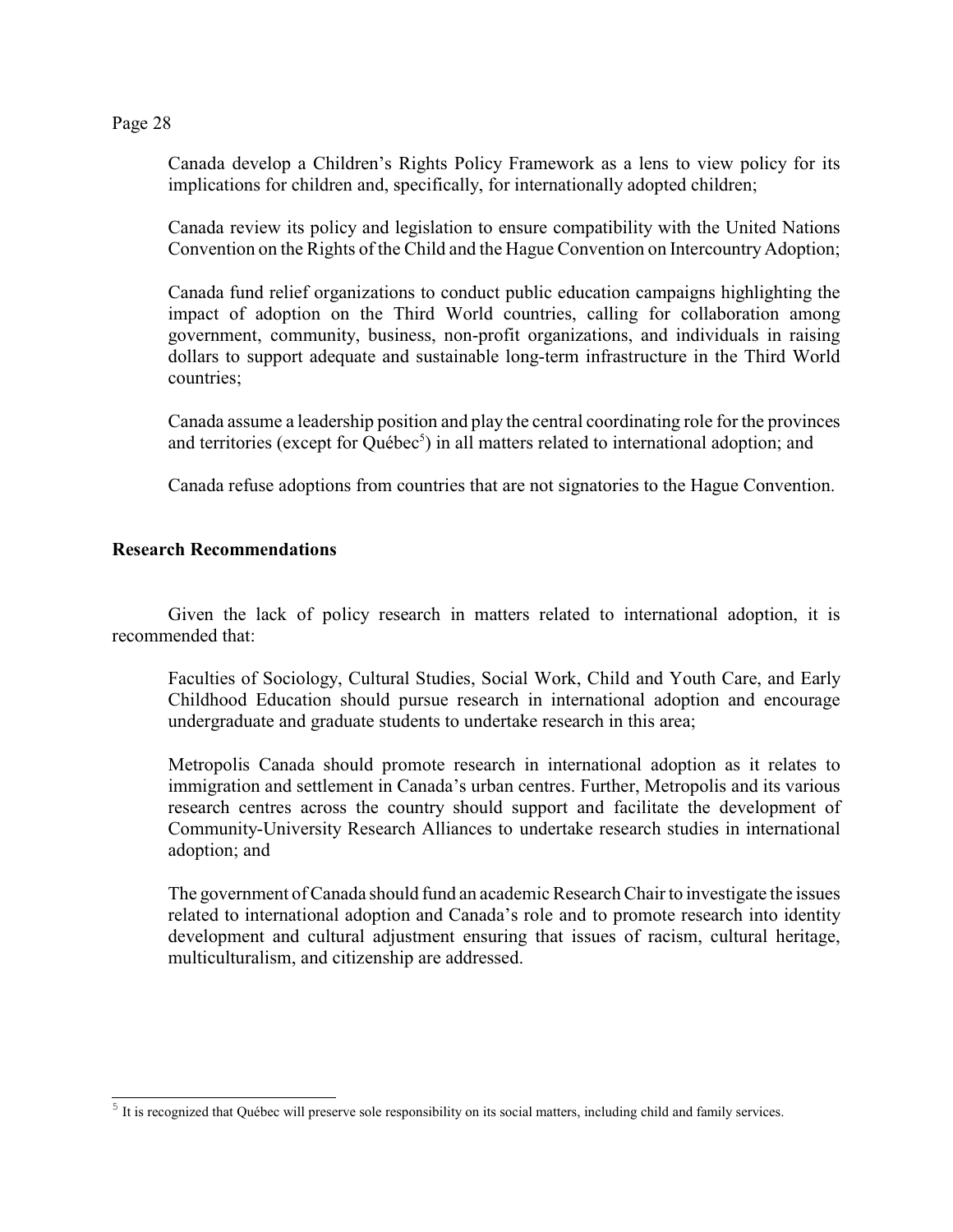# **REFERENCES**

Adoption Council of Canada. 2005a. Glossary. Retrieved 1 March 2005 from http://www.adoption.ca.

Adoption Council of Canada. 2005b. Statistics. Retrieved 1 March 2005 from http://www.adoption.ca.

Austin, A. 2005. alexandraaustin.org. Retrieved 1 March 2005 from http://www.alexandraaustin.org.

Bagley, C.; Young, L.; and Scully, A. 1993. *International and transracial adoptions: A mental health perspective*. Brookfield: Avebury.

Bartholet, E. 1993. International adoption: Current status and prospects. *The Future of Children*. 3 (1). Retrieved 3 January 2005 from http://www.futureofchildren.org.

Berebitsky, J. 2000. Rescue a child and save the nation: The social construction of adoption in the *Delineator, 1907-1911*. In J. Berebitsky (ed.), *Like our very own: Adoption and the changing culture of motherhood.* Kansas: University Press of Kansas.

Briggs, L. 2003. Mother, child, race, nation: The visual iconography of rescue and the politics of transnational and transracial adoption. *Gender and History* 15 (2), 179-200.

Canada. 2004. A Canada Fit for Children: Canada's Plan of Action in response to the May 2002 United Nations special session on children. Ottawa: Supply and Services.

Canada. 2000. Press Release. Supporting Families and Children: Government of Canada Initiatives. September 20, 2000. Retrieved 1 March 2005 from http://socialunion.gc.ca.

Canada. Canadian Heritage. 2005a. A Canada for All: Canada's Action Plan Against Racism. Retrieved 1 July 2005 from http://www.multiculturalism.pch.gc.ca.

Canada. Canadian Heritage. 2005b. Policy and Legislative Framework. Retrieved 1 July 2005 from http://www.multiculturalism.pch.gc.ca.

Canada. Citizenship and Immigration. 2003. Annual Report to Parliament. Ottawa: Supply and Services.

Canada. House of Commons. 2005a. Statement by Mr. Donald Galloway. Minutes of Proceedings and Evidence of the Standing Committee on Citizenship and Immigration.  $1<sup>st</sup>$  session,  $38<sup>th</sup>$ Parliament. Friday, 8 April. Retrieved 1 August 2005 from http://www.parl.gc.ca/committee.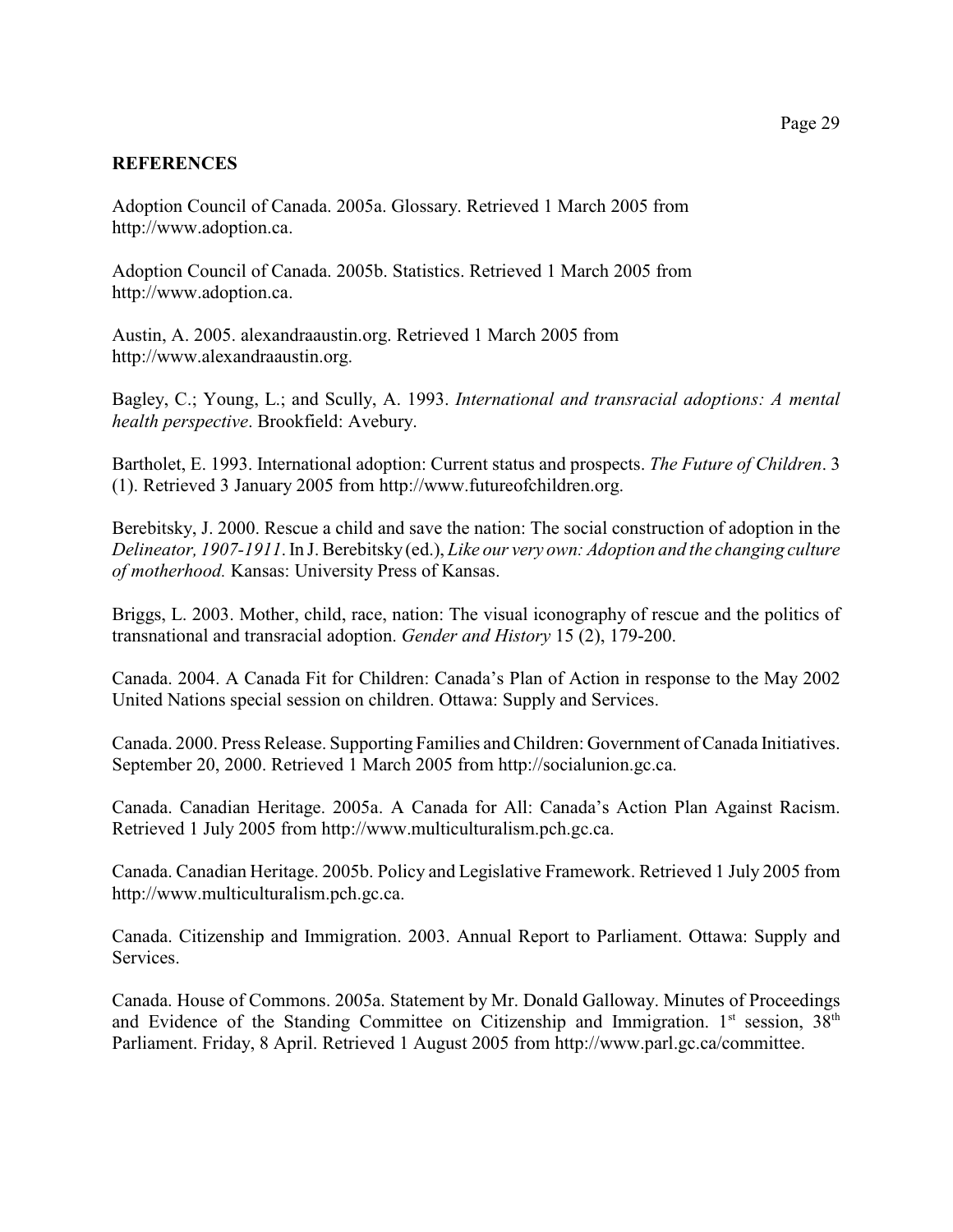Canada. House of Commons. 2005b. Statement by Ms. Lynn Haire. Minutes of Proceedings and Evidence of the Standing Committee on Citizenship and Immigration. 1<sup>st</sup> session, 38<sup>th</sup> Parliament. Friday, 18 April. Retrieved 1 August 2005 from http://www.parl.gc.ca/committee.

*Canadian Charter of Rights and Freedoms*, Schedule B to the *Canada Act 1982* (U.K.) 1982, c. 11.

*Canadian Multiculturalism Act* ( R.S. 1985, c. 24 (4th Supp.).

*Citizenship Act* ( R.S. 1985, c. C-29 ).

*Convention on Protection of Children and Cooperation with Respect to Intercountry Adoption.* The Hague Conference on Private International Law. Retrieved 1 January 2005 from http://www.hcch.net.

Covell, K. and Howe, R. B. 2001. *The Challenge of Children's Rights for Canada*. Waterloo: Wilfrid Laurier University Press.

Dolin, B. and Young, M. 2004. Canada's Immigration Program. Parliamentary Information and Research Service. Background Paper BP-190E.

Duncan, H. 2003. The Public Policy Role of Citizenship in a Globalized World. *Canadian Diversity/Diversité* 2 (10), Spring, 79-80.

The Hague Conference on International Law. 2005a. Convention on Jurisdiction, Applicable Law and Recognition of Decrees Relating to Adoptions. 1993. Retrieved 1 January 2005 from: http://www.hcch.net.

The Hague Conference on International Law. 2005b. Press release: Asian-African Tsunami Disaster and the Legal Protection of Children. Retrieved 4 August 2005 from: http://hcch.net/index\_en.php?act=publications.details&pid=3311&zoek=tsunami.

The Hague Conference on International Law. 2005c. Questionnaire on the practical operation of the Hague Convention of 29 May 1993 on Protection of Children and Co-operation in Respect of Intercountry Adoption. Retrieved 1 August 2005 from http://www.hcch.net.

Eekelaar, J. 2004. Children between cultures. *International Journal of Law, Policy and the Family* 18 (2), 178-194.

Evans, G. and Newnham, J. 1990. The dictionary of world politics. A reference guide to concepts, ideas and institutions. New York: Simon and Schuster.

Freeman, M. 1998. The Sociology of Childhood and Children's Rights. *The Journal of Children's Rights* 6, 433-444.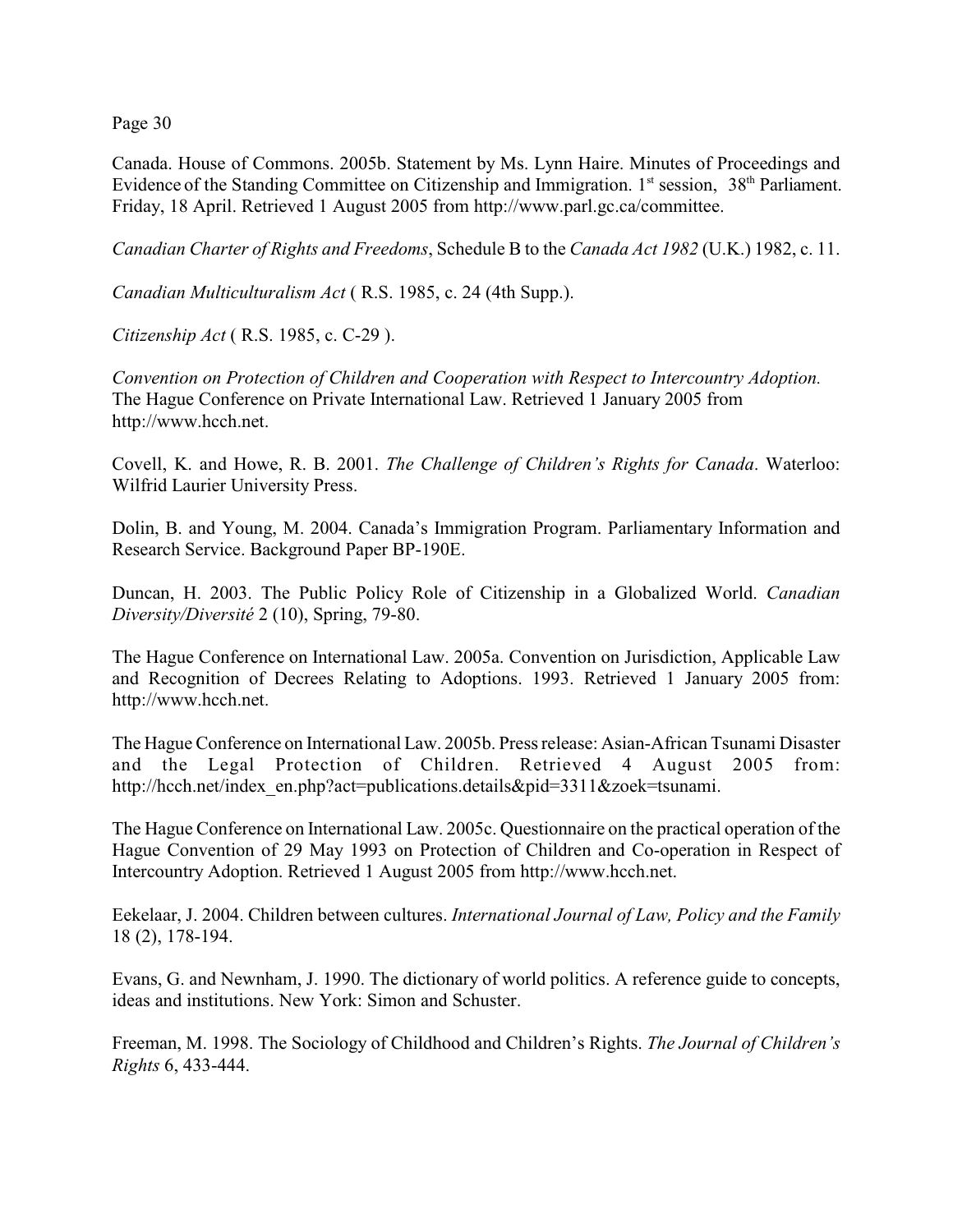Frith, R. 2003. Citizenship of Canada Act: Strengthening the value of our citizenship. *Canadian Diversity/Diversite* 2 (1), 72-74.

Herrmann, Jr., K. J. and Kasper, B. 1992. International adoption: The exploitation of women and children. *AFFILIA* 7 (1), 45-57.

Hollingsworth, L. D. 2003. International adoption among families in the United States: Considerations of social justice. *Social Work* 48 (2), 209-217.

*Immigration and Refugee Protection Act* ( 2001, c. 27 ).

International Federation terre des hommes. 2004. *Lost Kids, Lost Futures: The European Union Response to Child Trafficking*. Mirjam Van Reisen and Ana Stefanovic. September 2004. Retrieved 1 March 2005 from http://www.terresdeshommes.org.

International Federation terres des hommes. 2005. *Annual Report, 2003: Believing in Children*. Retrieved 1 March 2005 from http://www.terresdeshommes.org.

Kapstein, E. B. 2003. The Baby Trade. *Foreign Affairs* 82 (6), 115-121.

Keating, D. P. and Mustard, J. F. 1993. Social economic factors in human development. In D. Ross (Ed.). *Family security in insecure times*. Ottawa: National Forum on Family Security, 87-105.

Kohli, M. P. 2003. *The Golden Bridge: Young Immigrants to Canada, 1833-1939.* Toronto: Natural Heritage Press.

Lovelock, K. 2000. Intercountry adoption as a migratory practice: A comparative analysis of intercountry adoption and immigration policy and practice in the United States, Canada and New Zealand in the post W. W. II period. *IMR* 34 (3), 907-949.

Melone, T. 1976. Adoption and crisis in the third world: Thoughts on the future. *International Child Welfare Review* 28, 20-25.

Ngabonziza, D. 1991. Moral and Political Issues Facing Relinquishing Countries. *Adoption & Fostering* 15 (4), 75-80.

Noonan, E. J. 2004. The globalization of love: Transnational adoption and engagement with the globalized world. *Journal of the Association for Research on Mothering*. 6 (1), 145-156.

Office of the United Nations High Commissioner for Human Rights. 2005a. International Human Rights Instruments. Retrieved 1 April 2005 from http://www. unhchr.ch/.

Office of the United Nations High Commissioner for Human Rights. 2005b. United Nations Treaty Collection as of 9 October 2001. Declarations and Reservations. Retrieved 1 April 2005 from: http://www. unhchr.ch/.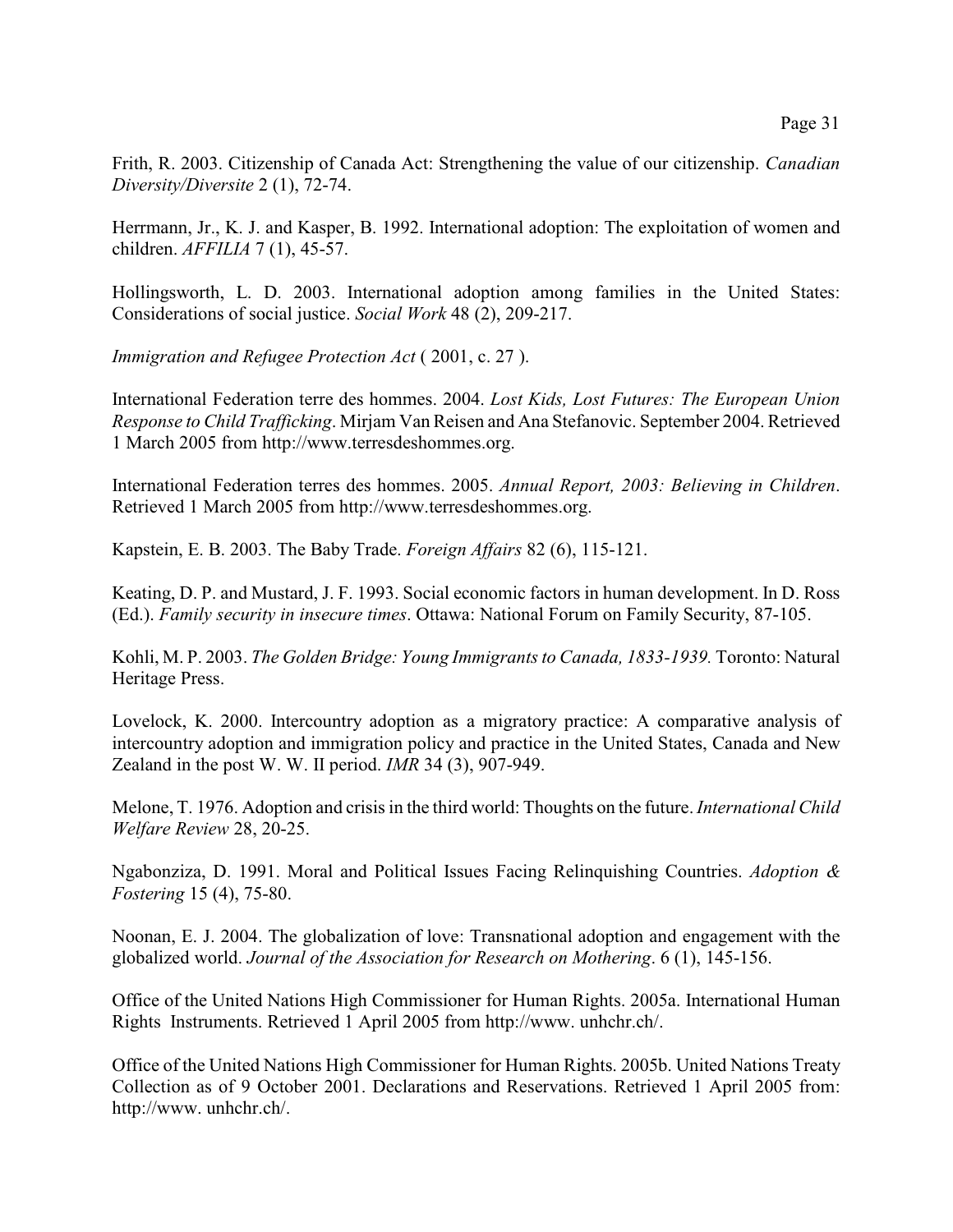Rios-Kohn, R. 1998. Intercountry Adoption: An International Perspective on the Practice and Standards. *Adoption Quarterly* 1 (4), 3-32.

Robertson, David. 1997. *A Dictionary of Human Rights*. New York: Europa Publications Limited.

Ressler, E. M.; Boothby, N.; and Steinbock, D. J. 1998. *Unaccompanied children: Care and protection in wars, natural disasters and refugee movements*. New York: Oxford University Press.

Saclier, C. 2001. The rights of the child and adoption in Guatemala. *Monitor*. 14 (3), 18-20.

Selinske, J.; Naughton, D.; Flanagan, K.; Fry, P.; and Pickles, A. 2001. *Ensuring the best interest of the child in intercountry adoption practice: Case studies from the United Kingdom and the United States*. Washington: Child Welfare League of America.

Serbin, L. A. 1997. Research on international adoption: Implications for developmental theory and social policy. *International Journal of Behavioral Development*. 20 (1), 83-92.

Social Planning Council of Metropolitan Toronto. 1966. *The adoption of negro children: A community wide approach.* Toronto: Social Planning Council of Metropolitan Toronto.

Tator, C. and Mattis, W. 1993. *Challenging racism in the arts in Canada: Six case studies of controversy and conflict*. Toronto: University of Toronto Press.

Toronto Star. 2005. Two orphans, two countries, one quest. Jorden Heath-Rawlings, Sunday, 17 April, A6.

UNICEF. 2005. The Convention on the Rights of the Child. Retrieved 1 January 2005 from: http://www.unicef.org.

UNICEF Canada. 2005. Children's Rights. Retrieved 1 January 2005 from: http://www.unicef.ca.

*The United Nations Convention on the Rights of the Child.* Retrieved 1 January 2005 from: http://www.unicef.org/crc/crc.htm.

Vanier Institute of the Family. 2001. *Transition Magazine* 31 (2).

Varnis, S. L. 2001. Regulating the global adoption of children. *Society*. 38 (2), 39-46.

Welbourne, P. 2002. Adoption and the rights of children in the UK *International Journal of Children's Rights* 10, 269-289.

Westhues, A. and Cohen, J. S. 1994. Intercountry adoption in Canada: Final report. Ottawa: Human Resources Development Canada.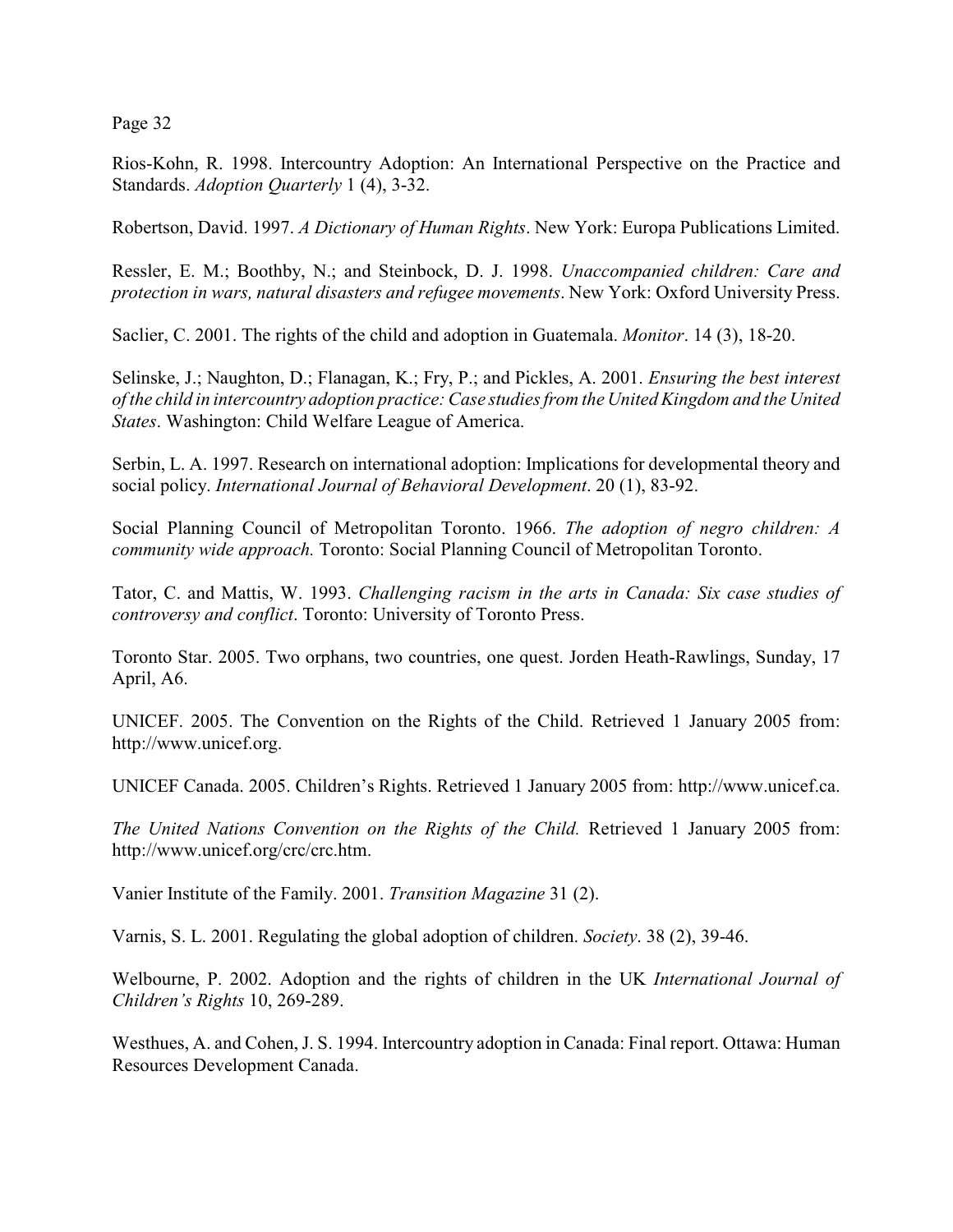Winddance Twine, F. 2004. A white side of Black Britain: The concept of racial literacy. *Ethnic and Racial Studies* 27 (6), 878-907.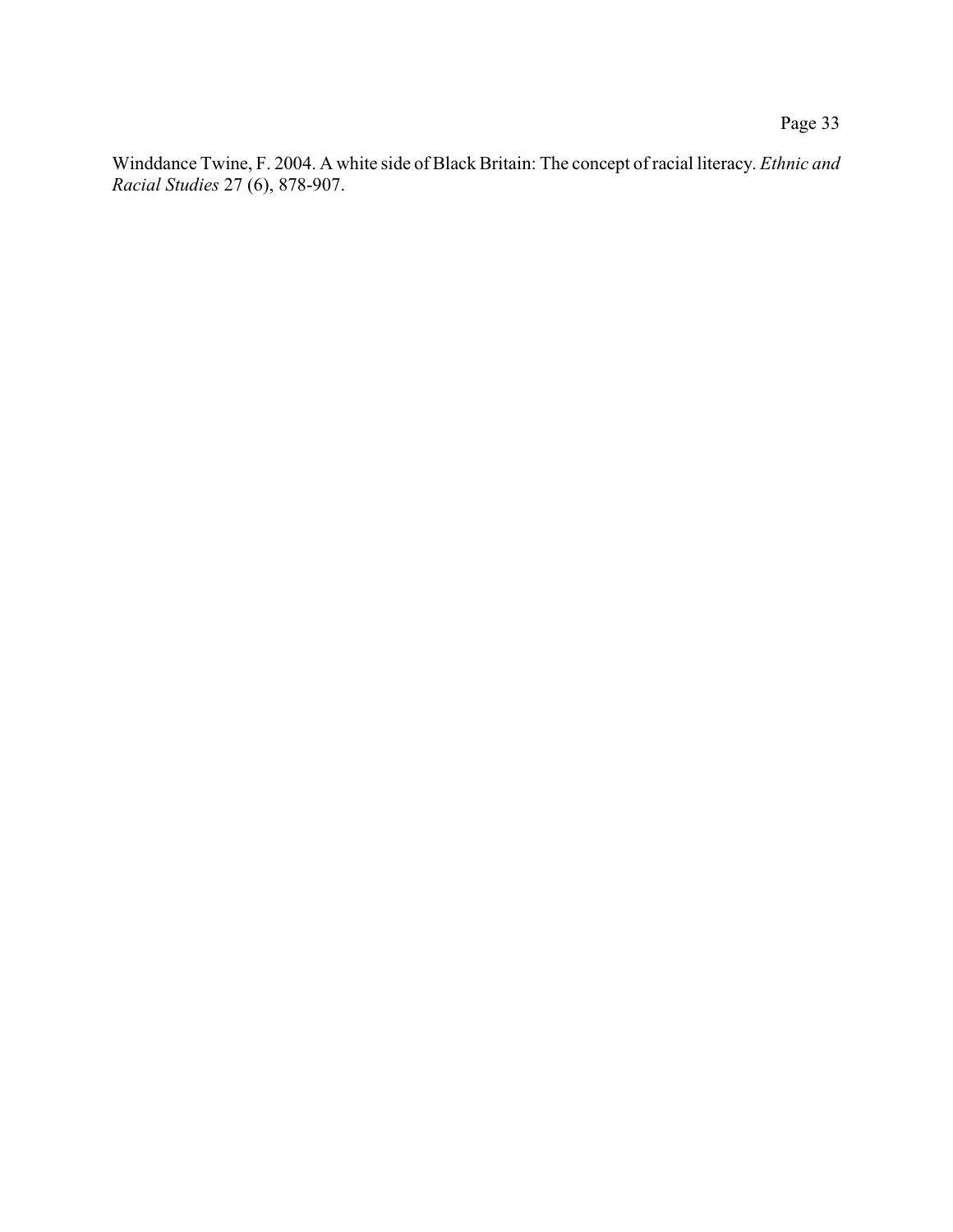# **APPENDIX 1: Status of Top Sending Countries to Canada with Regard to the United Nations Convention on the Rights of the Child and The Hague Convention on Intercountry Adoption**

| Sending           | <b>The UNCRC</b>                                              | The Hague Convention                                         |
|-------------------|---------------------------------------------------------------|--------------------------------------------------------------|
| Countries         |                                                               |                                                              |
| China             | Ratified in 1999.                                             | Member State, signed in 2000;<br>Ratified in September, 2005 |
| (Top source       | Reservation to Article 6: 1. States Parties recognize that    |                                                              |
| country for all   | every child has the inherent right to life. 2. States Parties |                                                              |
| immigration to    | shall ensure to the maximum extent possible the survival      |                                                              |
| Canada)           | and development of the child.                                 |                                                              |
|                   |                                                               |                                                              |
|                   | The People's Republic of China shall fulfill its              |                                                              |
|                   | obligations provided by article 6 of the Convention under     |                                                              |
|                   | the prerequisite that the Convention accords with the         |                                                              |
|                   | provisions of article 25 concerning family planning of the    |                                                              |
|                   | Constitution of the People's Republic of China and in         |                                                              |
|                   | conformity with the provisions of article 2 of the Law of     |                                                              |
|                   | Minor Children of the People's Republic of China.             |                                                              |
| Russia            | Ratified in 1990.                                             | Member State, signed in 2000;                                |
|                   |                                                               | Not ratified                                                 |
| India             | Accession in 1993.                                            | Non-Member State Signed and                                  |
|                   |                                                               | ratified in 2003 with no                                     |
| $(2nd$ top source | Declaration: As a developing nation, India requires           | reservations or declarations.                                |
| country for       | support in the form of resources in order to meet the         |                                                              |
| immigration to    | obligations as set out in the UNCRC and calls upon            |                                                              |
| Canada)           | developed nations to assist them in meeting these             |                                                              |
|                   | obligations.                                                  |                                                              |
| South Korea       | Ratified in 1990.                                             | Korea is a member of The<br>Hague Conference and             |
| $(6th$ top source | Reservation to Article 9, paragraph 3: States Parties         | participated in the 17 <sup>th</sup> Session*                |
| country for       | shall respect the right of the child who is separated from    | but has not signed.                                          |
| immigration to    | one or both parents to maintain personal relations and        |                                                              |
| Canada)           | direct contact with both parents on a regular basis,          |                                                              |
|                   | except if it is contrary to the child's best interests.       |                                                              |
|                   | Reservation to Article 21 (a) Ensure that the adoption of     |                                                              |
|                   | a child is authorized only by competent authorities who       |                                                              |
|                   | determine, in accordance with applicable law and              |                                                              |
|                   | procedures and on the basis of all pertinent and reliable     |                                                              |
|                   | information, that the adoption is permissible in view of      |                                                              |
|                   | the child's status concerning parents, relatives and legal    |                                                              |
|                   | guardians and that, if required, the persons concerned        |                                                              |
|                   | have given their informed consent to the adoption on the      |                                                              |
|                   | basis of such counseling as may be necessary.                 |                                                              |
|                   | The Republic of Korea considers itself not bound by the       |                                                              |
|                   | provisions of paragraph 3 of article 9, paragraph (a) of      |                                                              |
|                   |                                                               |                                                              |
|                   | article 21.                                                   |                                                              |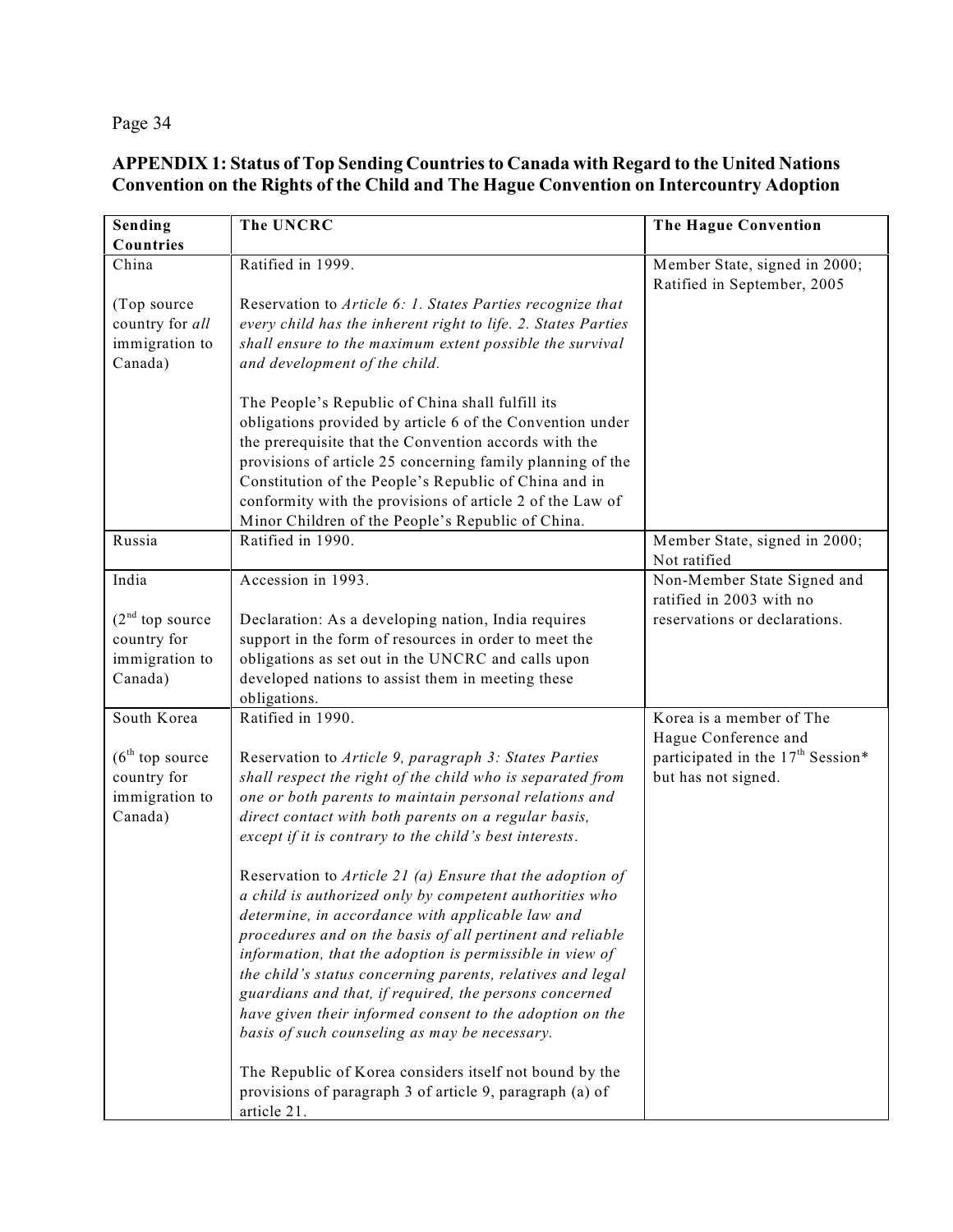Page 35

| Sending              | The UNCRC                                                  | The Hague Convention                                   |
|----------------------|------------------------------------------------------------|--------------------------------------------------------|
| Countries            |                                                            |                                                        |
| Haiti                | Ratified in 1995.                                          | Haiti is not a member of The                           |
|                      |                                                            | Hague Conference, although                             |
|                      |                                                            | they participated in the 17 <sup>th</sup>              |
|                      |                                                            | Session <sup>*</sup> and has not signed.               |
| Vietnam              | Ratified in 1990.                                          | Vietnam is not a member of The                         |
|                      |                                                            | Hague Conference, although                             |
|                      |                                                            | they participated in the 17 <sup>th</sup>              |
|                      |                                                            | Session and has not signed.                            |
| <b>United States</b> | Signed in 1995, not ratified.                              | Signed in 1994, not ratified.                          |
|                      |                                                            |                                                        |
| $(8th$ top source    |                                                            |                                                        |
| country for          |                                                            |                                                        |
| immigration to       |                                                            |                                                        |
| Canada)              |                                                            |                                                        |
| Philippines          | Ratified in 1990.                                          | Non-Member State, signed in<br>1995, ratified in 1996. |
| $(4th$ top source    |                                                            |                                                        |
| country for          |                                                            |                                                        |
| immigration to       |                                                            |                                                        |
| Canada)              |                                                            |                                                        |
| <b>Belarus</b>       | Ratified in 1990.                                          | Member State, signed in 1997,                          |
|                      |                                                            | ratified in 2003.                                      |
| Colombia             | Ratified in 1991.                                          | Non-Member State, signed in<br>1993, ratified in 1998. |
|                      | Upon signature and ratification, Colombia stated its       |                                                        |
|                      | reservations with respect to age of child participating in |                                                        |
|                      | armed conflict. The UNCRC sets the minimum age at 15,      |                                                        |
|                      | Columbia construes the age to be 18.                       |                                                        |
|                      |                                                            |                                                        |

Sources: Top Source Countries for immigration to Canada (Citizenship and Immigration Canada 2003); Top Ten Sending Countries for children migrating to Canada for adoption (Adoption Council of Canada 2002); UNCRC Status (UNHCHR 2005); Hague Convention Status (The Hague 2005)

 $*$  Countries that were present at the 17<sup>th</sup> session (when The Hague Convention was adopted), though not member states of The Hague Conference, are entitled to become signatories and to ratify The Hague Convention.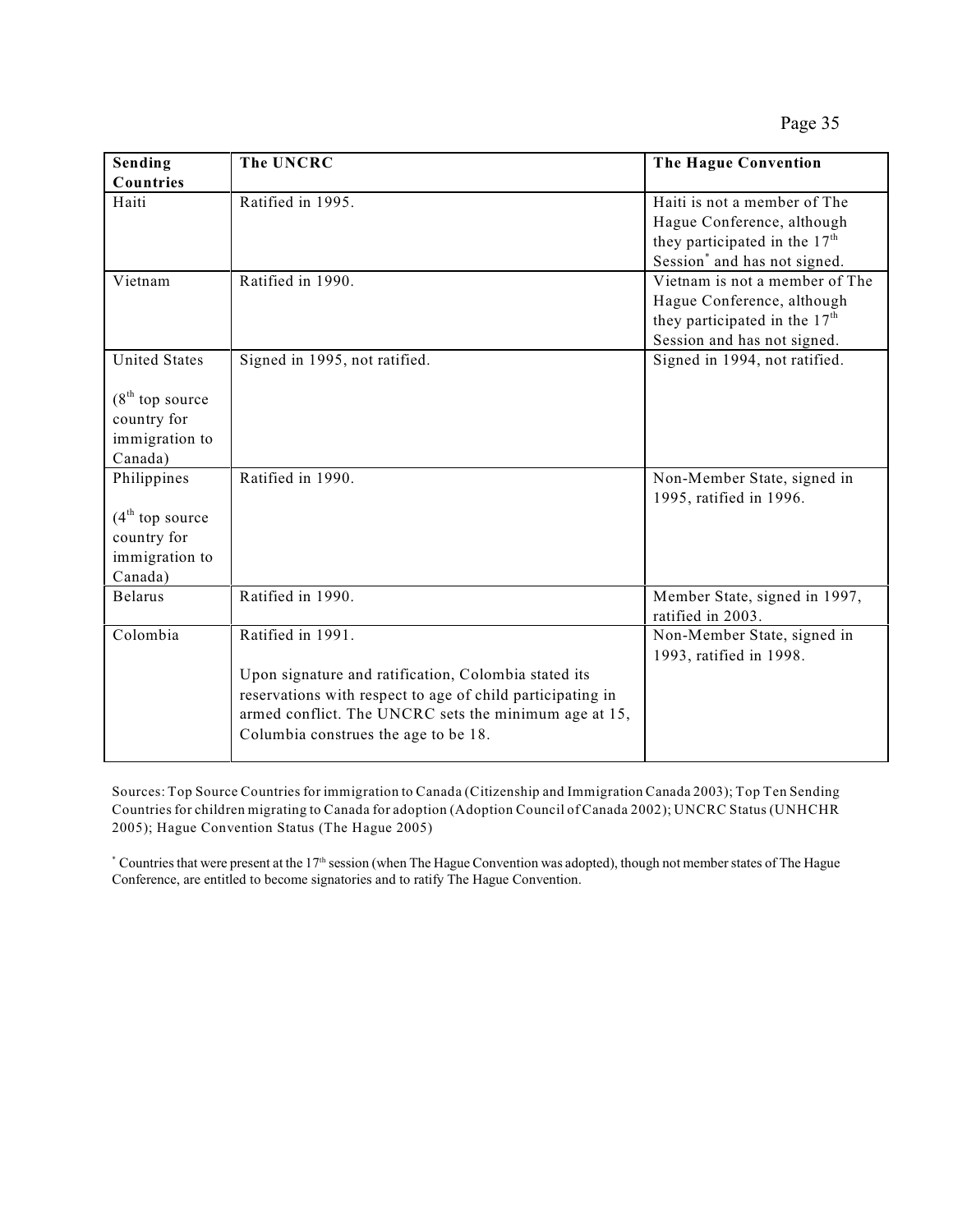# **CERIS**

**The Joint Centre of Excellence for Research on Immigration and Settlement - Toronto (CERIS) is one of five Canadian Metropolis centres dedicated to ensuring that scientific expertise contributes to the improvement of migration and diversity policy.**

**CERIS is a collaboration of Ryerson University, York University, and the University of Toronto, as well as the Ontario Council of Agencies Serving Immigrants, the United Way of Greater Toronto, and the Community Social Planning Council of Toronto.**

**CERIS wishes to acknowledge receipt of financial grants from the Social Sciences and Humanities Research Council of Canada and Citizenship and Immigration Canada and the data provided by Statistics Canada.** 

> **CERIS appreciates the support of the departments and agencies participating in the Metropolis Project:**

**Social Sciences and Humanities Research Council of Canada Citizenship & Immigration Canada Department of Canadian Heritage Canada Mortgage and Housing Corporation Status of Women Canada Statistics Canada Human Resources and Skills Development Canada Atlantic Canada Opportunities Agency Royal Canadian Mounted Police Public Safety and Emergency Preparedness Canada Department of Justice Canada**

**For more information about CERIS contact: The Joint Centre of Excellence for Research on Immigration and Settlement - Toronto**  246 Bloor Street West, 7<sup>th</sup> Floor, Toronto, Ontario, Canada M5S 1V4 **Telephone: (416) 946-3110 Facsimile: (416) 971-3094 http://ceris.metropolis.net**